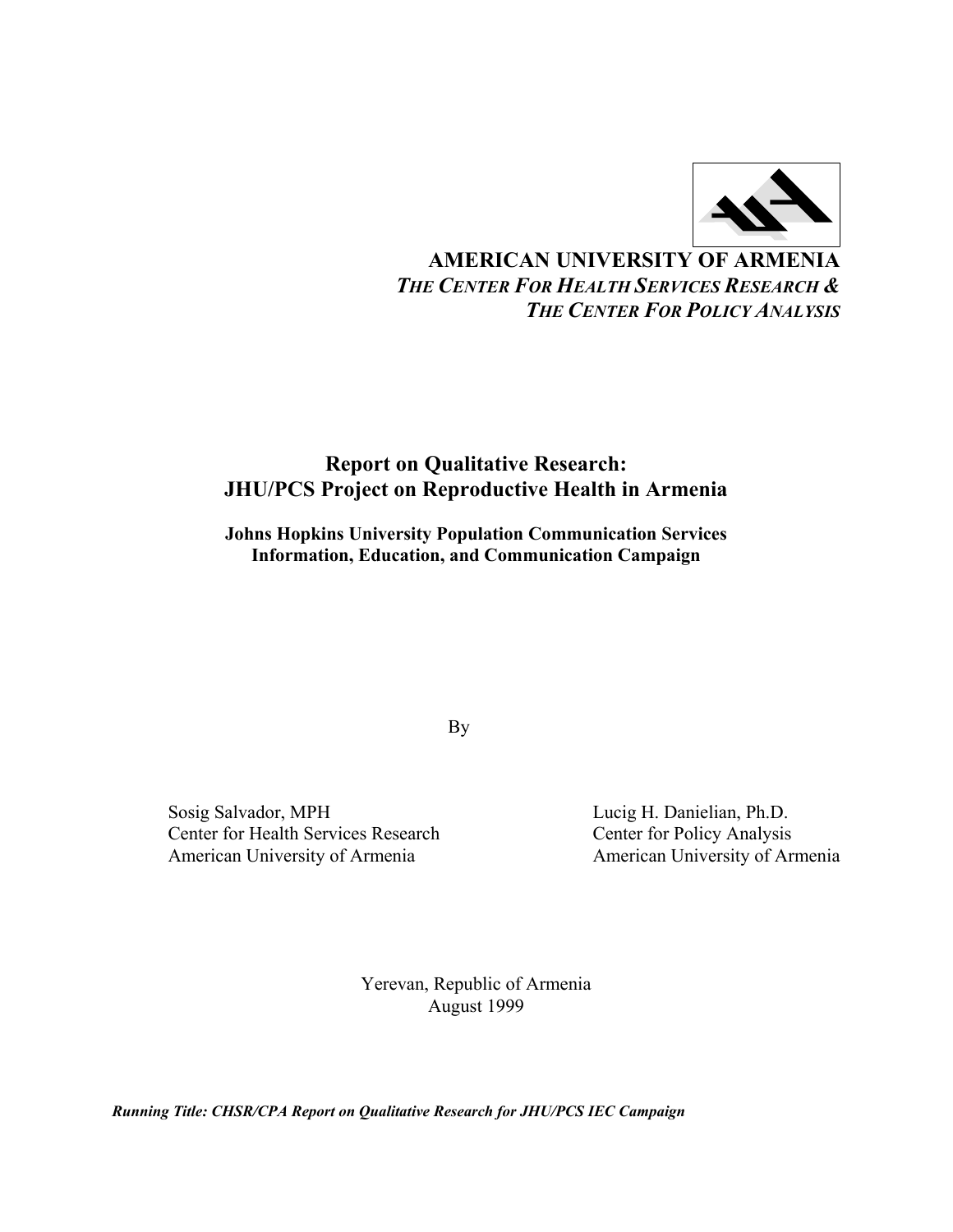|  | CHSR/CPA Report on Qualitative Research for JHU/PCS IEC Campaign Page 2 |  |
|--|-------------------------------------------------------------------------|--|
|  |                                                                         |  |

# **Table of Contents**

| Executive Summary                                                                 | 4  |
|-----------------------------------------------------------------------------------|----|
| Background                                                                        | 9  |
| Methodology                                                                       | 9  |
| In-depth Interviews                                                               | 10 |
| <i>Focus groups</i>                                                               | 11 |
| Findings                                                                          | 11 |
| <i>Physicians</i>                                                                 | 12 |
| Description of Physician's Work                                                   | 12 |
| <b>Client Profiles</b>                                                            | 13 |
| <b>Client-Provider Interactions</b>                                               | 14 |
| <b>Family Planning Issues</b>                                                     | 14 |
| Physicians' Training                                                              | 20 |
| Personal Attitudes Toward Modern Contraceptives                                   | 20 |
| Pharmacists                                                                       | 20 |
| Contraceptive Products Available in the Pharmacy                                  | 21 |
| <b>Sales of Contraceptive Products</b>                                            | 22 |
| <b>Customer Profiles</b>                                                          | 23 |
| Pharmacists' Training                                                             | 24 |
| Personal Attitudes Toward Modern Contraceptives                                   | 24 |
| Display of Contraceptives                                                         | 25 |
| <b>Focus Groups with Married Men</b>                                              | 26 |
| Goals, Aspirations, and Images of an Ideal Man                                    | 26 |
| Knowledge, Attitudes, Opinions, and Beliefs Toward Family Planning                | 27 |
| <b>Attitudes Toward Abortions</b>                                                 | 30 |
| Role in Decision-making with Respect to Family Planning Issues                    | 31 |
| <b>Information-seeking Behavior</b>                                               | 32 |
| <b>Focus Groups with Married Women</b>                                            | 33 |
| Goals, Aspirations, and Images of an Ideal Woman                                  | 33 |
| Knowledge, Attitudes, Opinions, and Beliefs Toward Family Planning                | 34 |
| <b>Attitudes Toward Abortion</b>                                                  | 36 |
| <b>Information-seeking Behavior</b>                                               | 37 |
| Husband's Role in Decision-making Regarding Family Planning Issues                | 39 |
| Attitudes and Opinions About Reproductive Health                                  |    |
| and Family Planning Services in Armenia                                           | 39 |
| <b>In-depth Interviews with Females Utilizing Family Planning Clinic Services</b> | 40 |
| Goals and Aspirations                                                             | 40 |
| Decision-making Process Used to Seek and Utilize Family Planning Services         | 40 |
| <b>Attitudes and Opinions About Family Planning Services</b>                      | 42 |
| Knowledge, Attitudes, Opinions, and Beliefs about Family Planning                 | 43 |
| Information-seeking Behavior for Family Planning Issues                           | 46 |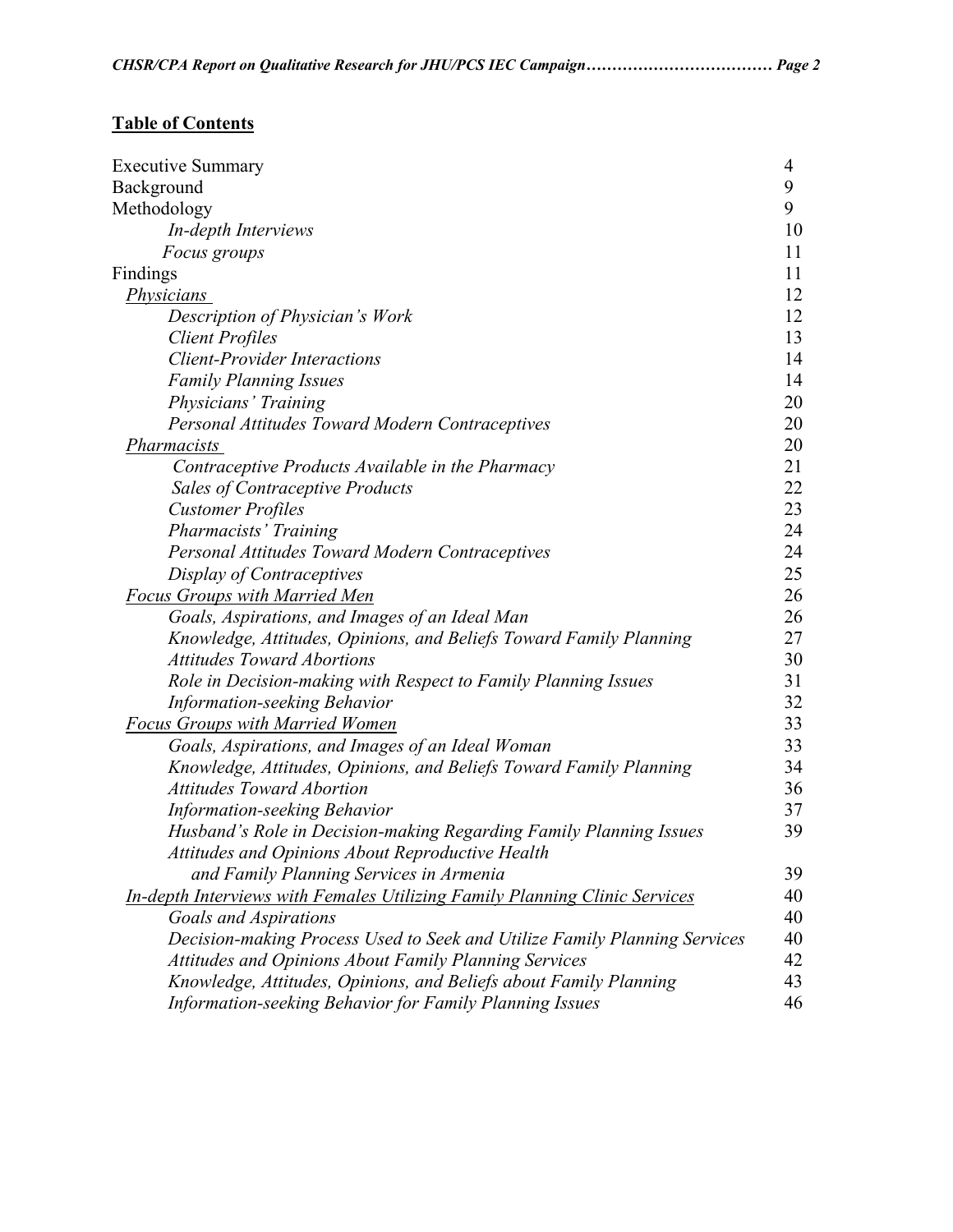|  |  | CHSR/CPA Report on Qualitative Research for JHU/PCS IEC Campaign Page 3 |
|--|--|-------------------------------------------------------------------------|
|  |  |                                                                         |

| Conclusions                                                        | 46. |
|--------------------------------------------------------------------|-----|
| Physicians                                                         | 46. |
| <b>Pharmacists</b>                                                 |     |
| <b>Family Planning Services Clients</b>                            | 48  |
| Focus Groups with Armenian Men and Women in the General Population | 48  |

## **Tables**

| Table 1: Physicians' Opinions on Benefits                                     |    |
|-------------------------------------------------------------------------------|----|
| and Drawbacks of Selected Contraceptives by Region                            | 18 |
| Table 2: Contraceptives Available in Clinics for Distribution                 |    |
| Free of Charge by Region                                                      | 19 |
| Table 3: Products Available in Pharmacies by Region                           | 21 |
| Table 4: Units of Contraceptives Sold per Average Month by Region             | 22 |
| Table 5: General Attitudes of Married Males Toward Contraceptives by Region   | 28 |
| Table 6: Males' Opinions on Specific Contraceptives by Region                 | 29 |
| Table 7: General Attitudes of Married Females Toward Contraceptives by Region | 34 |
| Table 8: Female Focus Group Opinions on Specific Contraceptives by Region     | 35 |
| Table 9: Female Family Planning Services Clients' Opinions                    |    |
| on Hormonal Pills by Region                                                   | 43 |
| Table 10: Female Family Planning Services Clients' Opinions on IUDs by Region | 44 |
| Table 11: Female Family Planning Services Clients' Opinions                   |    |
| on Condoms by Region                                                          | 45 |
|                                                                               |    |

## **Appendices**

|  | Appendix A: In-depth Interview Guides |  |  |  |
|--|---------------------------------------|--|--|--|
|--|---------------------------------------|--|--|--|

Appendix B: Focus Group Guides

Appendix C: Focus Group Participants Demographics Form

Appendix D: Focus Group Demographics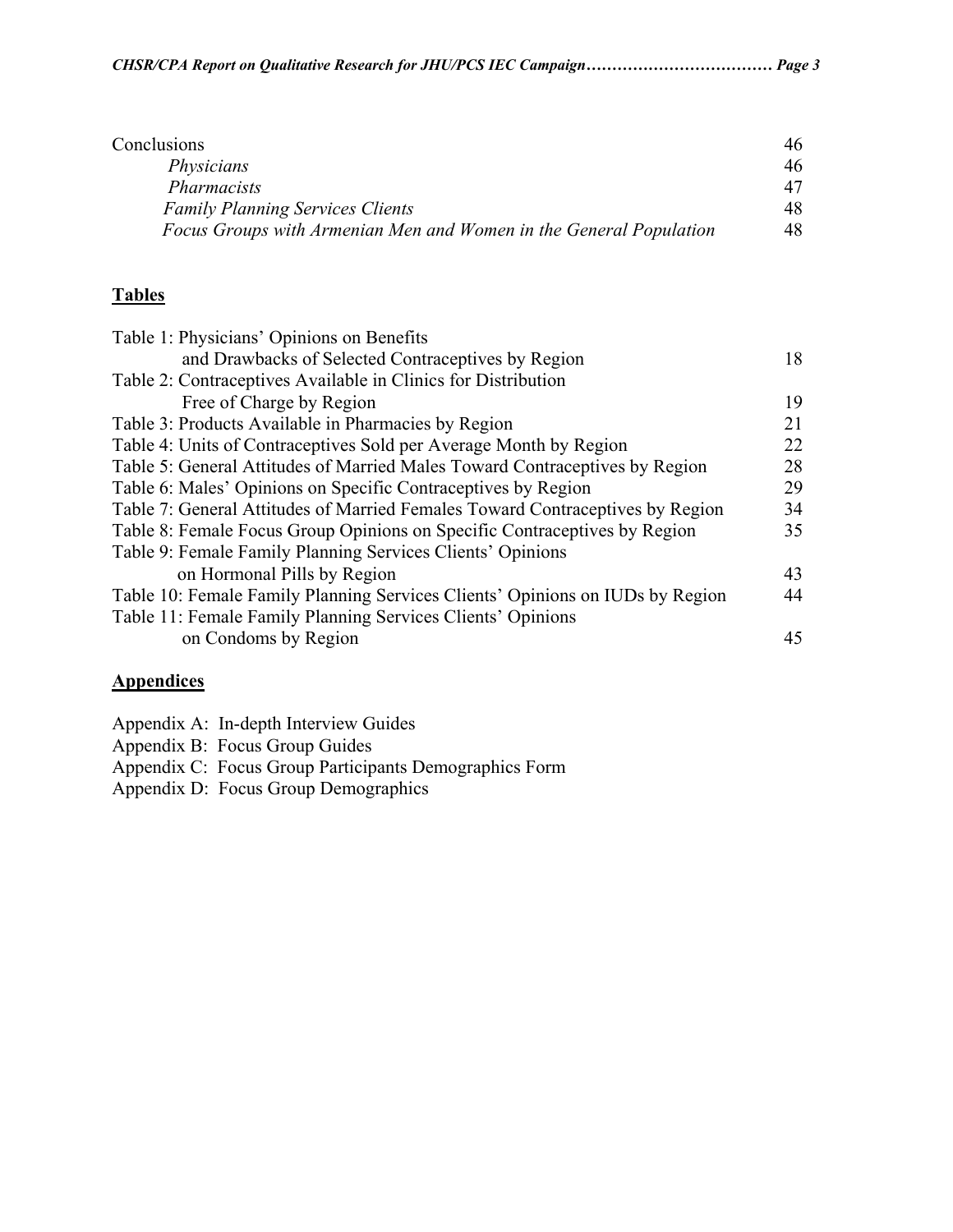## **Executive Summary**

### *Background*

- Johns Hopkins University Population Communication Services (JHU/PCS) will launch a national information, education and communication (IEC) campaign on family planning for the Republic of Armenia in April 2000. The purpose of the campaign is to increase demand for modern contraceptives and decrease the reliance on abortion.
- This report presents qualitative findings resulting from in-depth interviews and focus groups conducted during 1999 by the American University of Armenia's Centers for Health Services Research and Policy Analysis. In-depth interviews were completed with Armenian physicians, pharmacists, and married women utilizing family planning services. Focus groups were performed with married men and married women in the general population.
- Analyses of the awareness, knowledge, attitudes, and behavior of these target groups were completed in order to assist in the development of messages and materials for use in the year 2000 IEC family planning campaign activities.

### *Findings*

The major findings of the qualitative study are presented by target group.

### *Gynecologists*

- Gynecologists are concerned about family planning practices in Armenia, and it is apparent that they consider it an important part of their practices. They reported that they are the primary participants, along with their clients, in making family planning decisions.
- Armenian gynecologists report that they initiate conversations with their patients about family planning, especially with women who are at the end of their pregnancies or who have just delivered.
- The physicians believe that their clients are well-informed. They also note that younger women demonstrate more awareness about family planning than do older clients. However, the physicians do not necessarily consider such awareness to indicate deep or even accurate knowledge.
- Physicians report that contraceptives are available free-of-charge in the clinics. The gynecologists tend to recommend condoms, IUDs, and hormonal pills more often than other methods. It is not clear to what extent these preferences may be based on contraceptive availability. There is concern among many of the physicians regarding the prolonged use of hormonal methods and some physicians are concerned about whether or not condoms are used correctly.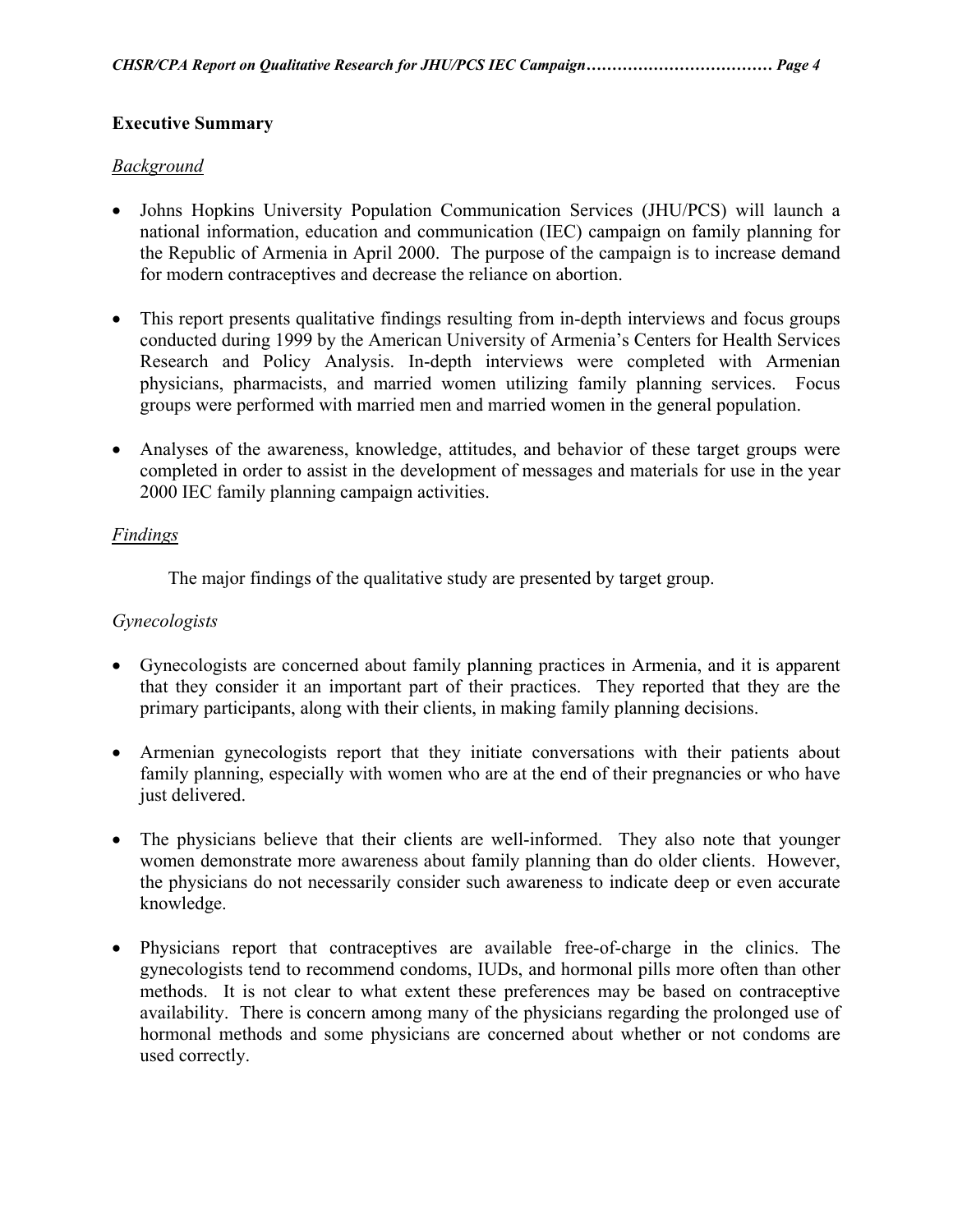- Few of the gynecologists said that they recommend sterilization as a birth control method, and they all expressed strong negative attitudes toward abortion.
- The gynecologists have printed information about modern contraceptives available for their own use, but do not have many materials available for their clients.
- The majority of the physicians have not had formal training in family planning, but nearly all are willing to participate in such activities in the future. All of the physicians indicated that they would participate in a national program promoting family planning.

### *Pharmacists*

- Almost none of the pharmacists have had formal training in family planning and contraceptives. However, all of the pharmacists said that they and their staffs give advice to clients about choosing and using contraceptives. Almost all of the pharmacists are willing to participate in future training activities.
- None of the pharmacists usually require prescriptions for contraceptives.
- The pharmacists do not have problems with stocking contraceptives. However, except for condoms, few contraceptives are being sold. The best-selling products are from the Hungarian company, Gedeon Richter.
- The pharmacists believe that modern contraceptive methods are safe and effective.
- In all pharmacies, at least some contraceptives are placed under glass where clients can view them, but they are not self-service.
- Few pharmacies have written materials available or information posted about contraceptives. Almost all the pharmacists indicate that they would use posters about family planning if they were provided. Not all pharmacists, however, are willing to participate in a national family planning campaign.

## *Family Planning Services Clients*

- Armenian women use family planning services because they face financial difficulties and cannot afford to have the number of children they would like to have ideally. These clients learn about the availability of the services from their physicians and friends and family.
- For the majority of the women, these clinics are the first they have ever used for family planning purposes. The services are not always free of charge, and some women complained that some contraceptives are no longer free-of-charge.
- In general, their husbands are supportive and encourage their use of the clinics' services, even if they had been skeptical at first about contraceptives. One of the positive by-products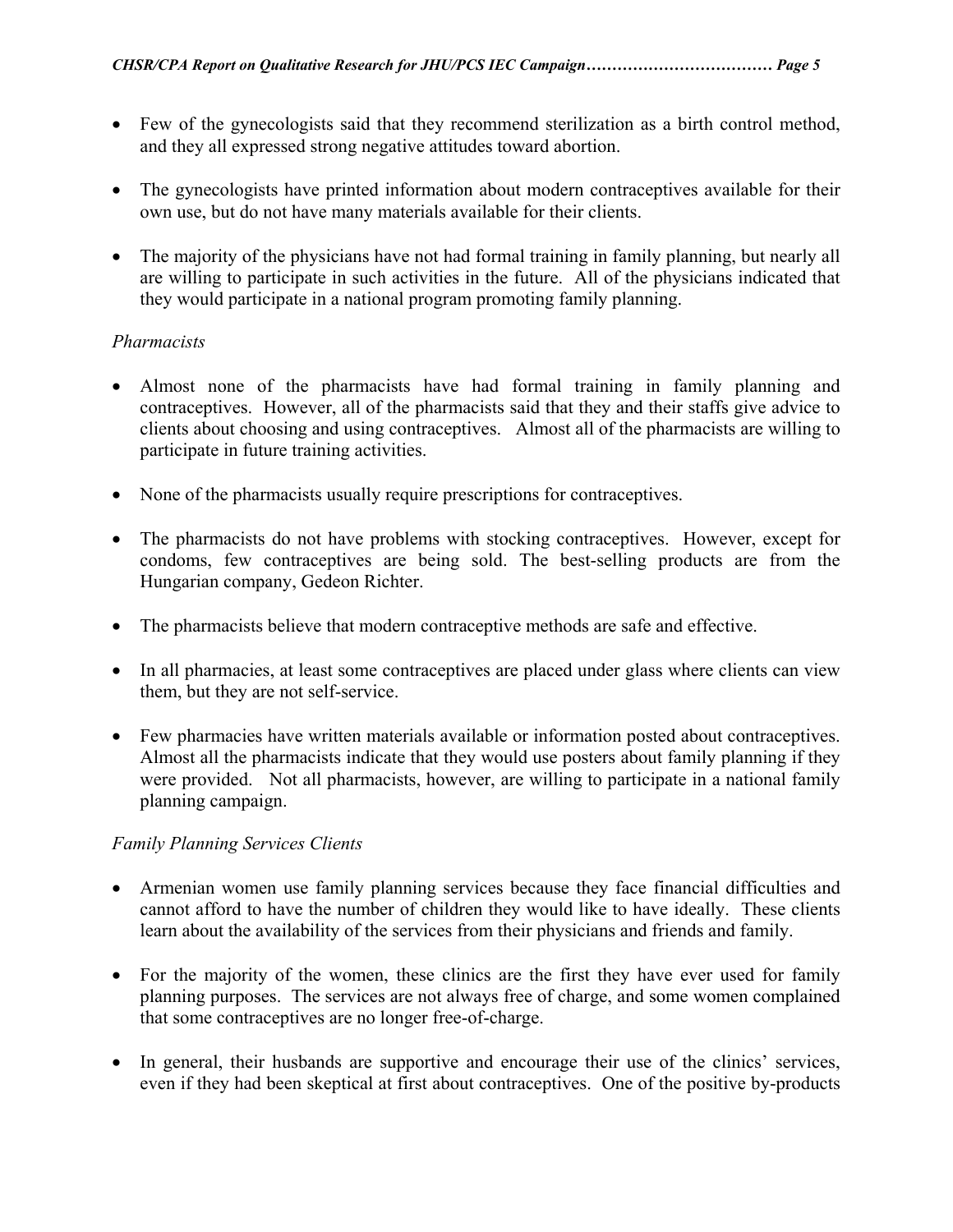of the services may be increased interactions between wives and husbands surrounding these issues.

- All of the women reported that they are satisfied with the family planning services they receive. They had high praise for the doctors and nurses staffing the clinics. Many expressed relief from worry about unwanted pregnancies and abortions.
- The clients of family planning services exhibited higher levels of knowledge about family planning than any of the other groups in this study, except the physicians.
- The women are aware of both the advantages and disadvantages of contraceptive methods and this information is usually correct.
- Most women do not have access to written materials in their clinics. They report that they have discussions with clinic physicians and nurses and that this information is the basis for their choice of contraceptives. Their preferred sources of information are the clinics and their physicians.

### *Armenian Men and Women in the General Population*

- Very few men or women are able to correctly define family planning.
- Both Armenian married men and women say that they will have less than their ideal number of children. The country's economic condition is the most frequently given reason for this difference.
- Men report that they discuss the number of children they will have with their wives, but few say they discuss family planning or contraceptives. Most of the married men believe that decisions about contraceptive methods are mainly the responsibility of their wives, however most men have negative attitudes toward condoms.
- Few women report that they have discussions with their husbands about family planning.
- While there is awareness of contraceptive methods such as condoms, IUDs, and hormonal pills, the levels of knowledge are lower than those of the family planning services clients. This finding might help to explain why there is little consensus on the effectiveness and safety of contraceptives among the general population.
- Attitudes toward contraceptives are negative for both men and women in the general population. Overall, the women exhibit very few strong opinions about contraceptive use. Major concerns for men surrounded the lack of necessity for use within the family, health, and convenience. Major concerns for women surrounded issues of health safety and effectiveness.
- Most men report that they prefer not to use contraceptives. Few men said that they would be willing to try a method of contraception in the future.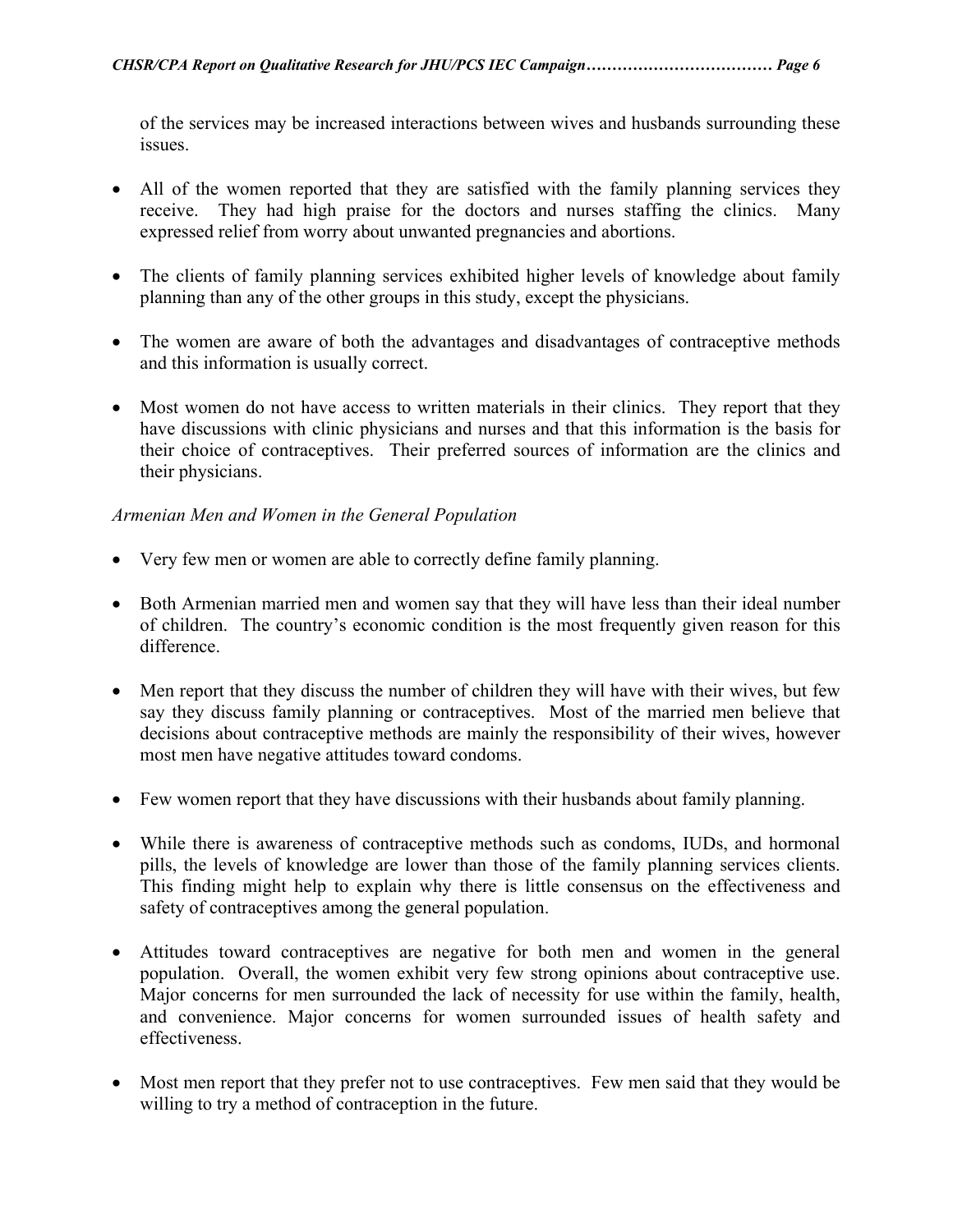- The majority of the women report that they do not use any modern method of contraception, and they made more negative than positive statement about condoms, IUDs, and hormonal pills.
- Both men and women in the general population mention "folk" and non-modern methods of contraception more often than family planning services clients. It is possible that much of the negative attitude toward contraceptives in the general population can be explained by both misinformation and the paucity of accurate information about modern methods.
- The most trusted and preferred sources of information for the male focus group participants are health care professionals and printed literature. Females say that they would prefer to receive information from trusted physicians and experienced friends.
- Very few women report that they now talk to their physicians about family planning.
- The men report that they do not talk to each other about family planning and some even say that it would be inappropriate to do so. Women report that they tend to rely most on discussions with other women who are close to them.
- The women have negative attitudes toward family planning clinics and see no need to visit a gynecologist. None of the women believe that services in government-sponsored family planning clinics are free of charge.

## *Recommendations*

- Armenian physicians are ready and willing to participate in the IEC campaign. The physicians need to be informed about the lack of knowledge about family planning methods in the general population and the nature and proven effects of information campaigns.
- Physicians need printed materials for distribution to their clients, which can then be used by a larger circle of friends and family. Materials should be in Armenian and include recommendations from doctors.
- It is important that physicians are worked with closely in the development of IEC campaign strategies for promoting the increased use of contraceptives. A first step should include physicians in developing approaches for increasing knowledge about contraceptives and decreasing inaccurate knowledge.
- It is clear that not offending clients and the community is a concern for Armenian pharmacists. Profits are also a concern and increased sales are desired. In order to ensure the participation of pharmacists in the IEC campaign, they should be asked to participate in the development of campaign materials aimed for use inside of pharmacies. It is also important that the pharmacists understand the integrated approach of the IEC campaign.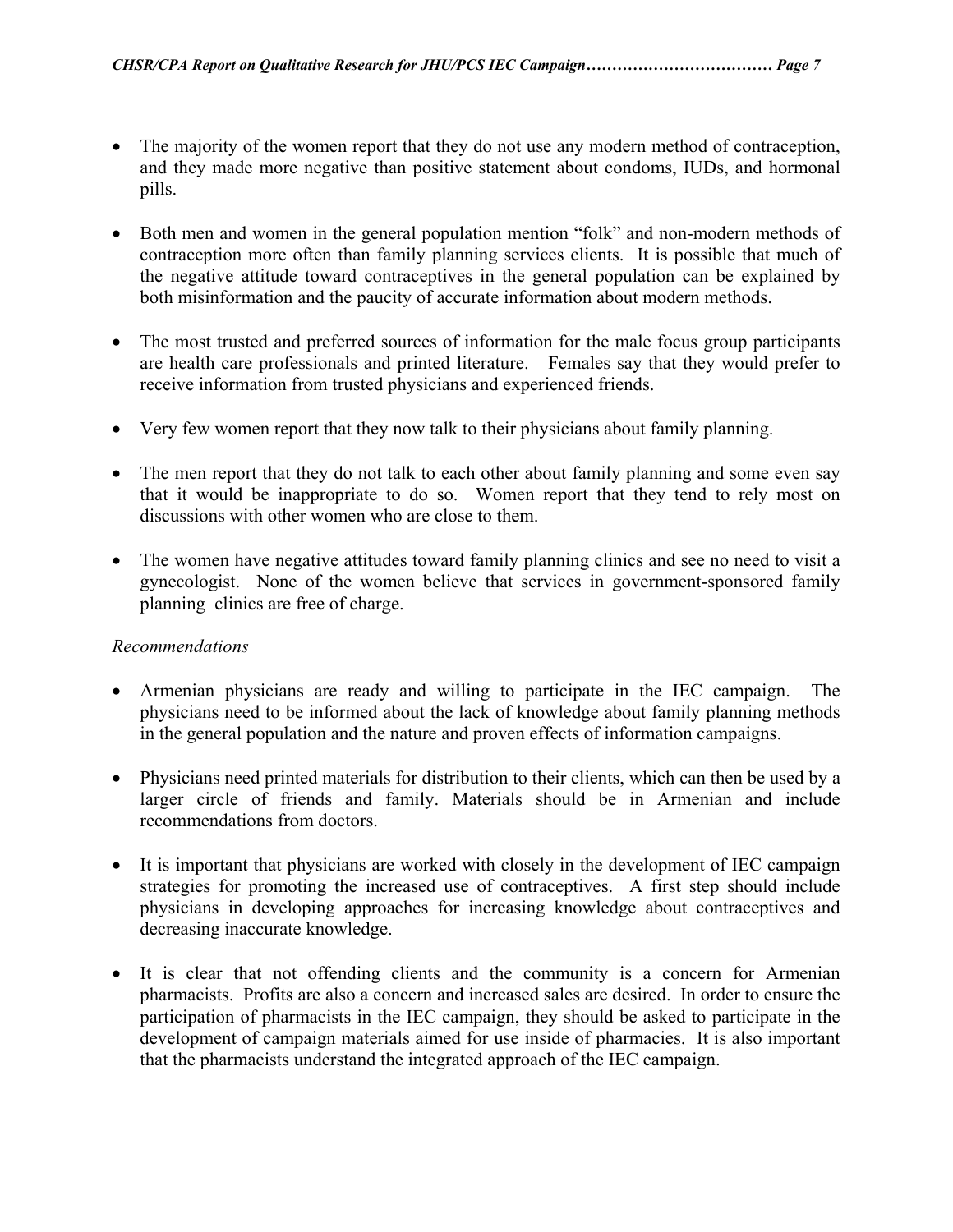- Pharmacists might be more willing to participate in the IEC campaign if they are provided printed materials that can be distributed to clients. Different campaign materials might need to be developed for specific regions.
- The IEC campaign should consider focusing some of its resources on education activities for pharmacists in order to increase knowledge about contraceptives.
- Utilizing the success stories of the clients of family planning services clinics should be an important factor in the development of IEC campaign materials. However, because so many women did not know that they, indeed, were clients of family planning services, the campaign should consider strategies that will build name recognition.
- The IEC campaign needs to develop strategies for changing the general attitudes of women toward government-sponsored policlinics. In particular, women need to be convinced that family planning services and contraceptives are free-of-charge in most instances and that family planning is a priority for the Armenian government.
- Strategies need to be developed for increasing awareness of family planning and contraceptives among men, in particular.
- Women need increased knowledge about what family planning is and how it is used in other countries. All target groups have strong negative attitudes toward abortion and these findings should be used in the campaign. Armenian women need to know that there are accessible alternatives to abortion in Armenia.
- Women need increased and correct knowledge of specific contraceptive methods and their use. They have awareness, but there is a need to build upon what they know and, more difficult, to correct incorrect knowledge.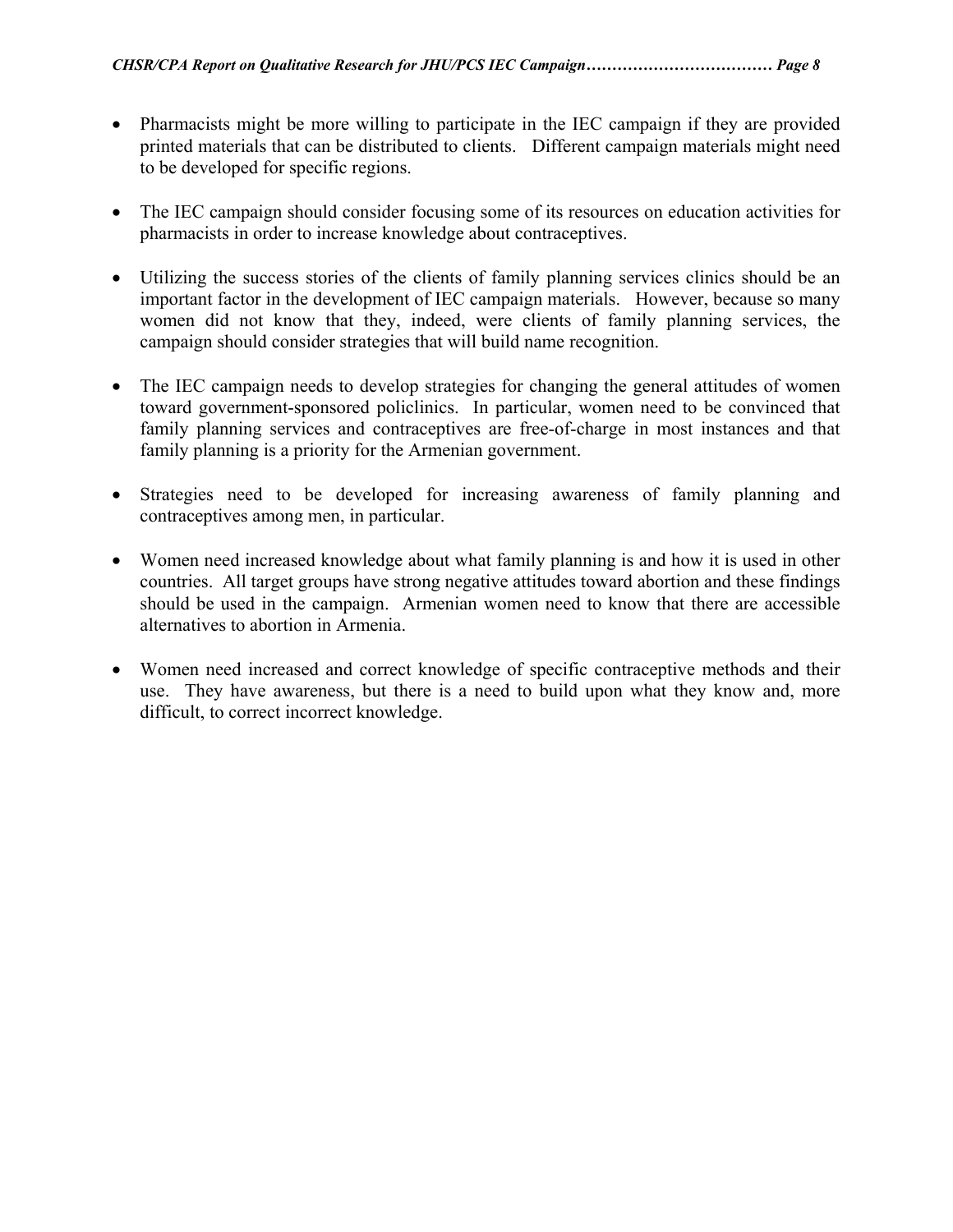#### **1. Background**

 Johns Hopkins University Population Communication Services (JHU/PCS) will launch a national information, education and communication (IEC) campaign on family planning for the Republic of Armenia in April 2000. The purpose of the campaign is to increase demand for modern contraceptives and decrease the reliance on abortion.

Abortion is the most widely used method of contraception. A 1997 national reproductive health survey showed an alarming rate of 2.7 abortions per woman. The consequences for Armenian women have been severe - multiple surgical interventions, high rates of complications, secondary infertility, and severely limited choices for controlling family size.

Armenia is far behind its Western European neighbors in family planning. Men and women know little about modern contraception, particularly hormonal methods. Much of what they do know is misconception and myth*.* While there are contraceptive supplies and trained professionals in the country, the availability of reproductive health information and education is extremely limited.

All IEC campaign program activities are designed to support the following five key family planning objectives: 1) Increase knowledge of and positive attitudes towards modern contraception among women and men; 2) Increase attendance at the family planning service delivery sites; 3) Increase adoption of modern contraceptive methods in participating family planning delivery sites and pharmacies; 4) Increase counseling/interpersonal communication skills among health care providers participating in the program, and; 5) Increase local capacity to plan and implement health communication strategies and programs.

In order to develop messages and materials for men and women for use in the IEC campaign activities, JHU/PCS requested the Center for Health Services Research (CHSR) and the Center for Policy Analysis (CPA) at the American University of Armenia (AUA) to collect qualitative data through focus groups and in-depth interviews in Yerevan and cities and villages in other regions.

#### *Report Structure*

After a brief description of the methodology, this report on the qualitative research for the IEC campaign will present the findings separately for data collected from physicians, pharmacists, married men, and married women. The report ends with a discussion of the overall findings.

#### **2. Methodology**

 Data were collected through the conduct of in-depth interviews and focus groups. The methodology used to gather data for this qualitative study is described below.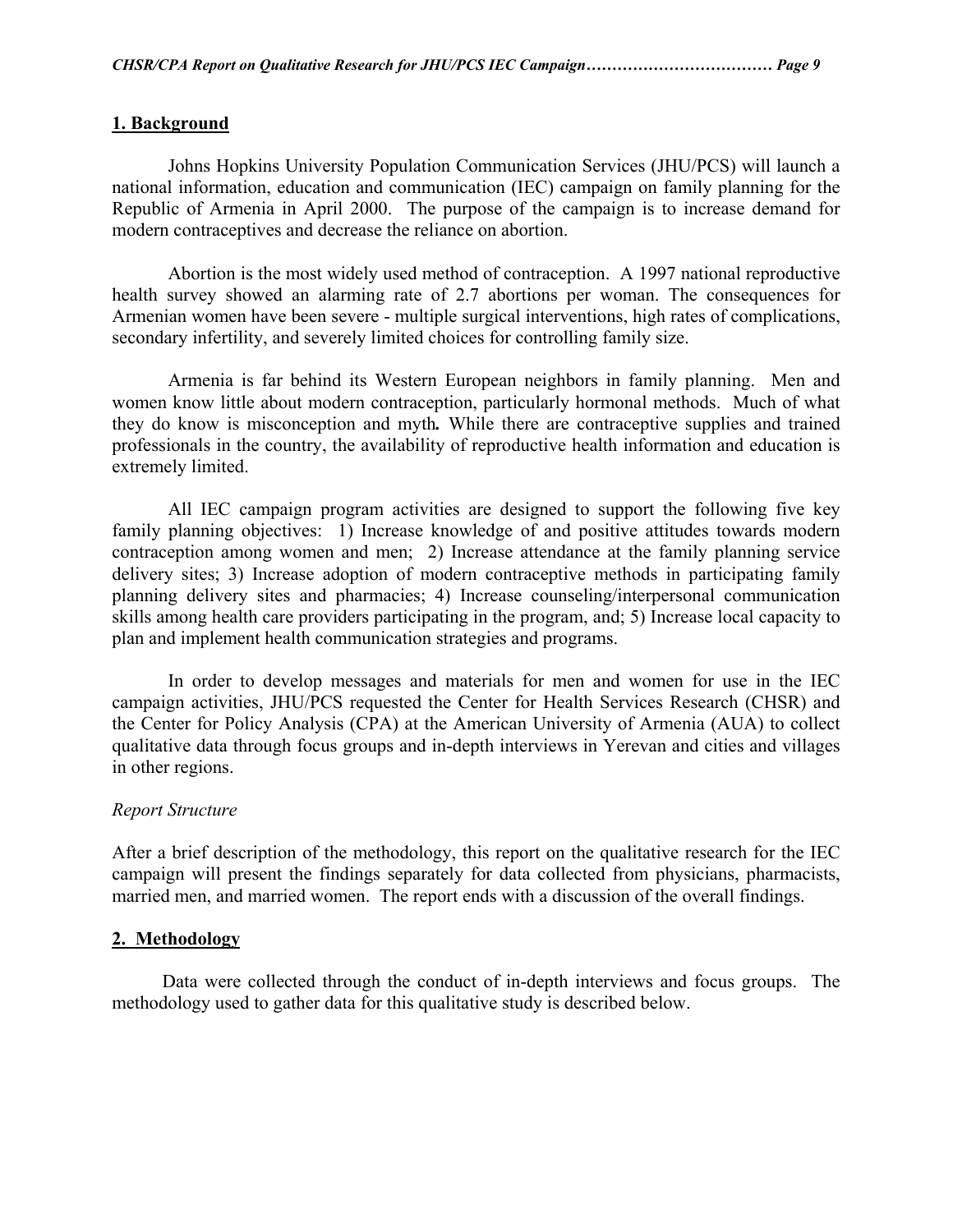#### *In-depth Interviews*

 $\overline{a}$ 

Semi-structured interview guides were developed by the JHU/PCS in collaboration with the Principal Investigators at AUA's Centers for Policy Analysis (CPA) and Health Services Research (CHSR). These guides were developed to gather information on a variety of topics related to knowledge, attitudes, and opinions on family planning services and practices as well as information concerning the selling of contraceptive products and provision of family planning services in Armenia.

The guides consisted of about 26-36 open-ended questions that took about 45-75 minutes to administer (depending on who was being interviewed, health care professionals or family planning users). In addition, pharmacists were asked to complete ahead of time a table regarding the stock of contraceptives available in their stores. They were given several hours to one day in advance to complete this form. After this form was completed the interviewers sat with the pharmacists and discussed each question again in detail in order to make sure it was completed correctly.

The guides were translated from English into Armenian and Russian and pre-tested in Yerevan on health professionals (gynecologists and pharmacists) and family planning users and where subsequently revised (Appendix A). The interviews were conducted mostly in Armenian except for cases were Russian was preferred. (In some cases, health professionals preferred to speak in Russian since their education and training was in Russian.) All interviews were recorded on audio cassettes after obtaining written informed consent from participants and were transcribed into English for analysis.

Forty-six in-depth interviews were conducted for this study. Ten interviews were conducted with physicians who provide family planning services, ten with pharmacists who sell contraceptives, and 26 with married women aged 18-35 years who have utilized family planning clinic services.

In-depth interviews were conducted with family planning users in select cities and villages in Armenia. Family planning clinic sites and providers were identified with the assistance of the local PCS office in Yerevan and the offices of Save the Children. Physicians were selected from these Family Planning Clinics to participate in this study and they in turn were asked to identify pharmacies in their areas that sell contraceptives. Family planning users were also identified and recruited from these Family Planning Clinics and were interviewed either at home or at a local center or school. Physicians were interviewed in their offices and pharmacists in their stores.

Part of the recruitment protocol was to conduct research in the capitol city and one other large city and several villages to get representation from different populations living in different geographical areas of Armenia. This approach allows for varying opinions and practices related to family planning issues that can help shape the campaign. One third of the population in Armenia live in the capitol city of Yerevan and one third live in villages throughout Armenia<sup>1</sup>[.](#page-9-0) In areas where it was difficult to access health professionals from villages for interviewing, the next

<span id="page-9-0"></span><sup>1</sup> Source of data: State Department of Statistics, Government of the Republic of Armenia.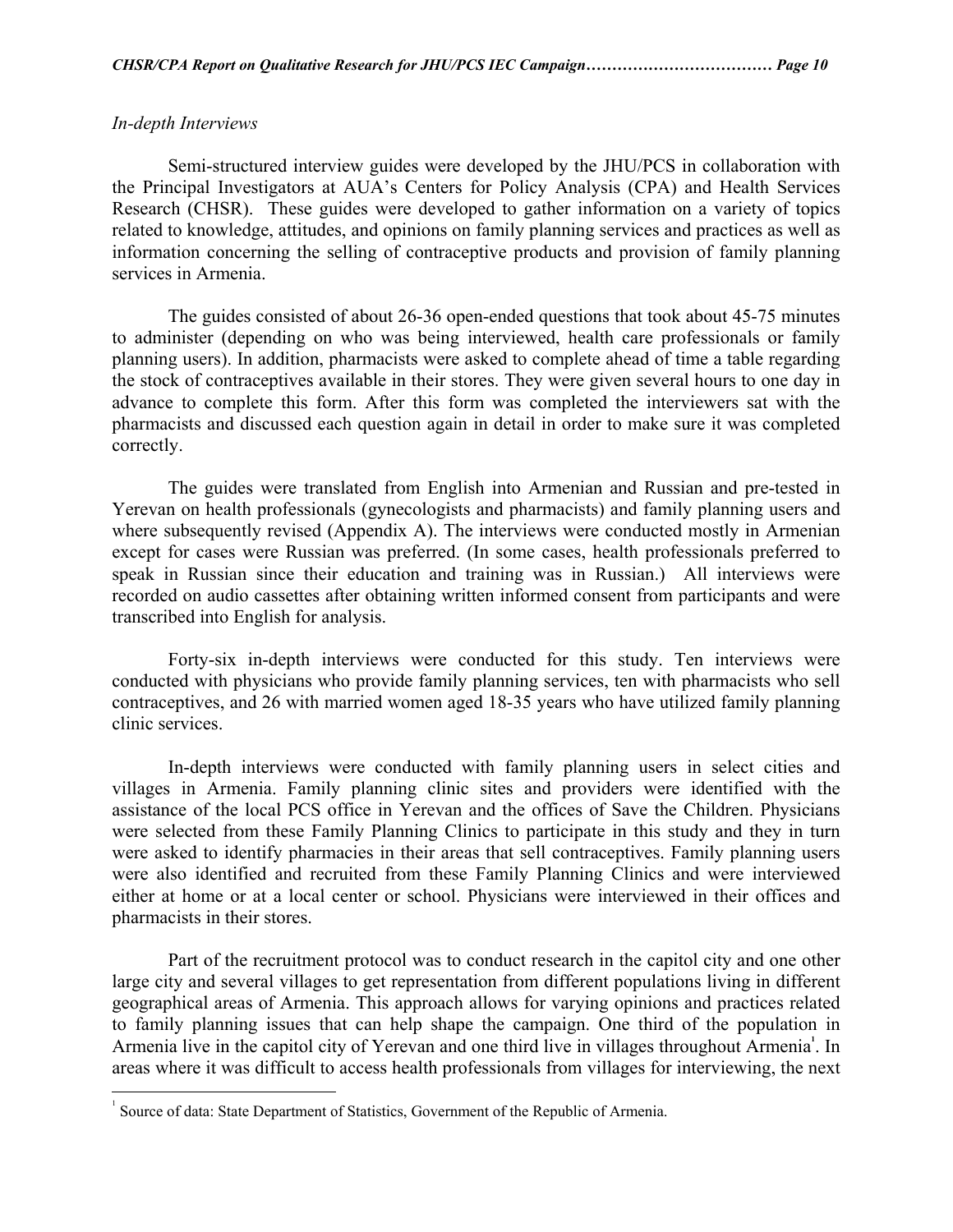closest small city or town was used that was known to serve area villages. In some cases several villages had no local pharmacies and interviewers had to go to the central locations in towns and cities to access stores that sell contraceptives.

#### *Focus groups*

 Eight focus groups were conducted in addition to the in-depth interviews to gather information on the knowledge, opinion and practices of the general population on family planning issues. Two target groups participated in the focus groups—married men and women ranging from ages 18-35. These groups were selected based on recruitment protocol set by the PCS (by age, marital status and geographical location).

The focus group discussion guides were also semi-structured and consisted of questions developed by the PCS on knowledge, opinions, and practices of men and women concerning family planning issues (see Appendix B). The focus group discussion guides were translated from English into Armenian and were pre-tested in Yerevan and revised.

Four focus groups with males and four focus groups with females were conducted in cities and villages in Armenia. In Yerevan, focus group participants were recruited from areas close to the University (via advertisements) and with some assistance of research staff and recommendations from the local Save the Children office. In the areas outside of Yerevan, the local Save the Children offices were contacted and they provided assistance in recruiting and a location for conducting focus group sessions. The length of the focus group sessions averaged between 60 and 90 minutes. An additional questionnaire was administered during the session gathering demographic information on focus group participants (see Appendix C). The sessions were recorded on audio cassette after securing written informed consent from participants. An average of 7-8 participants attended each focus group session. Focus group participants received a token gift for their participation in the session.

#### **3. Findings**

This report presents findings separately for data collected from physicians, pharmacists, married men, and married women. Data were collected from two groups of women, focus groups with married women and in-depth interviews with recent users of family planning services. Throughout the findings of this section, quotes from respondents are provided as examples and are displayed in shaded boxes.

#### *3.1 Physicians*

In-depth interviews were conducted with a total of 10 Armenian gynecologists in four regions throughout Armenia. The interview guide was designed to cover the following topic areas: 1) description of physician's work; 2) client profiles; 3) client/provider interactions; 4) family planning issues; 5) physician's training, and; 6) personal attitudes towards modern contraceptives. Seven of the 10 interviews took place at clinics supported by the UNFPA.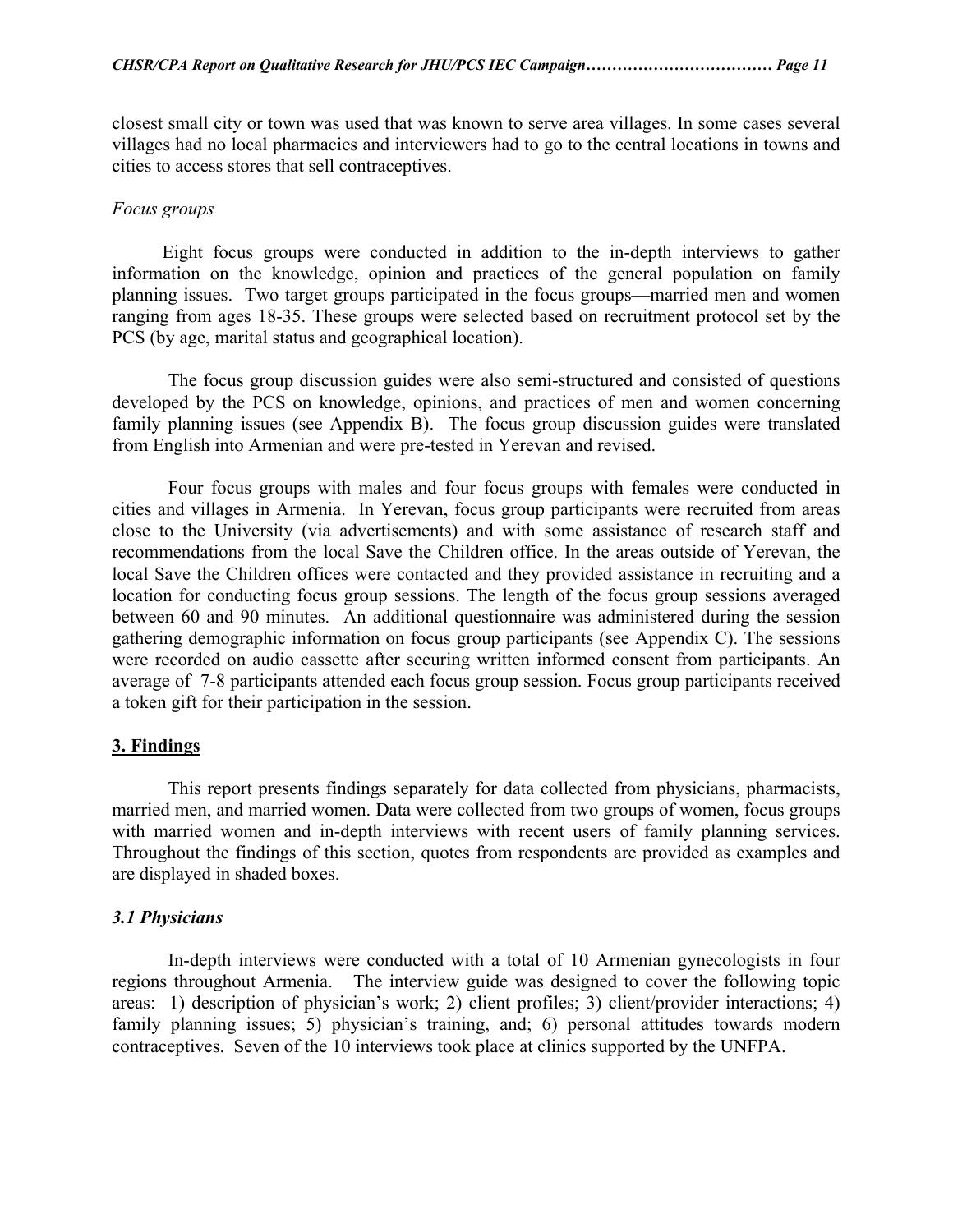### *Description of Physician's Work*

 The gynecologists interviewed for this project had been working between 5 and 45 years in their profession. One of the 10 gynecologists was male.[2](#page-11-0) All the physicians work at least five days per week in policlinics, with one also teaching and another having hospital duties.

 The physicians reported that performing deliveries and treating and curing patients are the aspects of their profession that they like most. Dislikes were much more varied and included the current poverty of the population, performing abortions, treating cancer, the lack of modern methods, and having to talk to the relatives of patients who do not understand instructions for treatment.

*"I don't like it now when patients come in and you have to choose the treatment that is cheap. People can't afford the appropriate cure and diagnostics or examinations. Even when you prescribe a treatment, patients don't have the finances for it. That is a very unpleasant aspect of our work. And now we don't have many patients – even if it was free of charge, they wouldn't be able to buy medicine. And now they don't even have enough money to pay for the transportation needed to get to the clinic – in some cases, patients don't have even 50 drams[3](#page-11-1) for a bus ticket." (Physician in City A)* 

*"There are many difficulties in my work and many responsibilities. I always have difficulties when you have to talk to the relatives and explain everything to them. I studied in Moscow and saw how relatives followed and trusted the decisions made by professors. But here – I don't know the reason – perhaps because of our social conditions there are more pathological cases and, of course, people blame the doctors thinking that it is connected with competency." (Physician in Village A)* 

 Nearly all the gynecologists said that they admire honesty in physicians. Other admired qualities that were mentioned included a high level of professionalism, discipline, devotion, selfconfidence, kindness, and generosity toward patients without financial means.

#### *Client Profiles*

 $\overline{a}$ 

Except for City A where physicians reported seeing between 10 and 12 clients per day, physicians reported that they see between two and three patients per day and that that number includes pregnant women. Clients are between the age of 16 and 60 with younger women coming in for menstrual problems and older women for serious diseases. Almost all the clients are married women with very few men coming in for family planning consultations. However, one physician noted that men had come in to their family planning office before it was closed.

<span id="page-11-0"></span><sup>&</sup>lt;sup>2</sup> All physicians are referred to in the feminine throughout the report in order to maintain confidentiality. In addition, cities and villages are referred to by code.

<span id="page-11-1"></span><sup>3</sup> The exchange for the Armenian dram in May, 1999, was approximately US\$1=540 drams.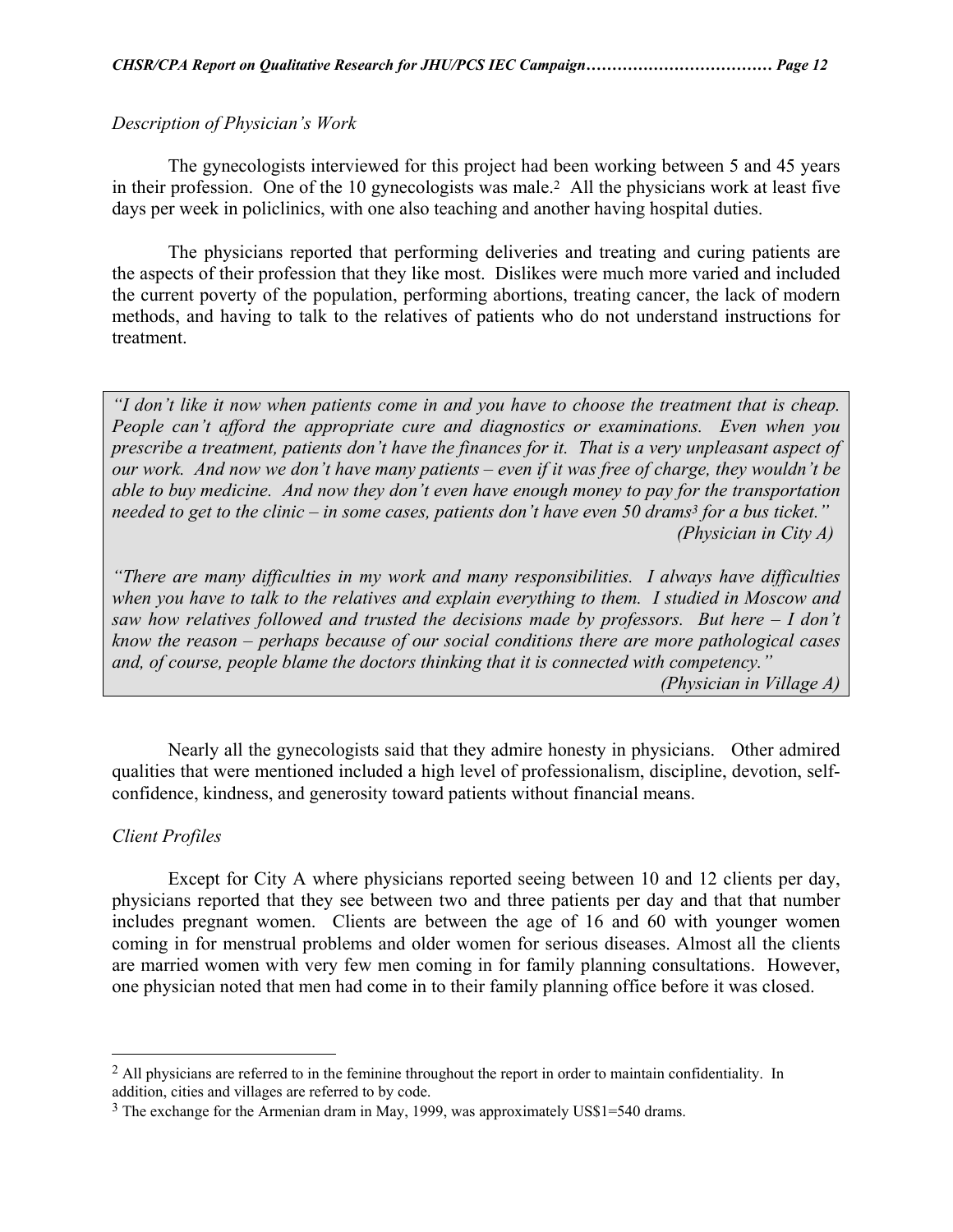Two physicians said that they treat infertility. All respondents reported that they see mostly pregnant women and most also see serious illnesses in older women. Some of the physicians noted that because of financial difficulties patients tend to come in only when the problem is acute. Such acute cases included cancer, bleeding, and inflammatory diseases. One physician in City A explained that the clinic saw more patients for family planning now that clients cannot afford abortions.

In addition, all of the physicians reported that they treat patients with STDs, and all physicians listed trichomonas as one common type. A physician near Village B explained that fewer cases of STDs have been seen since a family planning office opened. Two other physicians stated that clients were charged for tests and that financial problems explained the small number of patients with complaints related to STD.

*"We see pregnant women, gynecological patients, and sometimes see clients just for consultations when they come in for advice on questions. And they come in pairs to the family planning clinic. When we had condoms – we don't have them anymore – men were coming alone. At first they were shy, but then after visiting more frequently they felt more normal when coming in for condoms…"* 

 *(Physician in Village A)* 

*"We don't have many patients. There are a lot of ill people but they do not apply for help. We even have a lot of home births… Mainly we see older patients with problems, invalids, those who must be treated free of charge and extreme cases of bleeding. And we see two or three pregnant women per day – but sometimes pregnant women leave for Russia or go to the villages so they don't visit us a lot… In cases of STDs, we also want to see the male partner but, of course, not many will come in… They (people who have moved to town from villages) don't know much about STDs. Very often they think that if they get married they are supposed to have discharges, that it is normal. And you have to explain it to them – sometimes it works and sometimes it doesn't work."* 

 *(Physician in City A)* 

Five of the physicians reported that they are asked frequently about family planning issues by their clients. One of the City A respondents explained that her patients are more afraid of abortions now than in the past. She also noted that with so many husbands working out of the country contraception is not as big a question as in the past. Other client questions surround the issues of diagnosis and treatment of various medical problems and any complications that might arise from the use of contraceptives.

#### *Client-Provider Interactions*

 When asked about a typical client visit, most of the physicians described their interactions during gynecological examinations. Most visits last between 10 and 20 minutes. Physicians reported a variety of things they liked about their interactions with patients, with many reporting interactions with patients as being satisfying in and of itself. Other aspects that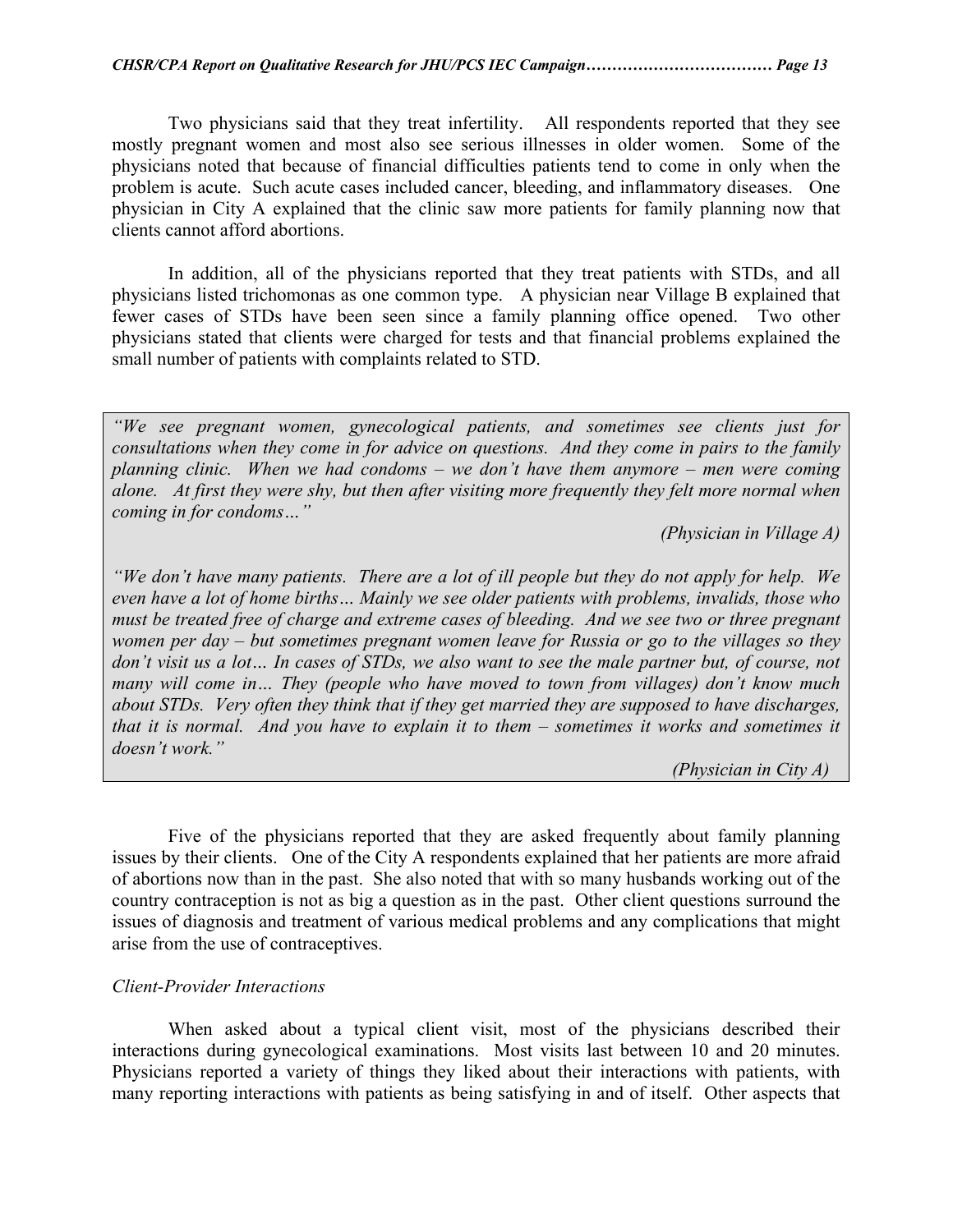were mentioned as being liked included when patients are satisfied with treatment, when patients are competent, and when patients follow treatment instructions.

There is less agreement among respondents about what they dislike in their interactions with patients. Some of the dislikes were patient ignorance, patients who are fearful of being examined, unclean patients, and patients who are indifferent to their health. Two of the respondents explained that the most disliked aspect of their work is having to deal with patients who are not able to pay for services.

*"When a pregnant woman comes in for a visit, I ask what complaints she has, what problems she*  has had during the past two weeks because she usually visits once every two weeks. Then I *weigh her, check her blood pressure and while listening to her complaints, I write down her weight, blood pressure, and the circumference of her abdomen and the height of the bottom of the uterus. I check for edema. I listen to the fetus' heart if it can be heard at the time of the visit. And before seeing me she goes to the laboratory for examination and we are informed about it. We do blood analyses, take a smear – those are things we always do. We ask her about her appetite and if she has headaches or not. We ask these of every woman. Even if we have 10 women per day, I ask those questions every time and listen to the fetus heartbeat."* 

 *(Physician in City B)* 

*"I can't think of something typical… I like talking to patients very much. Some patients are active, some are passive and they don't ask many questions. And the active ones discuss social problems, sexual life, and ways of preventing pregnancy. Usually they ask what they should be doing in order to avoid tumors and cancer. I satisfy their interests as much as I can."* 

 *(Physician in Village A)* 

#### *Family Planning Issues*

 The physicians participating in the in-depth interviews provided a variety of answers to questions about their clients and family planning issues. Questions were asked during the interviews about how family planning topics are discussed, information levels of clients, how contraceptives are chosen, recommendations for use, attitudes about different types of contraceptives, abortion issues, and resources available in the clinics.

Only one of the physicians interviewed reported that she waits for clients to ask about family planning issues before discussing it. Most of the physicians talk with all their clients about family planning, with some physicians focusing on patients who are at the end of their pregnancies or who have just delivered. Several of the physicians noted an increase in discussions about family planning in recent years with women of reproductive age and in some cases these discussions take place more often with younger women.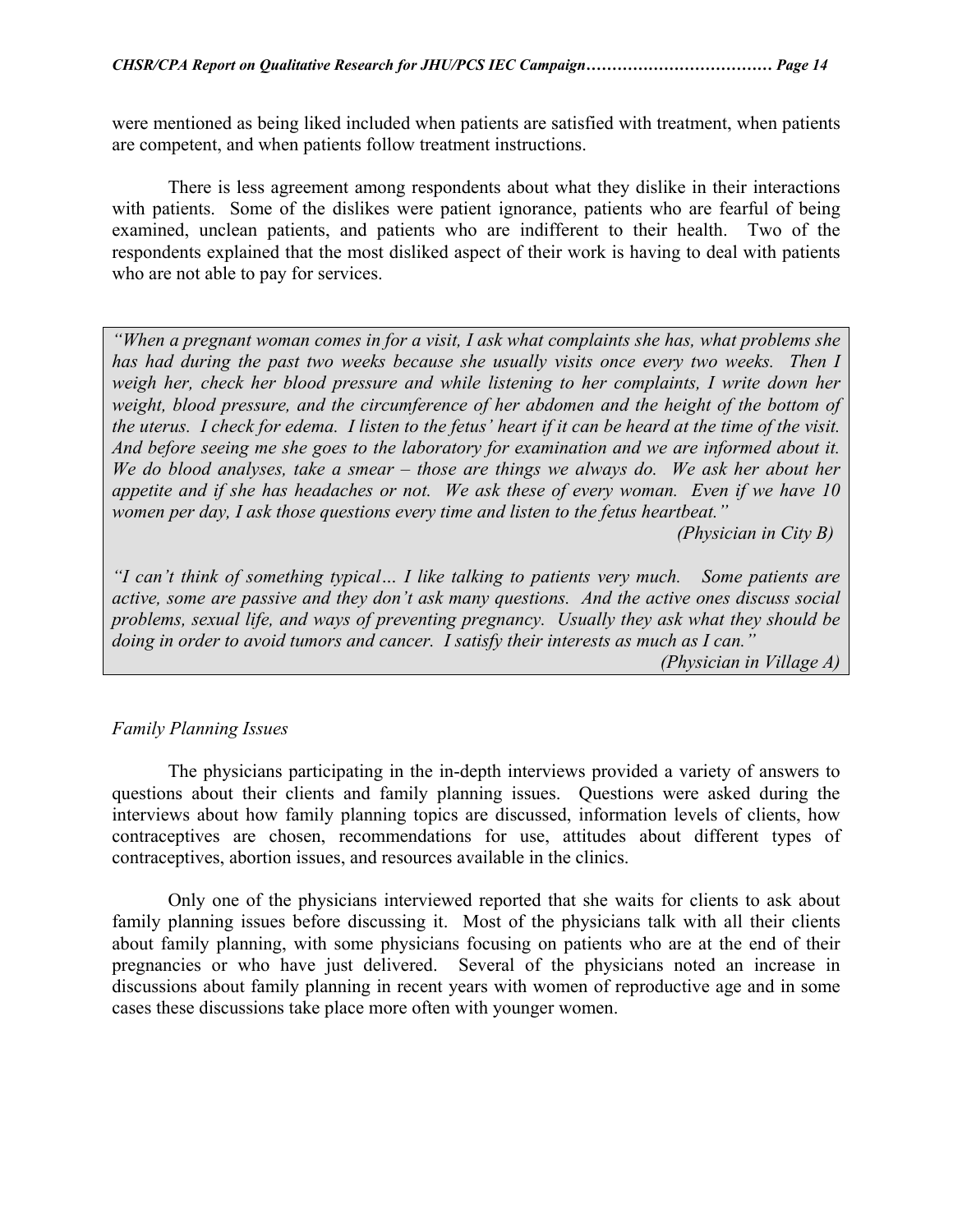*"I am the interested party and I start the conversation taking into account my patients' intellect. You may explain several times but in vain. This happens sometimes. More often we find that a patient who has been informed about contraceptives in our office shares the information with neighbors and relatives. And they start to visit us which increases the number of our clients." (Physician near Village B)* 

*"I tell them (pregnant women) to come back and we'll discuss family planning issues and contraceptive methods she might use. Because nowadays young girls 20—25 have no idea what to use or what to do. And, of course, when they come here after the delivery we give them condoms for the first month… And, of course, we discuss these issues with gynecological patients because their level of education is not high enough for them to decide themselves and so they always need a doctors' advice."* 

 *(Physician in City B)* 

 Physicians were asked about the levels of information held by their clients. The physicians in Village B and Village A responded that all of their clients are well informed. A physician from a town near Village B explained that the high levels of information are correlated to the opening of their family planning office and that some patients now even request that IUDs be inserted during abortion procedures. Near Village B, the physician explained that her clients received their information from the mass media and other sources but not from her clinic. As a result, she makes a special effort to keep her neighbors and friends informed about modern contraceptive methods.

In City B, the findings were mixed with two physicians reporting that younger clients are more prepared, and one explained that her clients were well-informed only about IUDs and condom use. In City A, two of the physicians reported that their clients are not very wellinformed and the third explained that information levels increase only "tête à tête" between client and physician on an individual basis.

Nearly all of the physicians stated that younger women possess more awareness of family planning issues than older clients, although their information is sometimes superficial or incorrect. One of the City A physicians made an interesting observation in her explanation that the information levels of her patients is correlated more to education attainment levels than to age differences.

*"They are not informed. They don't even know their blood types after delivering twice. It also depends on our work. Sometimes they are not interested in anything. You ask her how many abortions she has had and you are amazed with her answer – 10 or even 20! And you think why didn't she come in for help earlier. Even some 30 year olds with higher education degrees have had 10 abortions."* 

 *(Physician in City A)*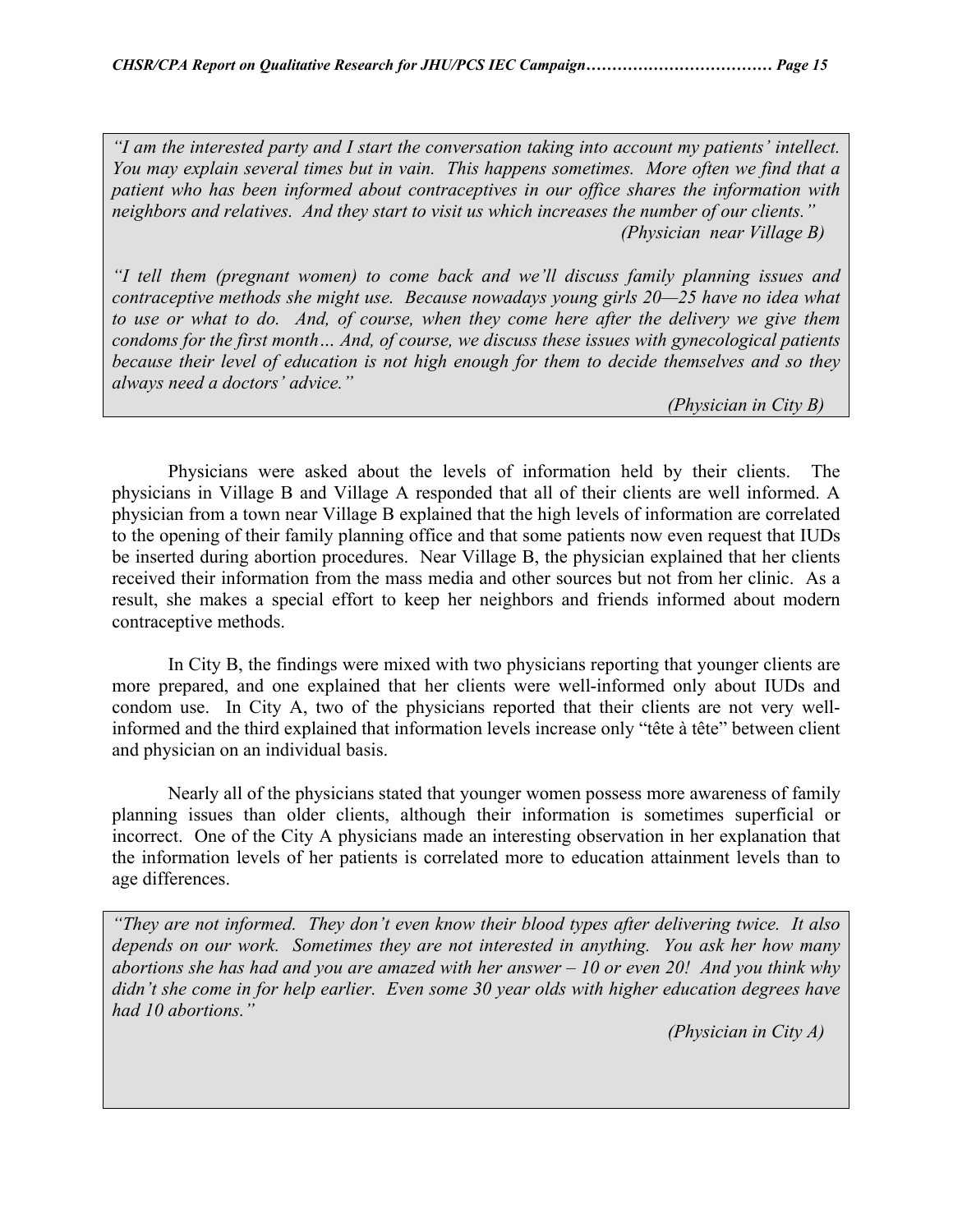*"Our women have all the information needed about family planning and methods of contraception. We discuss together what is preferable for her – hormonal pills, condoms, or vaginal methods. We also can do surgical sterilization. If a woman has had three or four children and she has an important problem such as a tumor or a complicated pregnancy, they come asking for sterilization. We do it, it is allowed now. Or for example if a woman has had several cesarean sections, they also come in for sterilization."* 

 *(Physician in Village A)* 

Unfortunately, seven of the ten physicians did not correctly understand the question about how women choose family planning methods. These physicians instead gave answers regarding the type of contraceptives used by their clients and these were condoms, IUDs, hormonal pills, the rhythm method, and coitus interruptus or withdrawal. One of the Village A physicians, who had stated that her patients were quite well informed about family planning issues, listed withdrawal and abortions as the most popular family planning methods used. Nevertheless, nearly all the physicians made it clear in their responses to other question items that they are the primary participant along with the client in family planning decisions and that the decisions are made together.

*"It depends on their health, age, or sometimes a woman will tell us her husband will never use condoms and we have to choose something else… Sometimes we recommend something and she says no and so we talk and decide. Though in many cases they come in themselves after watching a TV program -- they start coming in and asking questions but then they stop… In some cases you know that the woman will never accept IUDs whatever you tell her. And while working you can feel all this and what she will decide."* 

 *(Physician in City A)* 

The physicians recommend the use of condoms and IUDs and hormonal pills if there are no contraindications and depending on the age and sexual activity of the client. One City B physician reported that she likes to recommend Pharmatex<sup>4</sup> products because they provide 100% protection, have no hormones, and provide protection from STDs. Injectable hormones were recommended by only one physician and she is located in one of the cities. One of the Village A physicians stated that she would recommend and dispense phase three contraceptive pills if they were available in her clinic because of their lower hormone dose. And one physician explained that she recommends condom use for clients with husbands who do not live in Armenia. Two of the physicians mentioned sterilization as a birth control method.

*"I think that it depends on how the doctor explains things. I am sure of it. I always achieve good results by talking to my patients and explaining all the methods. I explain about IUDs and pills and I suggest something while explaining her state of health. So the doctor must explain everything and talk to patients so that they are believed… After explaining they understand. Everything depends on the doctor's ability to explain. If you have patience, you will have good results."* 

 *(Physician in City A)* 

 $\overline{a}$ 

<span id="page-15-0"></span><sup>4</sup> Throughout the report, it is assumed that respondents are referring to vaginal spermicides when they talk about Pharmatex products, shampoos, tampons, creams, and vaginal pills.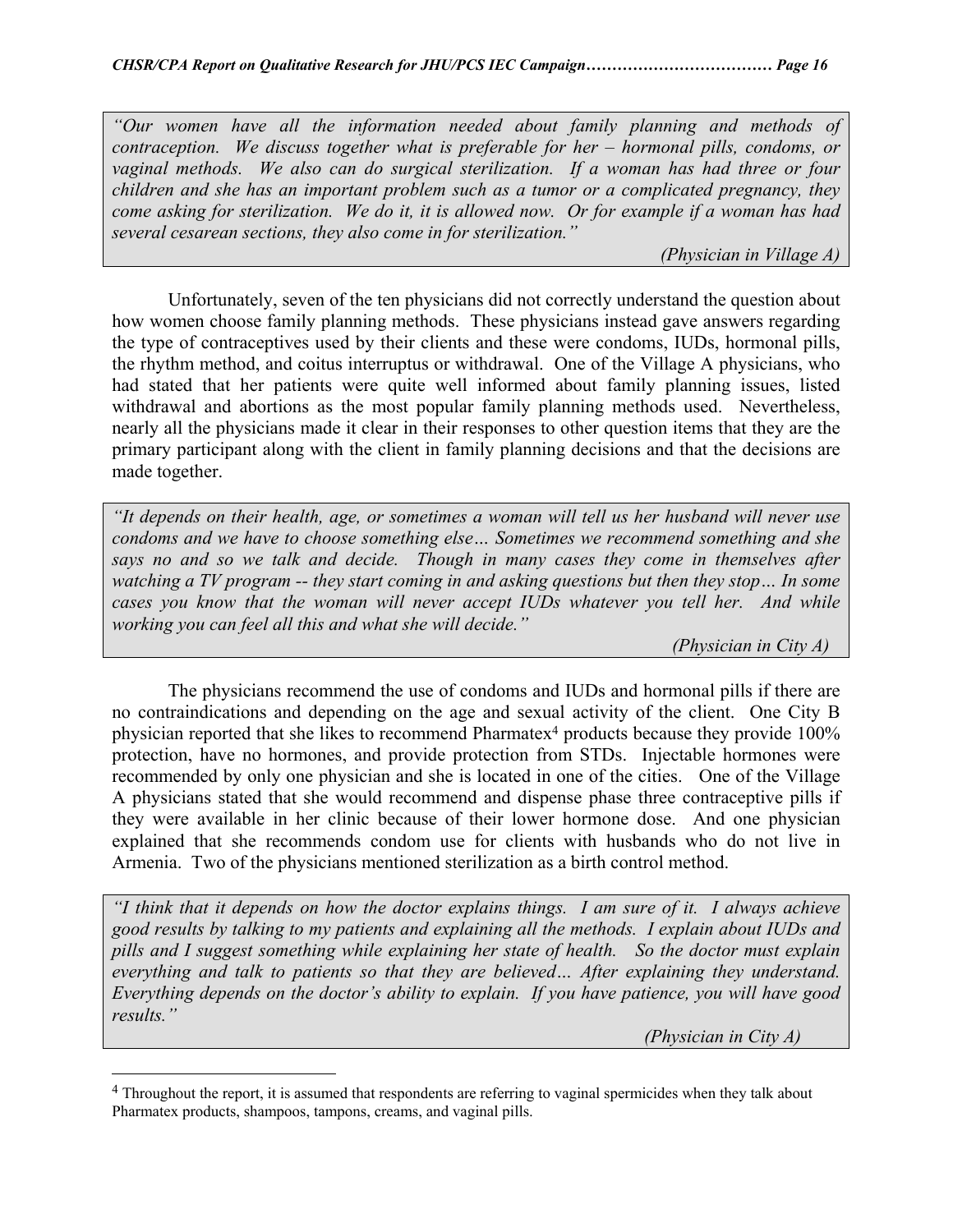*"Deciding the type of contraceptives requires that you take a personal approach depending on age, health, and the specifics of the menstrual cycle. We decide if she can use hormonal contraceptives. Some can use hormonal methods, others can use IUDs, and still others mechanical methods such as condoms."* 

 *(Physician in Village B)* 

*"(I recommend) only what we have. As I said, depending on the women's health we suggest different things. We look at contraindications. I suggest IUDs, hormonal methods, or condoms. Condoms, of course, are not always reliable. And some couples use coitus interruptus. Others use the calendar to figure out safe days. And also there is a surgical method for men, but of course it is in theory only because in the Caucasus we never use this method."* 

 *(Physician in City A)* 

Respondents were asked to discuss the benefits and drawbacks of four specific types of contraceptives: hormonal pills, IUDs, condoms, and injectable hormones (see Table 1). There are few differences by region except for responses for injectable hormones: Only the physicians in one of the cities were able to talk about the specific advantages and disadvantages of injectable hormones.

Overall, condoms are considered effective as both contraceptives and as protection from STDs if they are used correctly, but they are understood as being disliked by men. Hormonal pills are considered effective but there is attentiveness to the fact that patients must be diligent in their use. There is also concern among many of the physicians regarding the prolonged use of hormonal methods. Only one of the physicians was concerned about the level of effectiveness of IUDs. While aware of possible complications, overall the physicians consider IUDs to be highly effective and convenient for healthy women.

All ten physicians had strong negative attitudes toward abortions, and all ten physicians have performed abortions. Only one reported that they now perform abortions; the remainder currently work exclusively in policlinics where abortions are not performed. Several of the physicians noted that their family planning work is important for the goal of reducing the number of abortions in Armenia. One physician labeled abortions a "crime," and another described it as "barbaric." In fact, three physicians had named abortions as the aspect of their work that they disliked the most when asked in an earlier interview question.

Only one of the physicians listed health as a reason for why women were having abortions, and one physician explained that it was the fault of doctors who cannot explain the effectiveness of contraceptives. Overall, nine of the physicians gave undesirable pregnancies as the primary reason for abortions, with four listing financial problems as the factor behind the decision. All the physicians agreed that the woman is the final arbiter in the decision to have an abortion. None of the physicians seem to believe that husbands play a primary role in the decision, and one even explained that some of her patients request that families not be informed about their plans for abortion.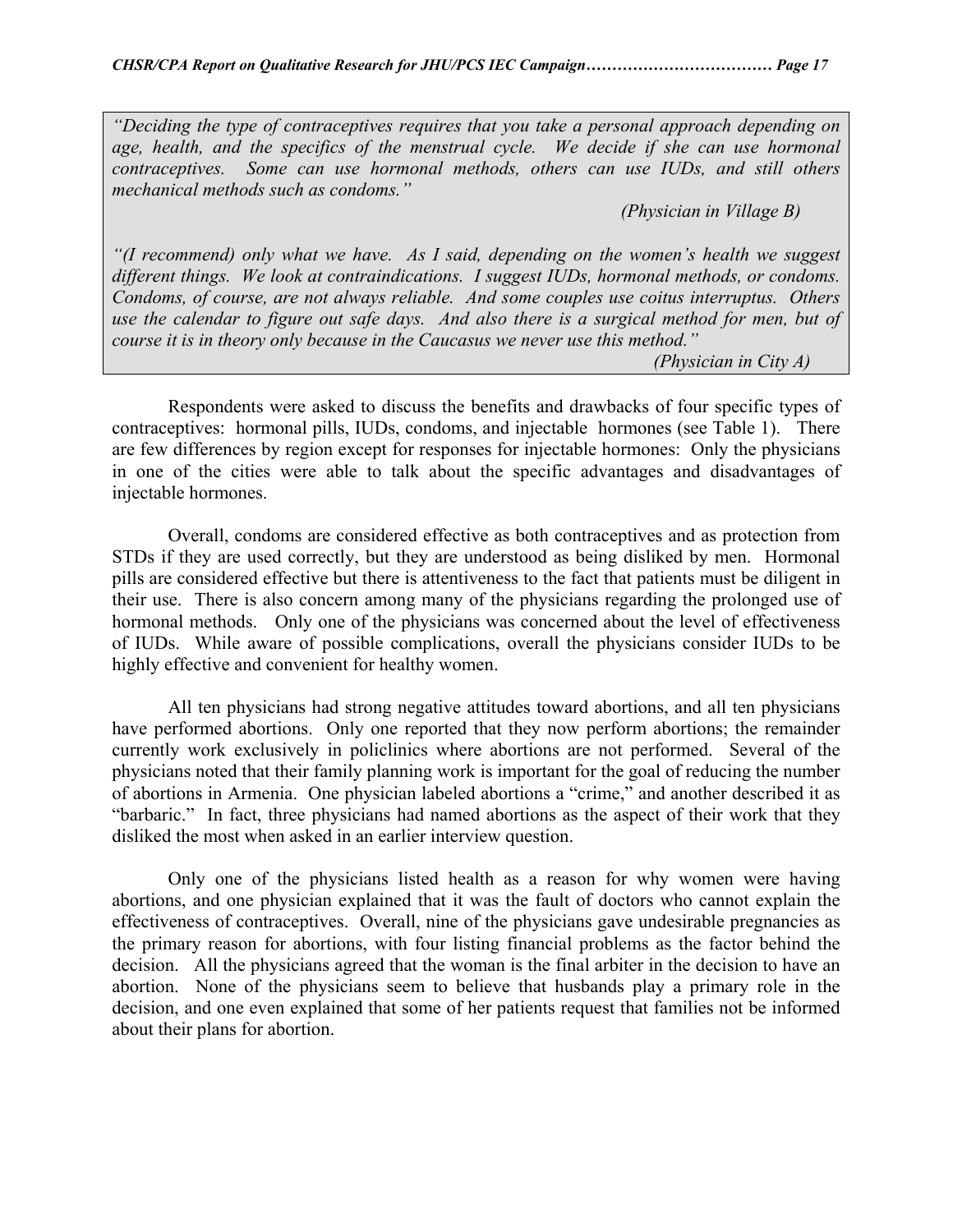|                               | Benefits                                                                                                                                                                            | Drawbacks                                                                                                                                                                                                                                                                |
|-------------------------------|-------------------------------------------------------------------------------------------------------------------------------------------------------------------------------------|--------------------------------------------------------------------------------------------------------------------------------------------------------------------------------------------------------------------------------------------------------------------------|
| City A                        |                                                                                                                                                                                     |                                                                                                                                                                                                                                                                          |
| Hormonal pills<br><b>IUDs</b> | Good results<br>$\bullet$<br>Convenient<br>$\bullet$<br>Good because connected to women's<br>$\bullet$<br>cycles<br>Good when breast feeding<br>$\bullet$<br>Effective<br>$\bullet$ | Can feel sick if do not drink enough water<br>$\bullet$<br>Can use only one year because ovaries stop<br>$\bullet$<br>working<br>Long list of drawbacks<br>$\bullet$<br>Are none<br>$\bullet$<br>Can cause complications<br>$\bullet$<br>Not 100% effective<br>$\bullet$ |
| Condoms                       | Works well with shampoos<br>$\bullet$<br>Best prophylactic against STDs<br>$\bullet$                                                                                                | Must be healthy<br>$\bullet$<br>Cannot track if being used<br>$\bullet$<br>Husbands dislike<br>$\bullet$                                                                                                                                                                 |
| Injectable hormones           | Effective<br>$\bullet$<br>Use only once every three months,<br>$\bullet$<br>practical, convenient                                                                                   | Difficult to explain benefits to women<br>$\bullet$<br>Long list of drawbacks<br>$\bullet$<br>Not well-known and women do not want to<br>$\bullet$<br>use                                                                                                                |
| City B                        |                                                                                                                                                                                     |                                                                                                                                                                                                                                                                          |
| Hormonal pills                | Effective if used regularly<br>$\bullet$<br>Reliable but must be very healthy<br>$\bullet$                                                                                          | Cannot use for extended periods<br>$\bullet$<br>Must be used regularly<br>$\bullet$<br>Hair growth, voice change, weight gain<br>$\bullet$                                                                                                                               |
| IUDs                          | Can use for extended periods<br>$\bullet$<br>Effective from 99-100%<br>$\bullet$<br>No need to remember<br>$\bullet$                                                                | Can cause inflammations<br>$\bullet$<br>Can cause heavier menstruation<br>$\bullet$<br>Insertion and removal can be unpleasant<br>$\bullet$                                                                                                                              |
| Condoms                       | Highly effective<br>$\bullet$<br>Women like<br>$\bullet$                                                                                                                            | Men dislike<br>$\bullet$<br>Feel less so relationship is less satisfying<br>$\bullet$                                                                                                                                                                                    |
| Injectable hormones           | **One physician had no opinion because not<br>available and the others named no specific<br>benefits                                                                                | Hormone so cannot be used for prolonged<br>$\bullet$<br>periods<br>Clients are afraid to use<br>$\bullet$                                                                                                                                                                |
| Village B                     |                                                                                                                                                                                     |                                                                                                                                                                                                                                                                          |
| Hormonal pills                | Highly effective<br>$\bullet$<br>Affordable<br>$\bullet$                                                                                                                            | Need to use daily<br>$\bullet$<br>Many side effects<br>$\bullet$                                                                                                                                                                                                         |
| IUDs                          | Can use for 5-8 and even 10 years<br>$\bullet$                                                                                                                                      | None<br>$\bullet$<br>Unable to conduct thorough analysis of any<br>side effects due to lack of equipment                                                                                                                                                                 |
| Condoms                       | Popular (first to run out of supply)<br>$\bullet$                                                                                                                                   | Men dislike<br>$\bullet$                                                                                                                                                                                                                                                 |
| Injectable hormones           | **One physician had no opinion because not<br>available and the other named no specific<br>benefits                                                                                 | Causes prolonged bleeding                                                                                                                                                                                                                                                |
| Village A                     |                                                                                                                                                                                     |                                                                                                                                                                                                                                                                          |
| Hormonal pills                | Can stop using immediately<br>$\bullet$<br>Anti-inflammatory and prevents tumors<br>$\bullet$                                                                                       | Requires discipline<br>$\bullet$<br>Need to remember to use daily<br>$\bullet$                                                                                                                                                                                           |
| IUDs                          | Very convenient<br>$\bullet$                                                                                                                                                        | Must be healthy<br>$\bullet$                                                                                                                                                                                                                                             |
| Condoms                       | Very convenient<br>$\bullet$<br>Good against STDs                                                                                                                                   | Men dislike<br>$\bullet$<br>Reduces orgasms<br>$\bullet$                                                                                                                                                                                                                 |
| Injectable hormones           | **No responses                                                                                                                                                                      |                                                                                                                                                                                                                                                                          |

## *Table 1: Physicians' Opinions on Benefits and Drawbacks of Selected Contraceptives by Region*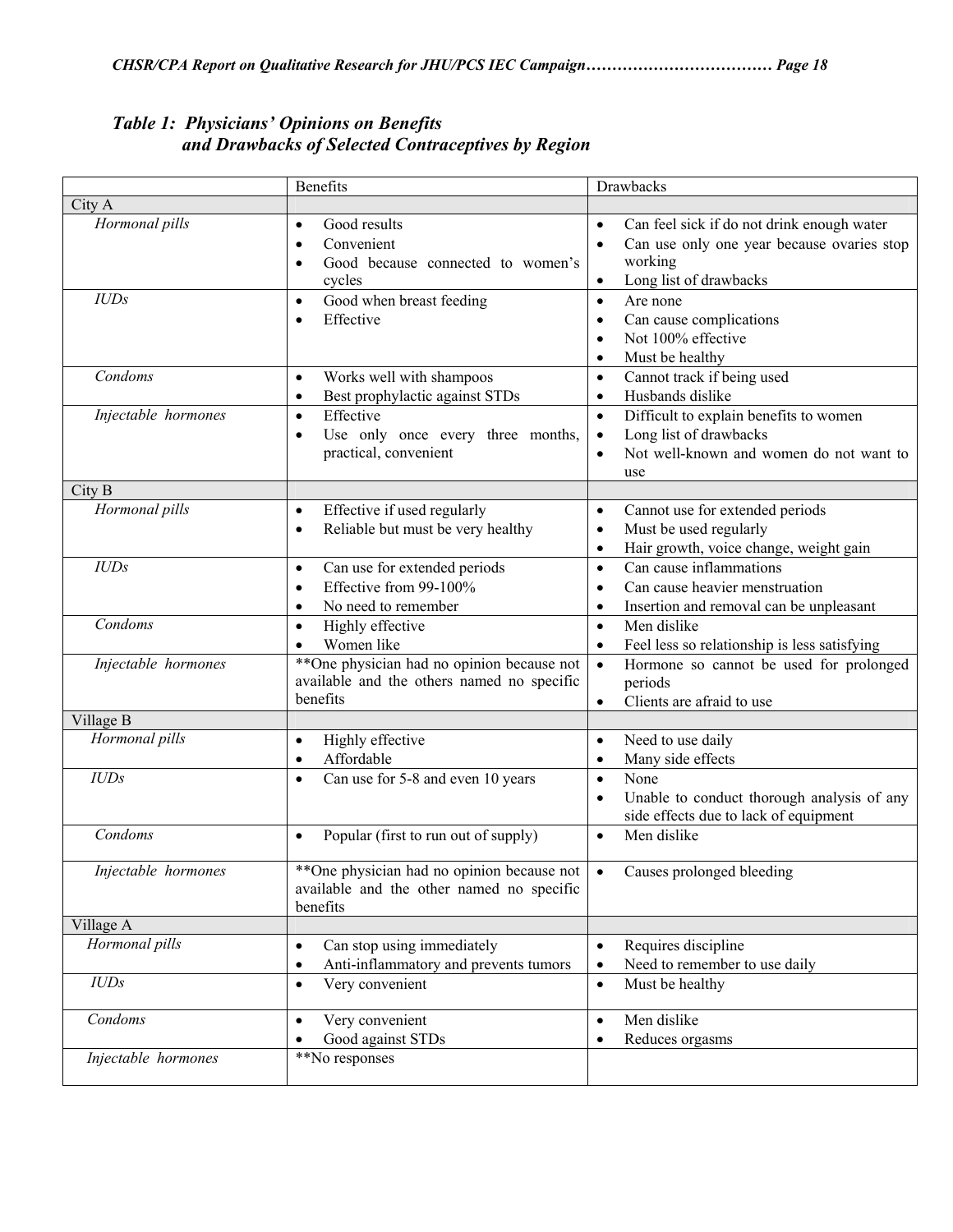*"The number of abortions must be reduced. We have to work hard so that every woman has enough education to avoid abortions, to avoid undesirable pregnancies. First because abortions are harmful to women's health and second because I feel sorry for that little growing baby." (Physician in City B)* 

*"When they come here, 99% have already decided to either keep the baby or have an abortion. Before we were able to persuade them (against having an abortion) but now they have financial arguments. And since the earthquake many of them live in temporary houses and can hardly keep one child."* 

 *(Physician in City A)* 

The physicians reported that they had a variety of books and literature on family planning and modern contraceptive methods, with two mentioning literature in the form of instructions from companies supplying contraceptives. Although the interviewers were not instructed to look for and directly observe materials for clients, the physicians reported having such materials as brochures, booklets, and poster advertisements. However, when interviewers did probe, in some cases brochures were unavailable, were in Russian only, or were not related to family planning. One physician in a village complained that her posters had been torn down because of their content.

All of the physicians listed contraceptives available in the clinic that are distributed free of charge to clients, including hormone pills, injectable hormones, condoms, and IUDs (see Table 2).

| Region    | Ovidon       | Regevidon | Depo-<br>Provera/ | <b>IUDs</b>  | Condoms      | Shampoos     | Other          |
|-----------|--------------|-----------|-------------------|--------------|--------------|--------------|----------------|
|           |              |           | Injectables       |              |              |              |                |
| City A    | $\checkmark$ | ✓         |                   | ✓            |              |              |                |
| City A    | ✓            | ✓         |                   |              | $\checkmark$ |              |                |
| City A    | ✓            | ✓         | ✓                 |              | ✓            | v            |                |
| City B    | ✓            | ✓         |                   | v            | ✓            |              | Non-Ovlon      |
| City B    |              |           |                   | ✓            | $\checkmark$ | $\checkmark$ |                |
| City B    |              | ✓         |                   |              |              |              | Microval       |
| Village B |              |           |                   | $\checkmark$ |              | ✓            | Hormonal pills |
| Village B |              |           | ✓                 | ✓            |              |              | Hormonal pills |
| Village A |              |           |                   | ✓            | V            |              | Hormonal pills |
| Village A | $\checkmark$ | √         | ✓                 | ✓            |              |              | Microval       |

*Table 2: Contraceptives Available in Clinics for Distribution Free of Charge by Region* 

## *Physicians' Training*

 Of the ten physicians participating in the in-depth interviews, four reported having had formal training recently in family planning and one of these was in Moscow. In addition, one physician in a town near Village B explained that even though she was not selected for participation in government sponsored training, she had attended two seminar sessions on her own initiative. Physicians who have participated in family planning training found it useful and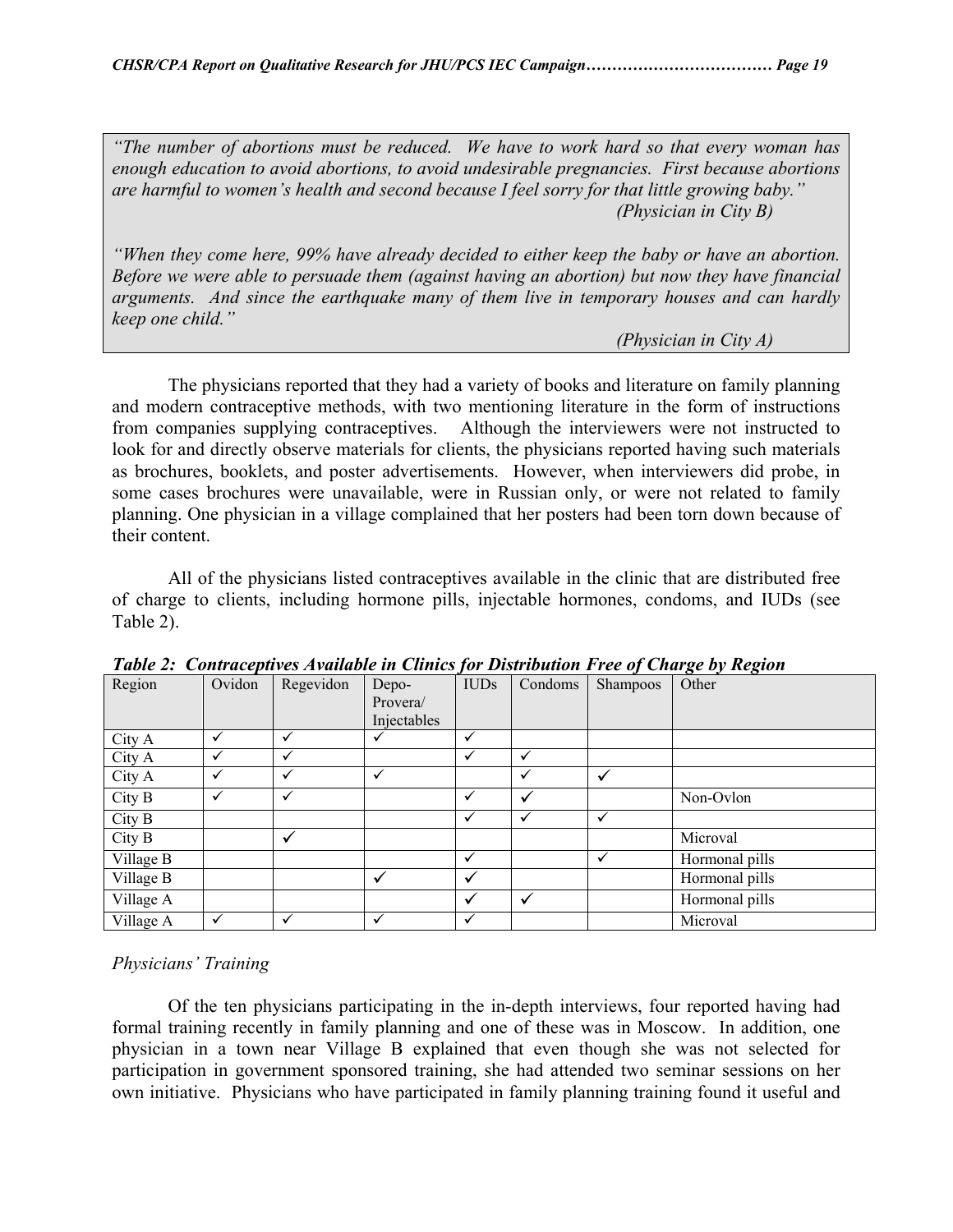noted that they used the training literature in their practices. Only one physician reported that she would not be willing to participate in future training activities. Of the remaining physicians who were willing to participate, only one stated that she could do so only during workdays.

 All of the physicians reported that they were willing to participate in a national program utilizing logos, posters, and the display of contraceptives in a special case. (One physician incorrectly understood the question and talked instead about the need for new equipment.)

#### *Personal Attitudes Toward Modern Contraceptives*

 Of the nine female physicians, five reported that they themselves use modern contraceptive methods such as IUDs, hormonal pills, and Pharmatex products. Two of the female physicians were older women, one of whom reported having used the rhythm method after becoming ill from hormonal pills. All nine of the physicians who answered the question regarding whether or not they would recommend modern contraceptive methods to their daughters reported positively. Three physicians explained that their own daughters-in-law currently use IUDs.

 Overall, physicians believe that modern methods of contraception are safe and effective if used properly. Most of the respondents felt that condoms were not an effective means of birth control, with some explaining that the reason might be improper use. Four of the physicians noted that they did not have enough experience with injectable hormones to warrant an opinion on safety and effectiveness. None of the respondents reported beliefs that hormonal pills and IUDs are unsafe or ineffective.

*"The modern methods are quite effective and each has its pluses and minuses… I think that to be good, contraceptives must be easy to use, must not be harmful to women's health, and must not be unpleasant for sexual relations – either for the man or the woman. And they must also be inexpensive."* 

 *(Physician in Village A)* 

#### *3.2 Pharmacists*

In-depth interviews were conducted with a total of 10 Armenian pharmacists in villages and cities in Armenia. The interview guide was designed to cover the following topic areas: 1) the stock of contraceptive products available in the pharmacy; 2) the number of sales per month for contraceptive products; 3) customer profiles; 4) the pharmacist's previous training and interest in future training programs; 5) the pharmacist's personal attitude toward modern contraceptives, and; 6) the display of contraceptive products, informational material, and advertisements in the pharmacy.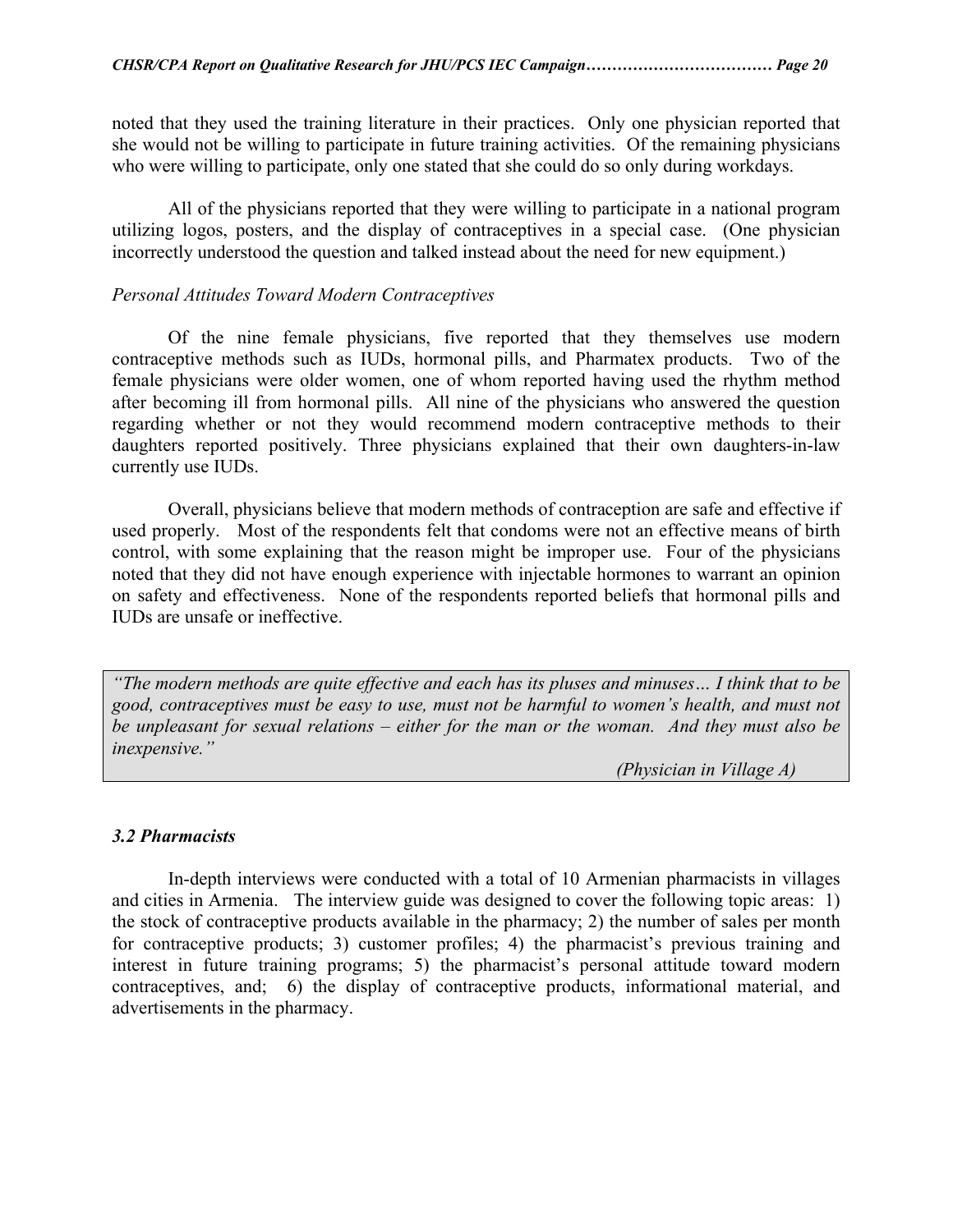The pharmacists interviewed for this study had working experience ranging from two months to 27 years. Two were males and eight were females with ages ranging from the early twenties to the mid-fifties.<sup>[5](#page-20-0)</sup>

Six of the pharmacies were established during the past five years. Six pharmacies are open seven days a week, with two open 24 hours a day. The two oldest pharmacies in the study were in City B, one established in the 1940s and the other in 1995, and have large staffs of 29 and 24, respectively. Five of the remaining pharmacies reported a staff size of two.

#### *Contraceptive Products Available in the Pharmacy*

 The pharmacists were asked to complete a form indicating the contraceptives kept in stock (see Table 3). However, it is important to note that even when a contraceptive is listed it does not mean high sales. In fact, sales appear to be low overall in both City B and the other areas. For example, in one Village A pharmacy, only two units of Pharmatex spermicide are sold per year (see Table 4).

#### *Table 3: Products Available in Pharmacies by Region*

|                                | City B                 | City A                 | Village B    | Village A |
|--------------------------------|------------------------|------------------------|--------------|-----------|
| Condoms                        | ✓✓                     | $\checkmark\checkmark$ | $\checkmark$ | ✓✓        |
| Anteovil                       | $\checkmark$           |                        |              |           |
| Marvelon (Organon)             | $\checkmark\checkmark$ | $\checkmark$           |              | ✓         |
| Mycropholin Forte              |                        |                        |              | ✓         |
| Non-Ovlon (Gedeon Richter)     | $\checkmark$           |                        | ✓✓           |           |
| Ovidon (Gedeon Richter)        | $\checkmark\checkmark$ | $\checkmark$           |              | ✓         |
| Pharmatex spermicide (Innotex) | $\checkmark$           | $\checkmark$           |              | ✓         |
| Postinor (Gideon Richter)      |                        | ✓                      | $\checkmark$ | ✓         |
| Regividon (Gedeon Richter)     | $\checkmark\checkmark$ | ✓                      | ✓            |           |
| Traceptine (Russian)           |                        |                        | $\checkmark$ |           |
| Triregol (Gedeon Richter)      | $\checkmark\checkmark$ | $\checkmark$           | ✓            | ✓         |
| Trikvilar (Shering)            | ✓✓                     |                        |              |           |

*Note: Each*  $\checkmark$  *indicates a pharmacy listing the contraceptive as in stock.* 

 $\overline{a}$ 

<span id="page-20-0"></span><sup>5</sup> In this section, all pharmacists will be referred to as females in order to ensure confidentiality.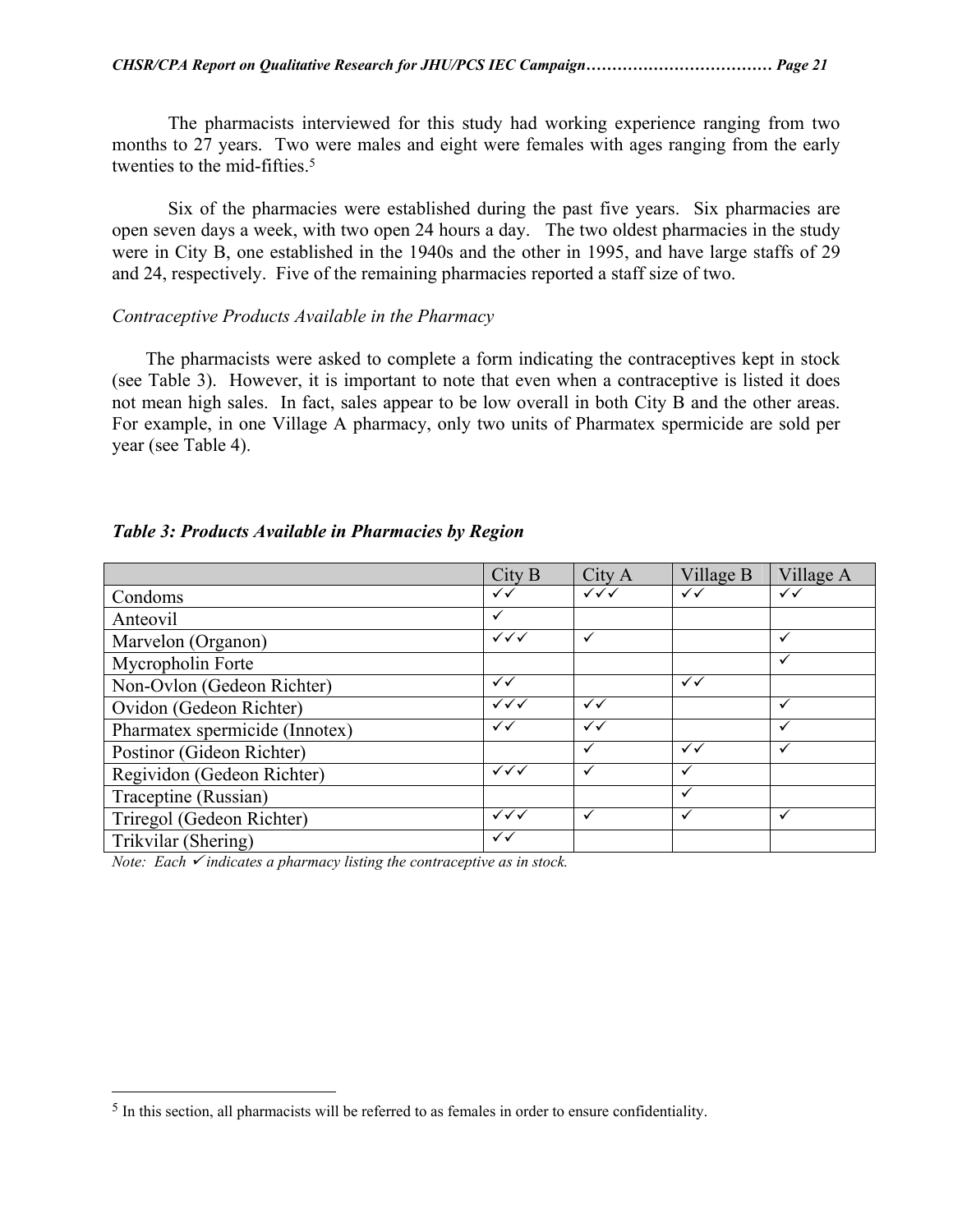|                                | City B         | City A       | Village B | Village A |
|--------------------------------|----------------|--------------|-----------|-----------|
| Condoms                        | 51             | 60, 300, 120 | 4,250     | 125       |
| Anteovil                       | $\overline{2}$ |              |           |           |
| Marvelon (Organon)             | 10, 2          |              |           |           |
| Mycropholin Forte              |                |              |           | 10        |
| Non-Ovlon (Gedeon Richter)     | 8              |              | 2, 7      |           |
| Ovidon (Gedeon Richter)        | 20, 7          | 5, 2         |           |           |
| Pharmatex spermicide (Innotex) |                | 0, 1         |           | $\theta$  |
| Postinor (Gideon Richter)      |                |              | 10, 7     | 10        |
| Regividon (Gedeon Richter)     | 15, 6          | 3            | 7         |           |
| Traceptine (Russian)           |                |              | 3         |           |
| Triregol (Gedeon Richter)      | 7,6            | 5            | 7         |           |
| Trikvilar (Shering)            | 3              |              |           |           |

*Table 4: Units of Contraceptives Sold per Average Month by Pharmacy by Region* 

*Note: each value represents the number of units sold per pharmacy.* 

#### *Sales of Contraceptive Products*

 The best-selling products in all regions of Armenia are from the Hungarian company, Gedeon Richter, and condoms. Several pharmacists volunteered that the reason for that company's popularity is that its products are inexpensive. One pharmacy in Village A reported that it sells only condoms and does not bother to keep other contraceptives in stock because they do not sell.

 None of the pharmacists reported that they have a problem with stocks running out, with four saying that it never occurs and the remainder saying that it occurs only rarely. When stocks do run out, the explanation given by most of the pharmacists is that they themselves gave late orders. Replacement orders for stock that has run out can take from between one and ten days, and there is surprisingly little difference by region.

 Pharmacists were asked what their female clients do when their birth control pill brand is not in stock. "They wait" and/or "go to another pharmacy" was the response given by five of the pharmacists. The other pharmacists said that they suggest another comparable contraceptive or some other contraceptive method. One City B pharmacist was careful to note that only physicians should give advice on hormonal contraceptives; she explained that she would suggest a non-hormonal alternative only.

Pharmacists reported that they did not notice any special time of the day or year when sales of contraceptive items increase. When probed, five pharmacists noted that sales of condoms increase during weekends, on holidays, and/or in the evenings. However, one City A pharmacist reported that sales of contraceptives decrease overall during the weekends. Two pharmacists said that sales increase during the Spring months, and one pharmacist in Village A noted that sales of hormonal pills increase on paydays.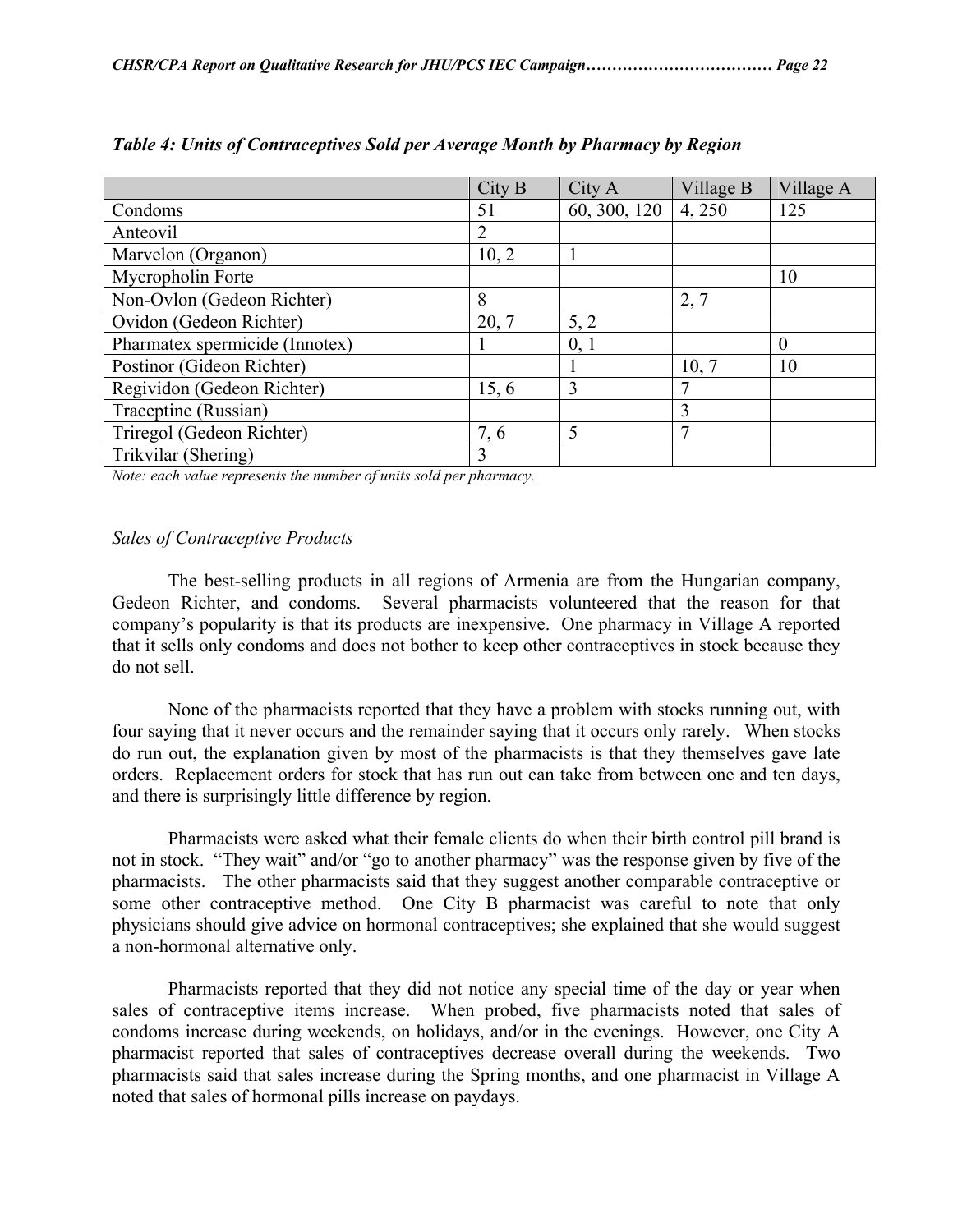*"…Lately pills have become popular. Pharmatex spermicide is popular. I don't know the reason – maybe it is because doctors prescribe them or because people have become more educated. Those who use contraceptives, they want to avoid side effects. And Pharmatex has almost none, that is why demand is high."* 

 *(Pharmacist in City B)* 

*"You know, I can't give any reason for why we sell some items more than others. It depends on the doctor's prescription – whatever they prescribe, for example, Regevidon, people buy. But maybe Postinor is the most popular."* 

 *(Pharmacist in Village B)* 

#### *Customer Profiles*

 In eight of the ten pharmacies, married women are the main customers and they buy mostly hormonal contraceptives. In Village B, one pharmacist explained that many women come in to ask about contraceptives but then leave without a purchase because of the cost. As for condom purchases, only two pharmacies reported sales to women and one of these makes such sales to "professionals." Ages vary for purchases, with mostly younger men buying condoms and women over 35 years of age buying other contraceptives. One pharmacist near Village B explained that when boys under 17 years of age come in for condoms, she either refuses or gives them warnings. And one City B pharmacist noted differences in brands of condoms purchased by social class.

 None of the pharmacists reported that their clients usually make purchases with prescriptions. In fact, five of the pharmacists reported that sales are rarely made with prescriptions. One City B pharmacist explained that even if a prescription for a contraceptive is brought in, it is not for birth control but for other purposes such as controlling excess hair growth. Two of the pharmacists reported that they expect prescriptions only the first time a purchase for hormonal contraceptives is made.

*"They have something written by a doctor on a piece of paper, but it is not a prescription… We don't need a prescription. It is just that they don't understand what the doctor has prescribed to them, so they bring the paper here and we explain to them how to use it."* 

 *(Pharmacist in Village B)* 

*"I can say that half of the women get advice from their doctors, the other half advice from their friends. Sometimes advertising plays a role. When they ask us, we send them to doctors because in the case of some medicines there can be complications like inflammation. That is why we advise them to go to their doctors."* 

 *(Pharmacist in City B)*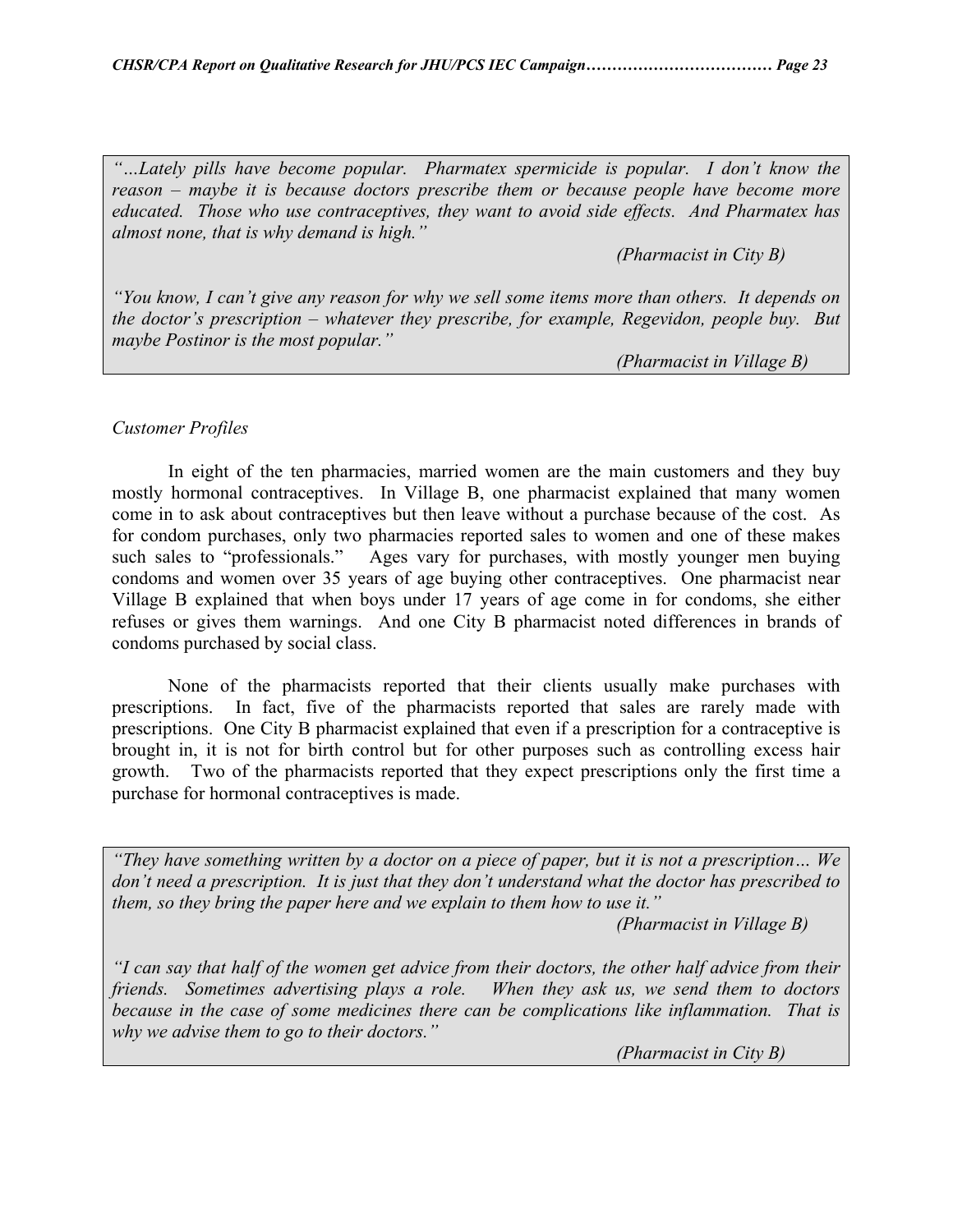All but one pharmacist reported that they receive many inquiries seeking advice on which contraceptives to use and how they are used. One Village A pharmacist explained that she advised the use of hormonal pills and against having abortions but that it was difficult to convince village women. Another Village A pharmacist said that she tries to explain to her clients the advantages of other contraceptives over condoms but that her clients cannot use them because of their expense. Two of the City B pharmacists said that they send their clients to physicians for advice on some contraceptive methods.

### *Pharmacists' Training*

 Only one of the pharmacists, in Village A, said that she had received training in family planning. One other City B pharmacist had met with a Swiss pharmaceutical company in Europe and toured their facilities. Nine of the pharmacists have had no training whatsoever in family planning. All but one pharmacist in Village B said that they were willing to participate in family planning training and most said they would prefer to attend after work.

 Two of the respondents said that they would not participate in a national family planning campaign and both were in Village A. One said that she did not like "that kind of social activity" and the other explained that people would not appreciate such a campaign. One City B pharmacist said that she would have to see the posters before deciding, and a pharmacist in Village B said that the campaign would have to start small with "perhaps at first one poster in a corner" to see if it was accepted. In addition, one City A pharmacist explained that she would not put posters in the window where they could be seen from outside.

#### *Personal Attitudes Toward Modern Contraceptives*

 Unlike the responses from physicians, the pharmacists reported a variety of overall attitudes about modern contraceptives, and many of these opinions were revealed only after probing. However, in general modern methods were considered to be mostly safe and effective if used correctly. IUDs, hormonal pills, Pharmatex, tampons, creams, condoms, and shampoos were mentioned as being safe. One City B pharmacist said that vaginal pills are not effective and are not aesthetically desirable and another pharmacist explained that hormonal pills must be used regularly. One Village B pharmacist explained that Non-Ovlon is not safe. One of the Village A pharmacists said that condoms are not 100% effective, and the other one complained that she would like to sell shampoos but that they are not supplied to her pharmacy. That same pharmacist said that her clients requested "pills before sex" but that they also were not available in her pharmacy. None of the pharmacists had opinions about injectable hormones, with one pharmacist never having heard of the method.

 Three of the female pharmacists reported that they had used modern contraceptives. This low number can be explained by the young age of all but one of the pharmacists who reported never having tried contraceptives. One older pharmacist reported that she had used traditional methods such as salt and the "one thousand leaf plant" and that she still recommends them because she found them 100% effective. One pharmacist reported using condoms and that the partner had used oral contraceptives. (One male pharmacist was not asked this question about the personal use of contraceptives.)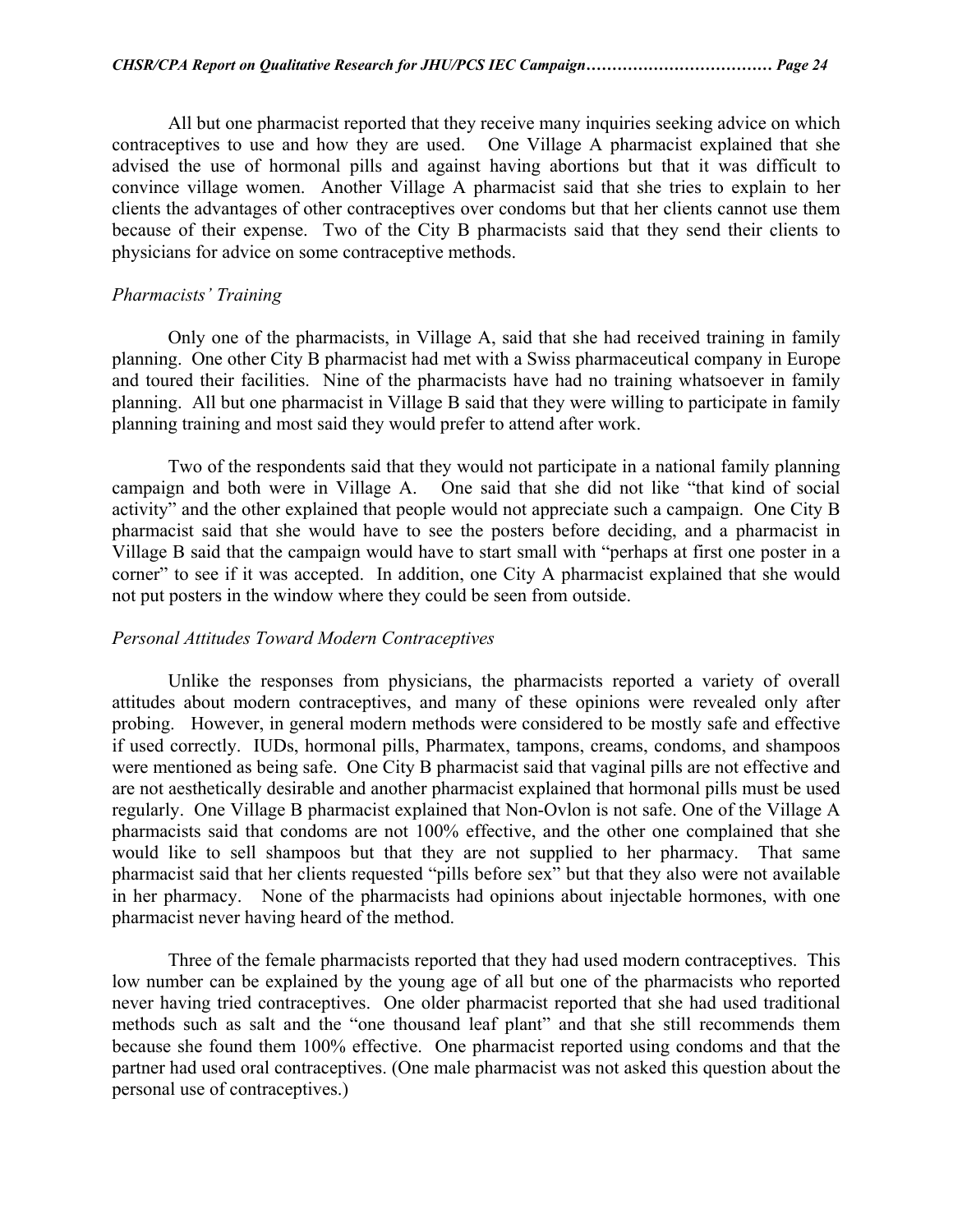Only one pharmacist reported that she did not allow her daughter to use contraceptives. The remaining pharmacists said that they would recommend modern contraceptives such as pills, Pharmatex, Non-Ovlon, Triregol, and Postinor to their daughters. One pharmacist said that her daughter had complained about her IUD and that she now regrets having chosen that method.

## *Display of Contraceptives*

 Out of the ten pharmacies visited for the in-depth interviews, only three had posters advertising contraceptives on their walls. One Village A pharmacy had posters for Gedeon Richter's Triregol and Regevidon, one City B pharmacy had posters for Antiovin and Pharmatex, and one City A pharmacy had a poster for Pharmatex on the wall. Three pharmacies had brochures that customers could borrow to read in the pharmacies. One pharmacist in Village B said that advertising did not matter because the villagers were poor and could not afford to make such purchases and that in any case she was against contraceptives even though she did sell them.

 All pharmacists except for one said that they would use posters about family planning in their pharmacies, which is a more positive response than those given to the earlier question about participating in a national family planning campaign. One City A pharmacist said she would have to think about. A Village B pharmacist said that she would use the posters to attract attention to family planning until they got old and discolored. One of the City A pharmacists said that the posters would attract clients. A Village A pharmacist said that her clients would also like to attend meetings to learn about contraceptives and that it would be helpful for their daughters.

 Interviewers were asked to observe and map the layout of the pharmacies. All of the pharmacists in this study displayed some contraceptives in cabinets under glass and in clear view for their clients, some also had them displayed on shelves behind counters, and one pharmacy stored everything except condoms in closed cupboards. Only one pharmacy displayed condoms, and other contraceptives, on top of a counter for self-service.

 The main differences in how clients purchase contraceptives were related to personality and gender. One Village A pharmacist explained that men are ashamed, women are not ashamed, and young boys are interested but do not make purchases. Another Village A pharmacist said that some clients are embarrassed but that she usually knows what her clients need and so they do not even have to ask. One pharmacist in a Village B said that clients come in asking for contraceptives and that she usually advises the use of plants and other traditional methods. A City B pharmacist said that some clients are shy, although not the "professionals," and that younger men come in, laugh, and choose condoms by their covers.

 Interviewers noted two instances of client purchases of contraceptives while they were in the pharmacies conducting interviews. In one case, two boys came in, got embarrassed, left but then returned 20 minutes later and purchased condoms. In the other instance, a woman came in for instructions on the use of Methotrexat in order to end her pregnancy and the pharmacist explained that she needed to take two pills.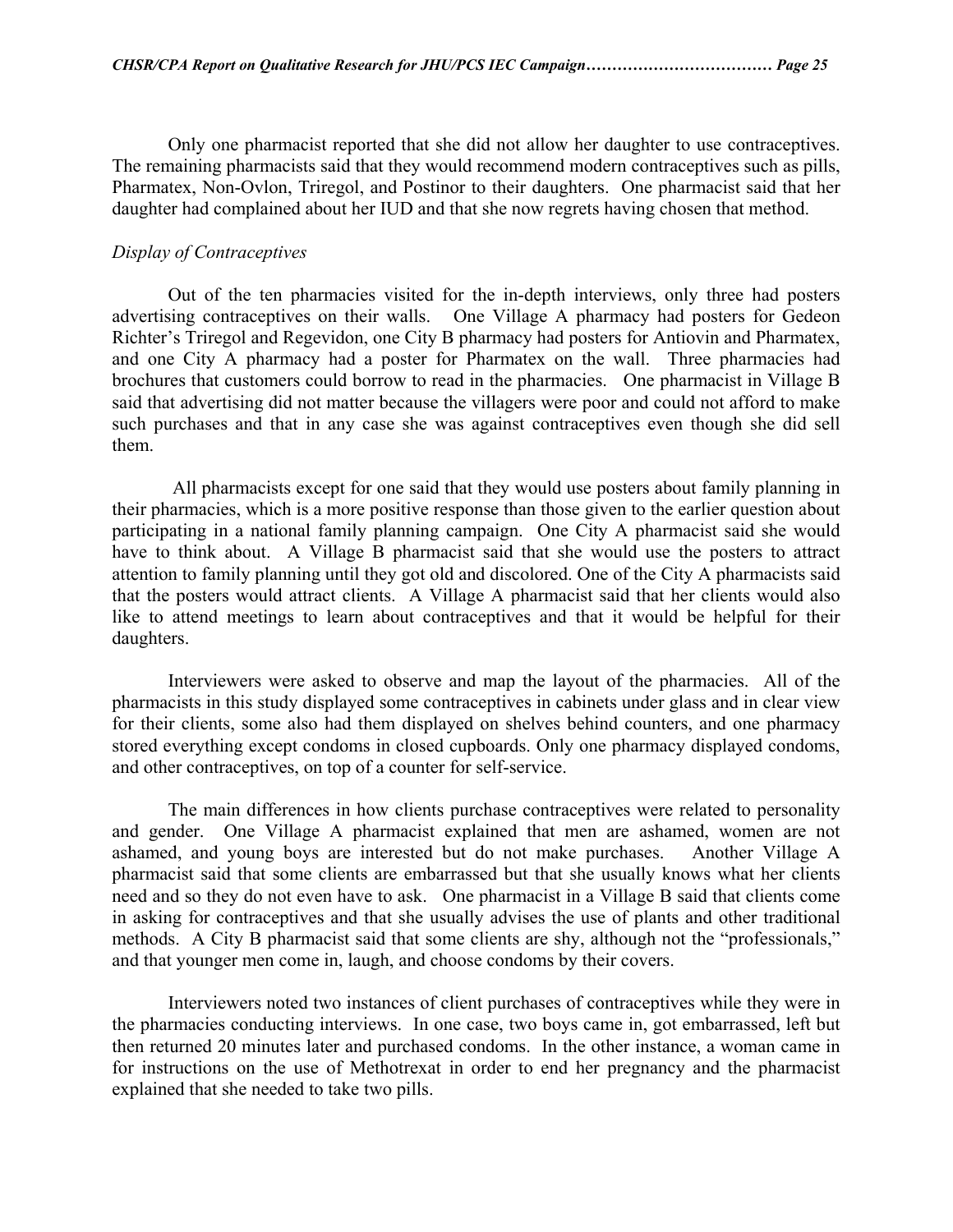*"Men buy condoms mainly and some come in and choose from the different types. And the others – the young guys – feel ashamed, they think for a long time and then sometimes they go away without buying anything. And some girls also come in and ask about which ones are best. But I ask then, 'you mean which one is the worst.' And others just come and buy, knowing what they need to buy. Usually they come in for IUDs after having talked with their doctors." (Pharmacist in City B)* 

#### **3.3 Focus Groups with Married Men**

Four focus groups were conducted with married Armenian men from the ages of 18 to 35 in two cities and two villages[.6](#page-25-0) The focus group guide was designed to cover the following topic areas: 1) goals, aspirations, and images of an ideal man; 2) knowledge, attitudes, opinions, and beliefs toward family planning and attitudes toward abortion; 3) role in decision-making with respect to family planning issues, and; 4) information-seeking behavior.

#### *Goals, Aspirations, and Images of an Ideal Man*

 The focus groups began with a question about how many children each participant had. As would be expected, overall the two village groups had more children. (See Appendix D for the detailed demographics of the participants in the four focus groups).

 The men of all four groups generally reported higher numbers when asked what they consider to be the ideal number of children. Only one man, a City A participant, said that he could not give an ideal number. Two men in each of the villages said that they would ideally like to have as many children as possible, while none of the men in the cities made such comments. The participants in the village groups gave the highest numbers for ideal children, with most reporting numbers higher than four. The ideal number of children in the cities was around three.

 When asked about how many children the men will most likely have in reality, the responses were highest in Village A. However, these numbers were lower than the numbers given in Village A for the ideal situation; four respondents said four, three said three, and one said one. The participants of Village B all stated that they had not yet made plans or did not know. Differences between the number of children wanted ideally and the number of children the men will most likely have in reality were explained both in the villages and in the cities by the low level of current living conditions. Only two other explanations were given; one man in City B explained the difference by his wife's health and one man in Village A complained about the current moral state of the country.

 Participants in the city focus groups reported having more discussions with their wives about how many children they will have than did the village focus group participants. However, when asked about actual planning, more of the village participants said that they planned

<u>.</u>

<span id="page-25-0"></span><sup>6</sup> Cities and villages are coded for confidentiality.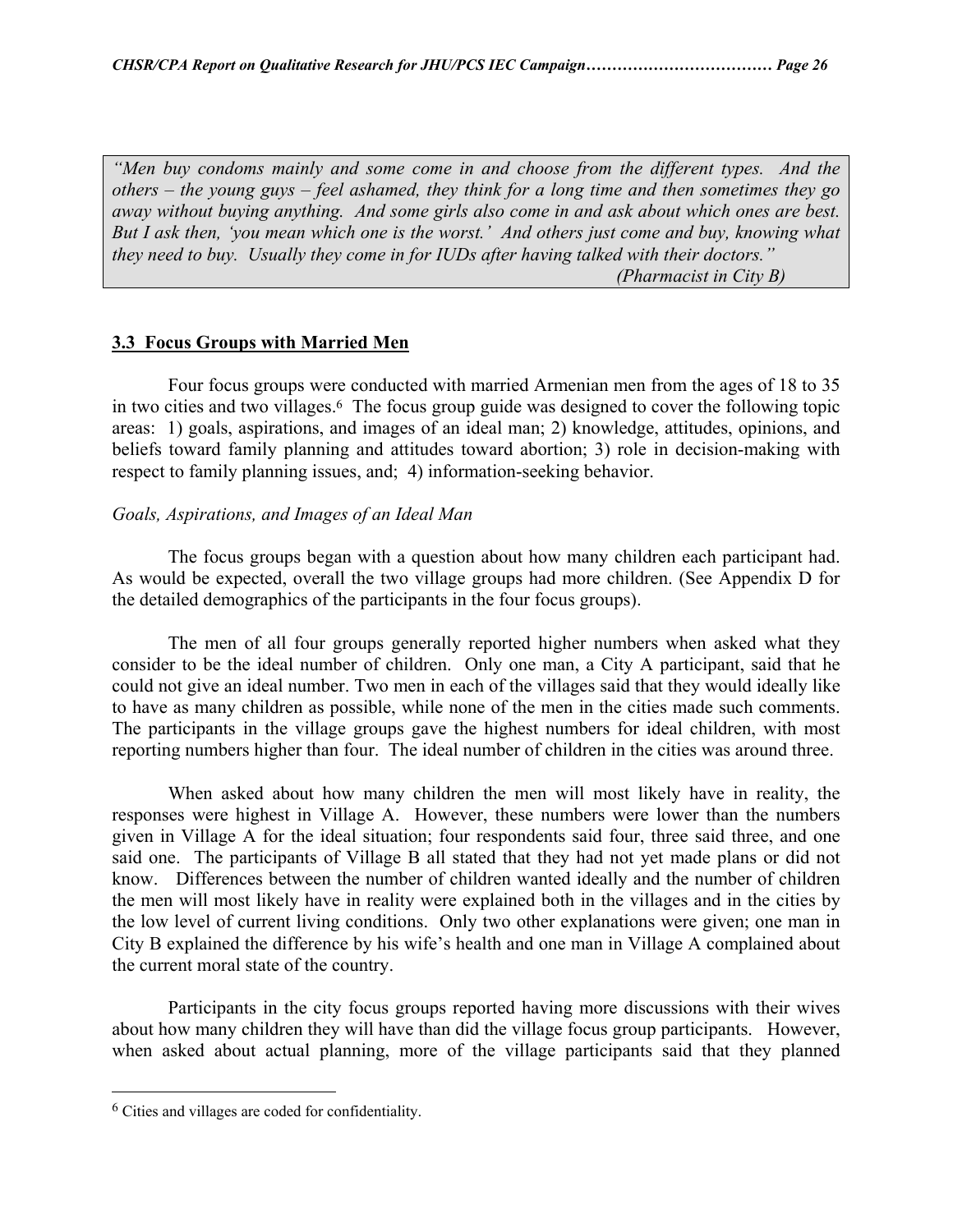together with their wives than did city participants, although four villagers explained that they and their wives did not always agree.

*"We (husband and wife) discussed family planning some time ago and decided to have four or five children. But because of the current conditions we started being more serious about it and we decided to have less."* 

 *(Male focus group participant in Village A)* 

*"I planned to have three children, but after the first year there was the earthquake and then darkness, hunger, and difficult conditions. And so we decided to use contraception in order to not have children. We can hardly raise the one we have."* 

 *(Male focus group participant in City A)* 

*"The most important reason is the condition of our country. It is not correct to be strict and to tell your child to do this or do that. The child sees everything outside and you can beat him or bind him but the real mess is our country."* 

 *(Male focus group participant in City B)* 

 Focus group participants were asked to choose among a set of photographs showing men in different situations and were asked to select the one that represented the ideal man. In both the City A and village groups, men tended to choose a photograph depicting a man with his family. However, one man each chose photographs with a man alone with a baby, a man without a family, an older man, and a younger man. One participant said that none of the photographs depicted an ideal man.

#### *Knowledge, Attitudes, Opinions, and Beliefs Toward Family Planning*

 Of all the participants in the four focus groups, only five were able to give at least an approximate definition of family planning; one male in City A and four males in Village B talked about family planning in relation to making decisions on numbers of children to have and ways to avoid pregnancy (the physician in this village actively educates men). When asked about awareness of contraceptive methods, participants in all four groups named the same three contraceptives: condoms, IUDs, and hormonal pills. In addition, one man in Village B mentioned "caps" and "intrauterine pills" and one man in Village A mentioned vodka. No one in any group mentioned hormonal injections. In addition, Village A participants made many statements about the positive and negative aspects of using withdrawal as a contraceptive method.

 General attitudes about contraceptives were mixed across all the groups (see Table 5), and included a wide spectrum of opinions from very negative to positive. In addition, there was little agreement within groups. Major concerns surrounded the lack of necessity within the family, health, and convenience, and overall the attitude toward contraceptives was not positive. However, it should be remembered that in general there was little actual awareness of methods other than condoms and IUDs.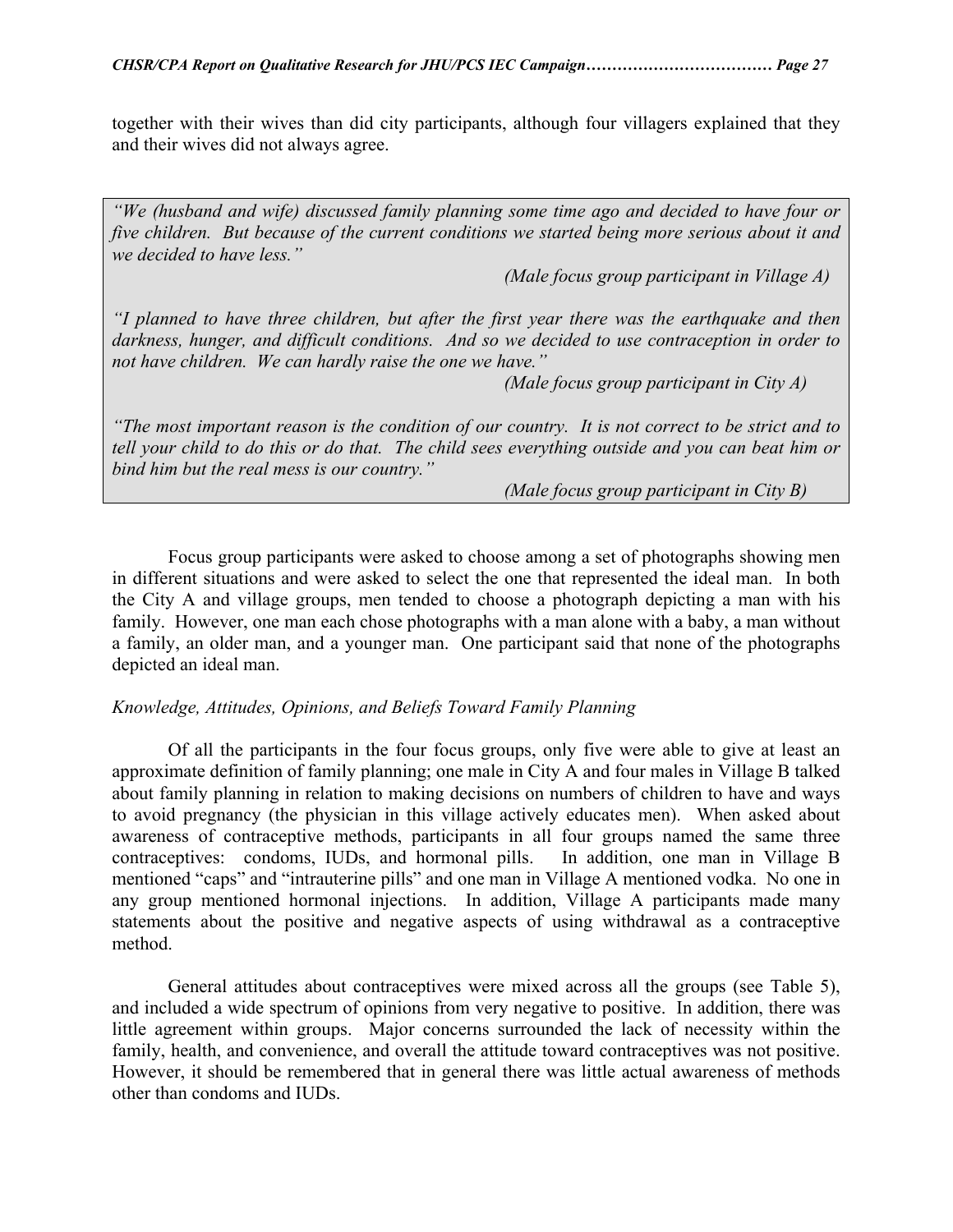|           | Selected representative statements                          |
|-----------|-------------------------------------------------------------|
| Cities    |                                                             |
| City B    | + If they are safe, they can be used                        |
|           | + Can use if necessary                                      |
|           | + Better than abortion                                      |
|           |                                                             |
|           | I don't use them                                            |
|           | It is not necessary to use them                             |
|           | - It is wrong to use them                                   |
| City A    | There are some good methods<br>$^{+}$                       |
|           | Are good to use<br>$^{+}$                                   |
|           | + Are effective                                             |
|           |                                                             |
|           | $+/-$ No method is 100% effective                           |
|           | Are not effective                                           |
|           | Not pleasant at "that" moment                               |
| Villages  |                                                             |
|           |                                                             |
| Village A | + Alright to use                                            |
|           |                                                             |
|           | Don't need them, I've had operation                         |
|           | Better not to use at all but okay outside of family         |
|           | - Not healthy for women                                     |
|           | Don't feel comfortable, want to feel good during sex        |
|           | Not needed in family where everything is clean              |
| Village B | Is normal to use<br>$^{+}$                                  |
|           | I accept all methods, couples should try everything<br>$^+$ |
|           | $+/-$ I used the calendar for 15 years and it worked        |
|           | $+/-$ Am against all methods                                |
|           |                                                             |
|           | Depends on the method, am against some                      |
|           | I used the calendar and my wife had to have an abortion     |

*Table 5: General Attitudes of Married Males Toward Contraceptives by Region* 

Opinions about specific contraceptives also widely varied both within groups and across groups. Focus group participants were asked for their opinions about three types of contraceptives: condoms, hormonal pills, and IUDs (see Table 6). There were some differences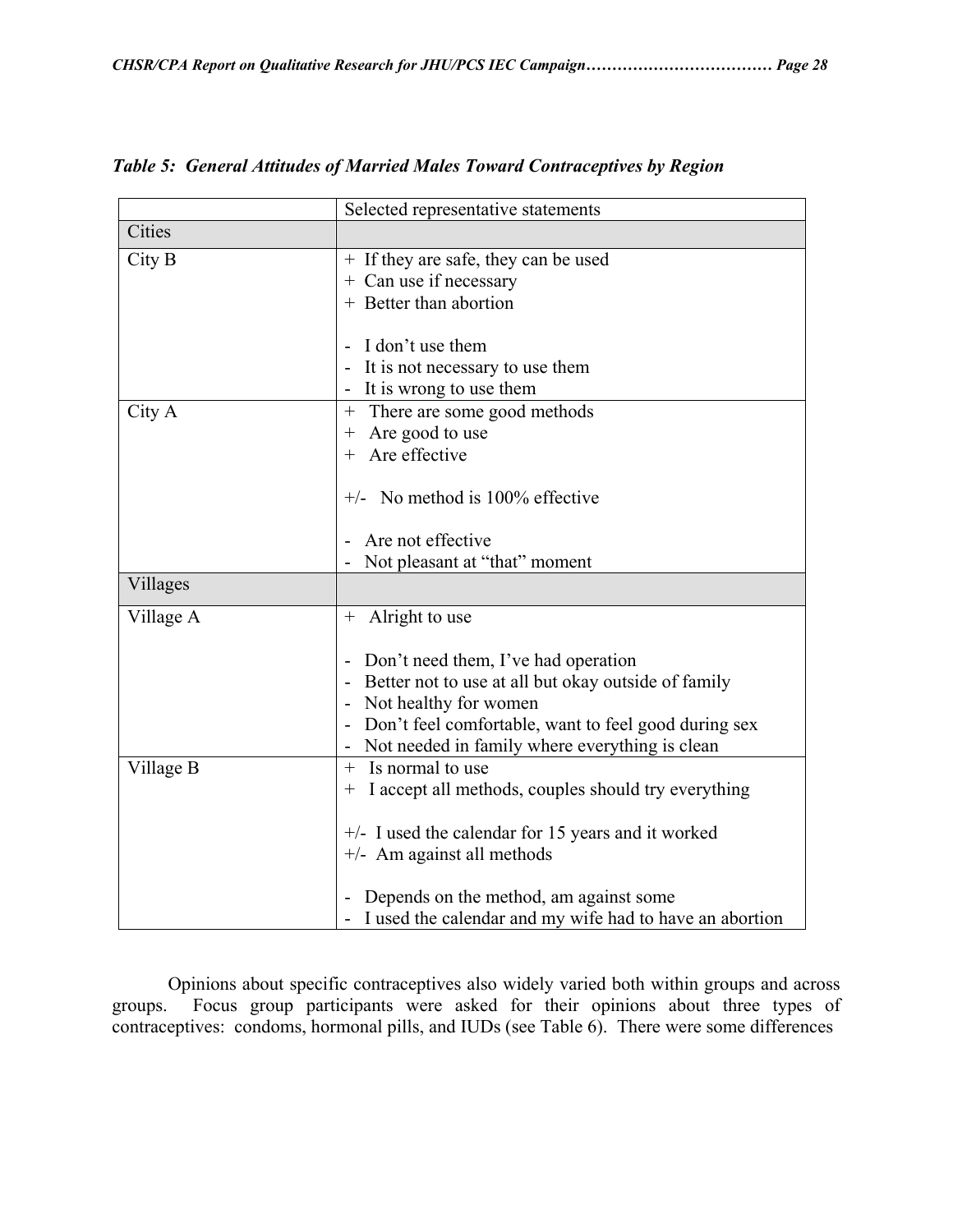|                | Positive                                                                                                                                            | Negative                                                                                                                                                                                                                                                                                                                                                                               |
|----------------|-----------------------------------------------------------------------------------------------------------------------------------------------------|----------------------------------------------------------------------------------------------------------------------------------------------------------------------------------------------------------------------------------------------------------------------------------------------------------------------------------------------------------------------------------------|
| Hormonal pills |                                                                                                                                                     |                                                                                                                                                                                                                                                                                                                                                                                        |
| City B         | They work all the time, don't have to think<br>$\bullet$<br>about them                                                                              | Are harmful and can cause extra hair growth<br>$\bullet$<br>Can cause hormonal abnormalities<br>$\bullet$                                                                                                                                                                                                                                                                              |
| City A         | Ads say they're safe, even good for<br>$\bullet$<br>inflammation<br>I know people who use them and say it okay<br>٠                                 | Don't trust, no guarantee the ads are true<br>$\bullet$<br>Pills and chemicals can't be safe<br>$\bullet$                                                                                                                                                                                                                                                                              |
| Village A      |                                                                                                                                                     | Not needed in family<br>$\bullet$                                                                                                                                                                                                                                                                                                                                                      |
| Village B      | Abortions are worse<br>$\bullet$                                                                                                                    | No guarantee that are harmless<br>$\bullet$                                                                                                                                                                                                                                                                                                                                            |
| IUDs           |                                                                                                                                                     |                                                                                                                                                                                                                                                                                                                                                                                        |
| City B         | Are 100% effective<br>$\bullet$                                                                                                                     | Some organisms reject them<br>$\bullet$<br>Are dangerous<br>$\bullet$<br>Must examine every 2 months<br>$\bullet$<br>Can rust, but gold type is expensive<br>$\bullet$                                                                                                                                                                                                                 |
| City A         | I trust them, are safer than pills<br>$\bullet$<br>Are okay<br>$\bullet$                                                                            | Risk to health is high<br>$\bullet$<br>Can cause inflammation<br>$\bullet$                                                                                                                                                                                                                                                                                                             |
| Village A      |                                                                                                                                                     | Could be bad for interior organs<br>$\bullet$<br>I'm against, are harmful<br>$\bullet$<br>Not useful<br>$\bullet$<br>Heard once that woman's organism had rejected it<br>$\bullet$                                                                                                                                                                                                     |
| Village B      | Saw it in Russia and it works there<br>$\bullet$                                                                                                    | Don't trust, didn't work for me<br>$\bullet$<br>Harmful, but better than pills<br>$\bullet$                                                                                                                                                                                                                                                                                            |
| Condoms        |                                                                                                                                                     |                                                                                                                                                                                                                                                                                                                                                                                        |
| City B         | Protects from illnesses<br>$\bullet$                                                                                                                | You "understand" nothing with them<br>$\bullet$<br>Same as smelling flower with gas mask on<br>$\bullet$<br>Inconvenient to use, have to remember to use<br>$\bullet$<br>Can stop using now with discovery of Armenicum<br>$\bullet$                                                                                                                                                   |
| City A         | Depends, sometimes good<br>$\bullet$<br>Safe<br>Using 10 years without contraindications<br>Good method, but sometimes just don't want<br>$\bullet$ | Sometimes expensive or of bad quality<br>$\bullet$                                                                                                                                                                                                                                                                                                                                     |
| Village A      | Prevents pregnancies<br>$\bullet$<br>Better than abortion<br>$\bullet$                                                                              | Not 100% effective<br>$\bullet$<br>Was not effective for me once<br>$\bullet$<br>Used to use outside family but not pleasant<br>٠<br>Causes rheumatism because made of rubber<br>$\bullet$<br>Should use something else in family<br>$\bullet$<br>Not in family, how to throw it away without<br>$\bullet$<br>teenage child seeing it?<br>No need if careful and withdraw<br>$\bullet$ |
| Village B      | Is safe<br>$\bullet$<br>Better than pills<br>٠                                                                                                      | Can break<br>$\bullet$<br>Like smelling flowers with gas mask<br>$\bullet$                                                                                                                                                                                                                                                                                                             |

*Table 6: Males' Opinions on Specific Contraceptives by Region*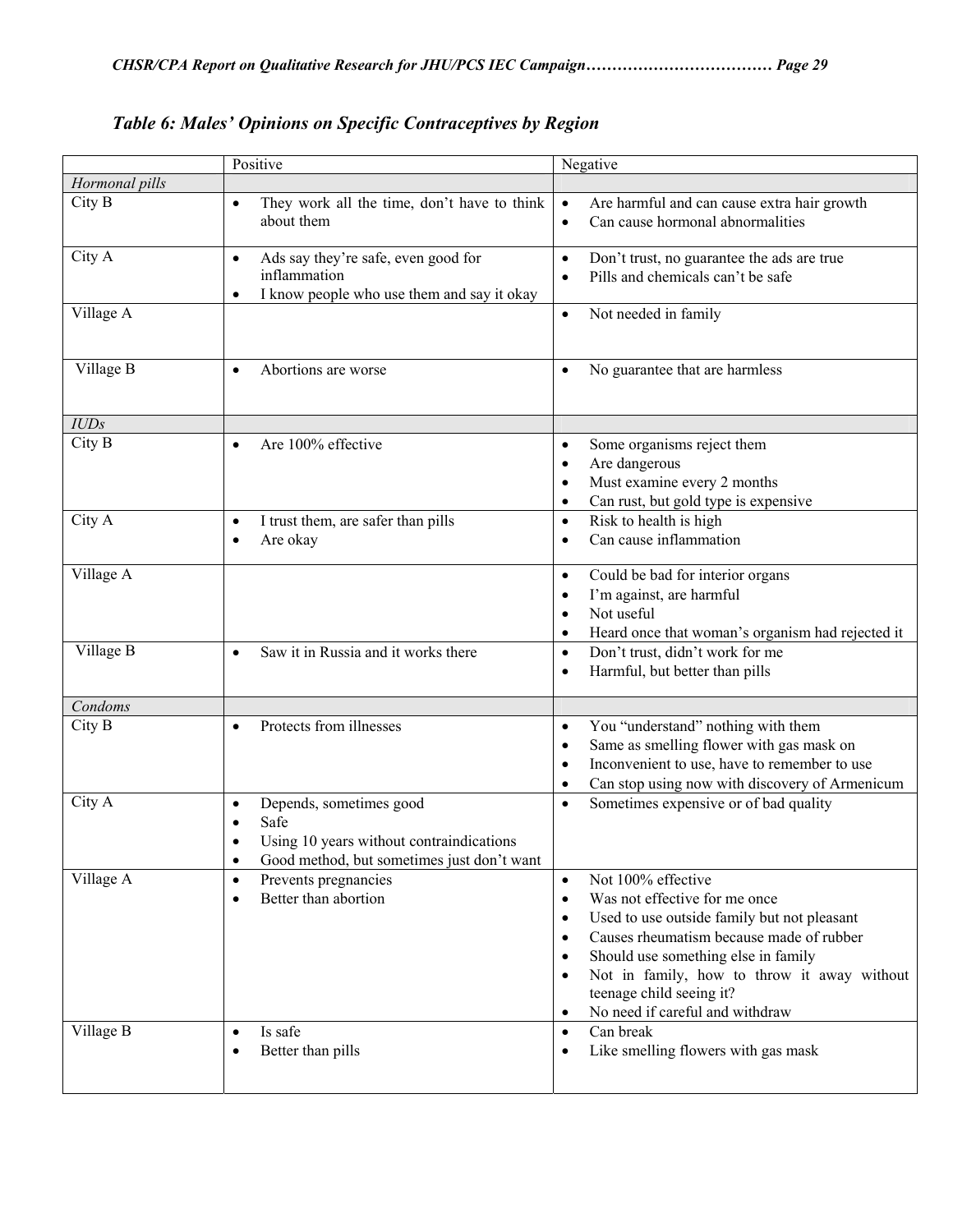in responses, however, by contraceptive method. For hormonal pills, opinion was split in the cities and in the villages there was very little awareness of this method and, therefore, extremely few opinions. For IUDs, there were many more negative comments than positive ones for both cities and villages. Even for condoms, there were many more negative statements than positive statements, especially in the villages.

The male focus group participants gave a variety of answers to the question about their preferred method of contraception. In City B, most men said that they preferred to use nothing in the family, and some men said that they preferred to use condoms outside of the family. One participant said that he would consider hormonal pills. In City A, four men said that they preferred IUDs, two preferred condoms, and one mentioned pills. In Village A, condoms, withdrawal, hormonal pills (if determined to be harmless), and drinking vodka just before marital relations in order to quicken blood circulation were mentioned. In Village B, two men said that they preferred withdrawal, two said condoms, one said pills and the remaining men said that they preferred to use no method. Condoms were purchased from pharmacies and other stores, and IUDs were obtained from physicians.

*"I accept every method. I think that a couple can use all methods and know about all methods – and that effectiveness depends on their knowledge and how correctly they use it. There is no problem if you change the method, your life will vary more and will be more interesting. You have to use different things because if all your days are the same, it is as if you have lived only one day."* 

 *(Male focus group participant in Village B)* 

*"Well, you don't have to use condoms inside the family. It is okay if you have another baby. But if it is outside of the family you can get hundreds of illnesses… if you already have a lot (of children) then you will have to have an abortion."* 

*"We are making love let's say once a week, or twice or more. And we can hold ourselves back in the family, although using a condom once per week is not harmful. But to take your wife for an abortion every week is the most dangerous thing…"* 

 *(Male focus group participants in Village A)* 

 The reasons given for why contraceptives are not used mostly included expense and health reasons. In City B, participants also said that it was not appropriate to use condoms in the family and that women should solve the problem. In City A, one man said that he did not use contraceptives because he did not know the benefits, and another said that Non-Ovlon was suggested for use but that it took too much discipline and that his wife used an IUD instead. Few of the male participants said that they would be willing to try a method of contraception in the future, and some said that they would never use any of the current methods.

#### *Attitudes Toward Abortions*

 In general, most of the male focus group participants had negative opinions about abortions. However, most of the men also said that although it was a "bad" phenomenon, it was sometimes a necessity for financial and health reasons. A few of the men were strongly against abortions: One man in City B said that he had always been against abortions, one man in City A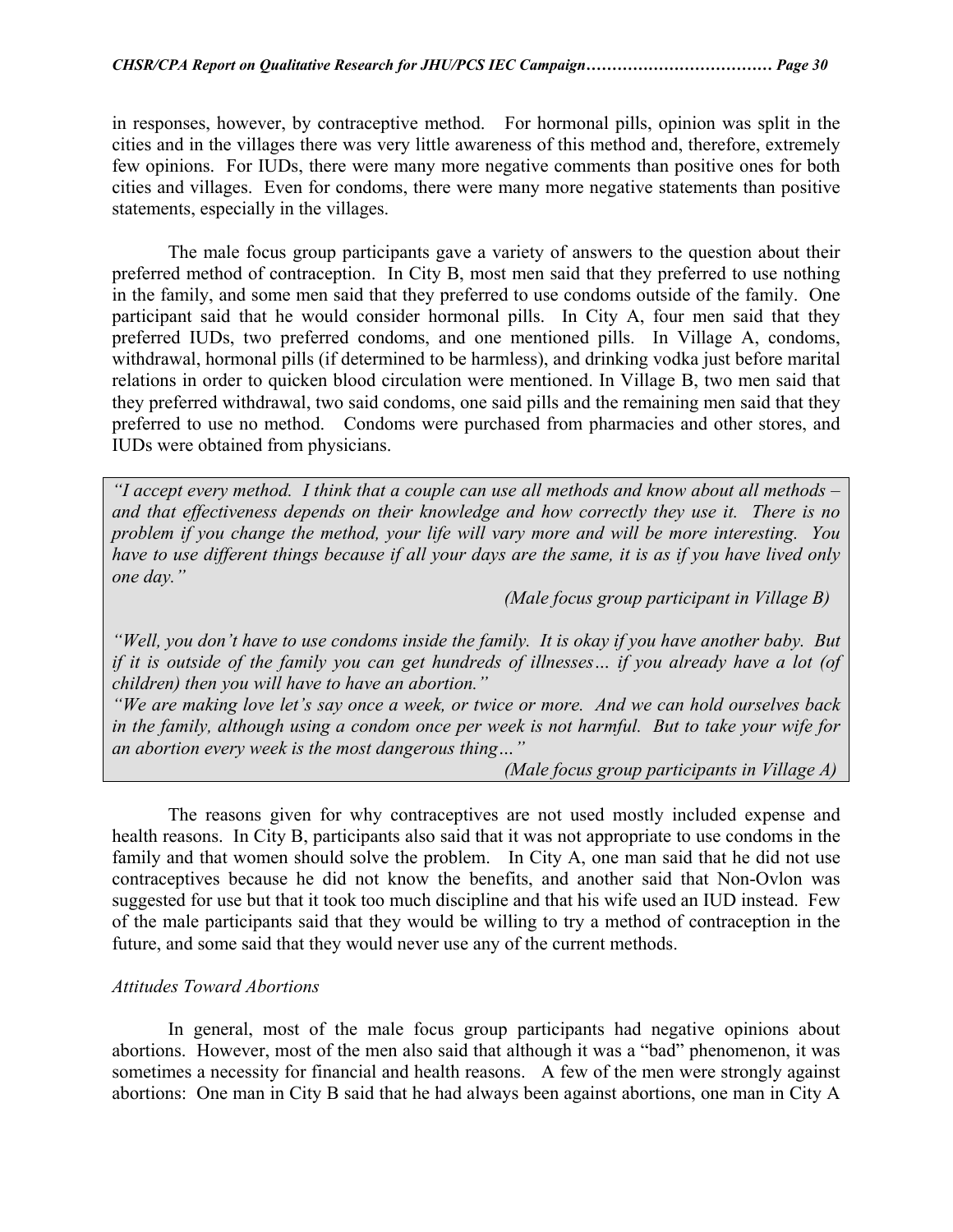said that he had seen photographs and that "killing a child is horrible," and a participant in Village B said that it would be better to keep the child even if there were financial difficulties. Only one male participant said that abortions were natural and necessary. In Village B, one man explained that it would be better to abort a pregnancy than to have his teenage son see his mother pregnant or to be taunted in school.

 Two male participants in each focus group said that they had participated in decisions regarding abortions both inside and outside of the family. Most of the decisions were made together with their wives, and in one Village A case the wife made the decision and the husband had disagreed. Some of the cases were due to health problems. Another explanation was financial problems. One Village B male explained that he and his wife had decided to abort a pregnancy when physicians could not definitely determine if the fetus was a male. Most of the men said that they had accompanied their wives for the procedure and none reported that they had received post counseling, except for one case in City A where the physician "mentioned some contraceptives." One man said that he would not expect a physician to provide advice about contraceptives after an abortion because it would not be profitable.

#### *Role in Decision-making with Respect to Family Planning Issues*

 Answers to a question about what their wives think about contraceptives revealed that few men seem to be having such discussions in the family or even outside of the family. In all the groups combined, nine men gave some indication that they were aware of their wives' opinions on family planning, but most men gave vague answers such as "she thinks it is normal." Only one man said that his wife was against the use of contraceptives. The participants in the City B group said that none of them discuss contraceptive issues with their friends, and some even thought it would not be normal to have such discussions.

 Focus group participants in City A and Village B talked about how decisions regarding the use of contraceptives were made. Most of the men in the City A group said that they talked about which method to use with their wives. In one case, information about IUD use came from a friend and in another case from a cousin's wife who is a physician, and in both cases the new method was tried. One participant in Village B said that his wife understands better what is needed.

*"We use whatever we have at our hands, whatever we know. Whatever I can find, she will use – she doesn't want to get pregnant every nine months. That's why we are talking – maybe you know something and you tell her about that method."* 

 *(Male focus group participant in Village B)* 

*"Well, it is not a question that you discuss a lot. Maybe sometimes I suggest something (a method) and we try it."* 

 *(Male focus group participant in City A)*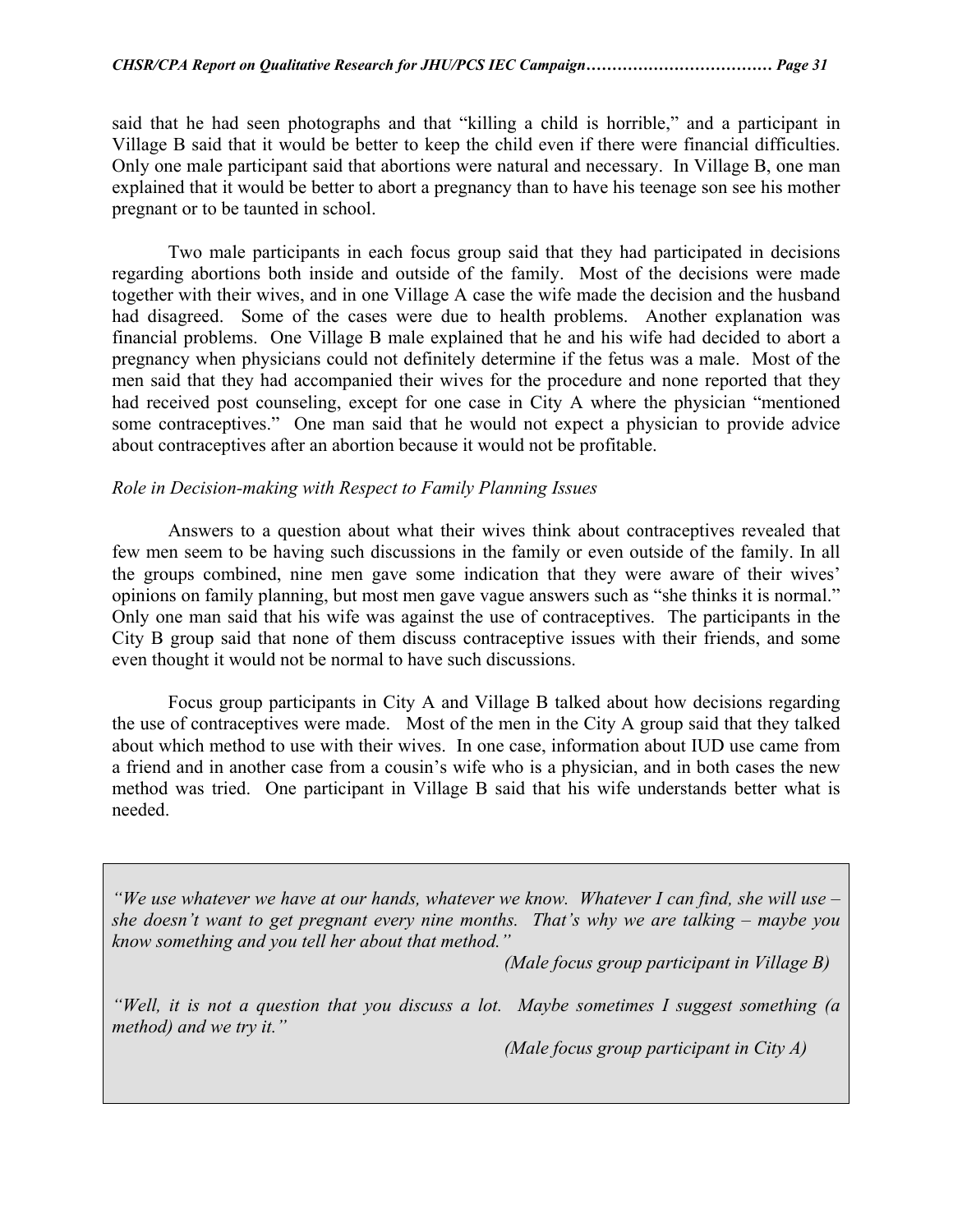*"Armenians couldn't do it – it is not accepted in Armenia to go over (to a friend) and say, 'you know, I am going to have sex with my wife today so what should I use?' …Armenians decide themselves. Only an American could do that kind of thing… (If needed) one can go and ask a doctor for advice, but not a friend… It is not acceptable to talk about such things outside (the family)."* 

 *(Male focus group participant in City B)* 

## *Information-seeking Behavior*

 Most of the male focus group participants named television commercials and friends and others in their surroundings as sources of information about contraceptives and family planning. Two specific television programs that were mentioned as good sources of information by two participants were *Sdorovie* (Health), a program on Russian television, and an Armenian program hosted by "Amalia something." One City A participant said that he learned about the advantages and disadvantages of various contraceptive methods from the Russian newspaper, *SpeedInfo*. A Village A male who mentioned *SpeedInfo* as a source of information could refer only to jokes and anecdotes when probed. One City A male said that he received information from brochures in a pharmacy. No one in any of the groups mentioned Armenian newspapers. Two participants mentioned health care professionals as sources of information.

 There was agreement that women know more about family planning issues than do men and that women talk more to each other and health care providers about these issues.

 The most trusted and preferred formats for information about contraceptive methods are health care professionals and printed literature. One City A participant explained that questions could be asked of professionals and that they were the preferred source, but another City A male argued that literature was preferable because it could be read anytime. One City B male said that he would only trust methods that he could try himself. In Village A, one participant said that he did not trust television, another said that he did not trust all doctors, and one male said that he would believe newspaper articles only if they were signed. One Village B male complained that there was more information available about new methods such as hormonal pills in City B than in the villages.

*"Our doctor is the best (source of information). If you don't understand something, he will explain it until you do. And in the newspaper you can read it a hundred times and still not understand."* 

 *(Male focus group participant in Village B)* 

*"Of course it (information) is not complete. From television or a newspaper you can get general information and then if you have reached some extreme situation you have to visit a doctor for consultation."* 

 *(Male focus group participant in City A)*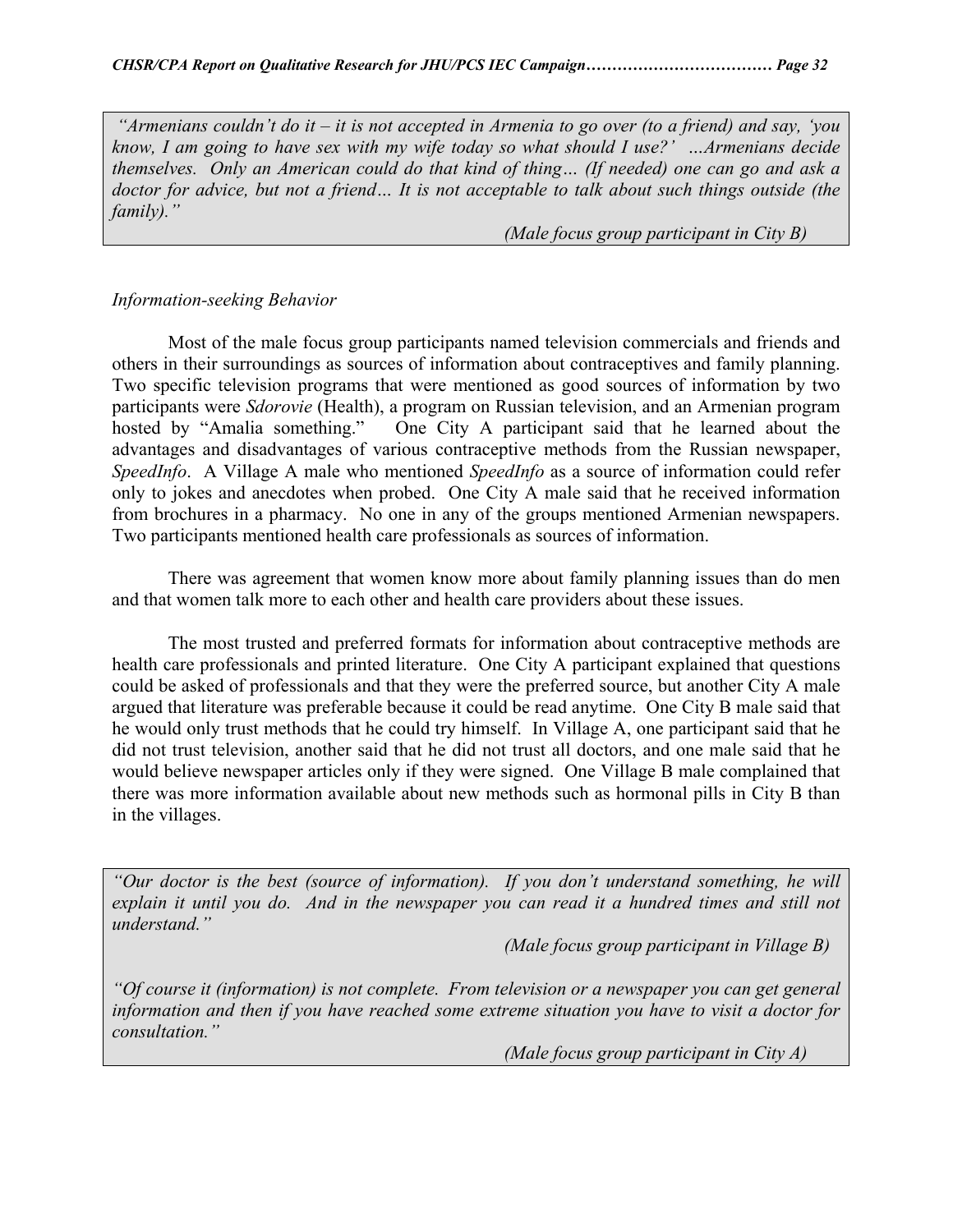#### **3.4 Focus Groups with Married Women**

Four focus groups were conducted with married Armenian women from the ages of 18 to 35 in two cities and two villages.[7](#page-32-0) The focus group guide was designed to cover the following topic areas: 1) goals, aspirations, and images of an ideal woman; 2) knowledge, attitudes, opinions, and beliefs about family planning; 3) information-seeking behavior and the husband's role in decision-making regarding family planning issues, and; 4) attitudes and opinions about reproductive health and family planning services in Armenia.

#### *Goals, Aspirations, and Images of an Ideal Woman*

 The focus groups began with a question about the number of children of each participant (see Appendix D for the detailed demographics of the four focus groups). The lowest number of children was found in City A, one of the areas hit severely in the 1988 earthquake, with two participants in the group having two children, four having one child, and two having no children. Except for the youngest women, most of the women in City B, Village A, Village B had two or three children. Most of the women with no children were 19 and 20 years of age.

 The women of all four groups generally reported higher numbers when asked what they considered to be the ideal number of children. Most of the women in the groups said that the ideal number was three or four. In City B, two women gave the lowest number recorded, two, as the ideal number. In addition, one woman in City B explained the importance of having a son to continue the family line.

 When asked about how many children the women will most likely have in reality, the responses were lower than the ideal number. Most women reported that they would limit their families to two children. The reasons given for the differences between the ideal and real number of children mostly surrounded current social and economic conditions. Participants in City B also mentioned the poor quality of schools, health of women, and the high costs of hospital delivery. A female focus group participant in Village B said that finances should not be the only factor guiding the number of children a woman should have and explained that two was the optimum number of children in order to maintain a spiritual connection with them.

Focus group participants were asked to choose among a set of photographs showing women in different situations and were asked to select the one that represented the ideal woman. Most of the women chose the photograph of a woman with her family or the photograph of a woman with her child. Only one woman chose the photograph of a professional woman. The City A women also mentioned that the ideal woman is charming, works outside the home, is educated, and is healthy. The women in the Village B group said that the ideal woman has charm, is happy, and has money for clothes and food for her children. One participant in Village B said that the ideal woman should be feminine but that it was difficult to tell the difference between men and women since women work so hard in the fields today.

 $\overline{a}$ 

<span id="page-32-0"></span><sup>7</sup> Cities and villages are coded for confidentiality.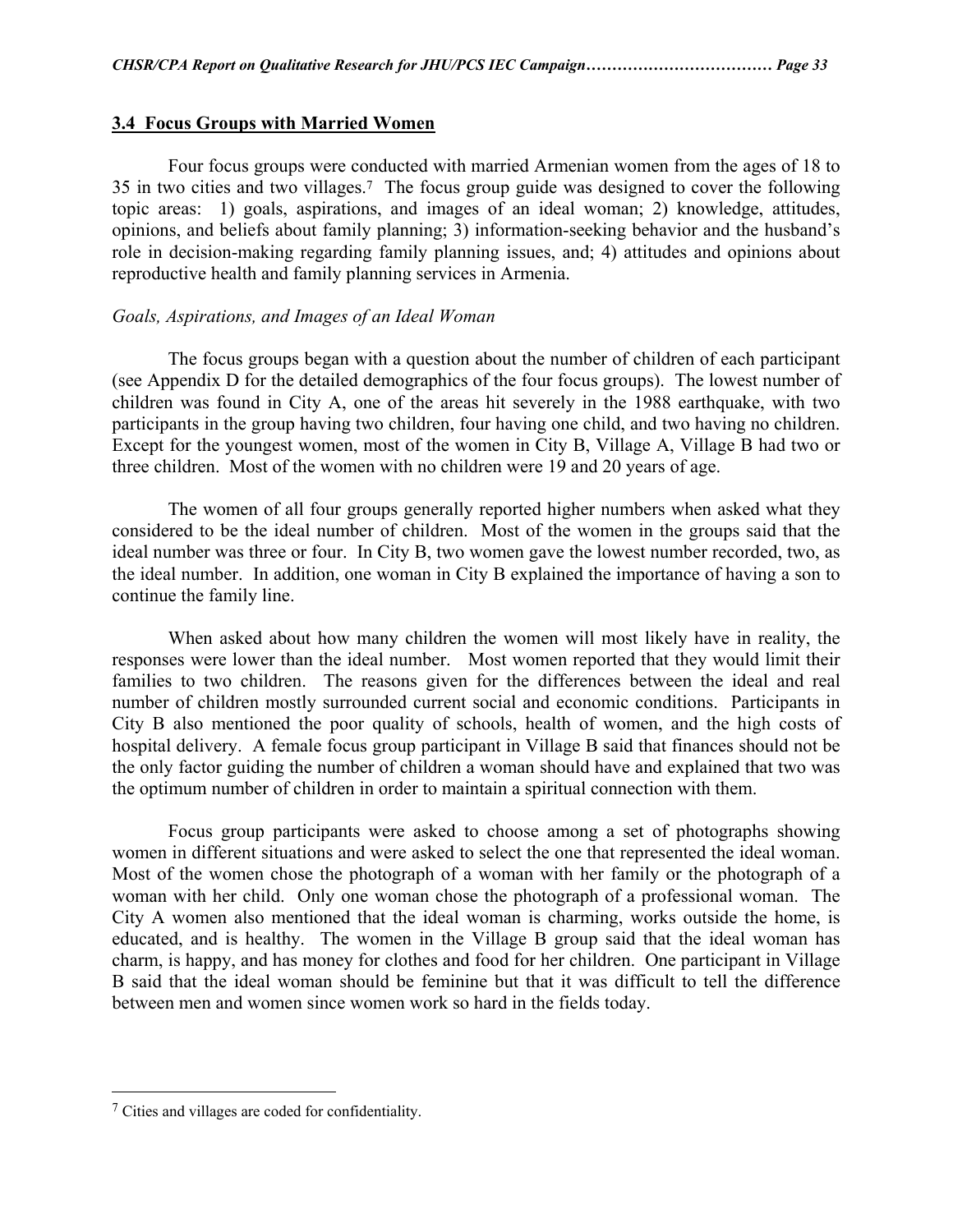### *Knowledge, Attitudes, Opinions, and Beliefs Toward Family Planning*

 Of all the participants in the four focus groups, only four were able to give at least an approximate definition of family planning. Women in City B, City A and Village B talked about family planning in relation to making decisions on numbers of children to have and ways to avoid pregnancy. As with the Village B male focus group, the village participants were able to give the most accurate descriptions of family planning. (It should be noted that both of the Village B women were health care workers.)

 Female participants in all four focus groups mentioned condoms, IUDs, and hormonal pills as the types of contraceptives about which they were aware. One City A and one Village B participant mentioned injectable hormones. In addition, one City B woman mentioned "ointments" and another woman talked about suppositories.

|           | Selected representative statements                                  |  |  |
|-----------|---------------------------------------------------------------------|--|--|
| City B    | $+$ Is necessary                                                    |  |  |
|           |                                                                     |  |  |
|           | $+/-$ If necessary should use                                       |  |  |
|           | $+/-$ If does not cause harm                                        |  |  |
|           | $+/-$ Need harmless methods                                         |  |  |
|           |                                                                     |  |  |
|           | - Some methods are not desirable                                    |  |  |
|           | Advised to use but did not want to take risk                        |  |  |
| City A    | + Have tried everything and ready to try new methods                |  |  |
|           |                                                                     |  |  |
|           | +/- Need more information from professionals                        |  |  |
| Village A | $+/-$ We wait until last minute to see a doctor, don't take care of |  |  |
|           | ourselves                                                           |  |  |
|           |                                                                     |  |  |
|           | - Are inconvenient, unnatural, and dangerous                        |  |  |
|           | - I do not use them                                                 |  |  |
| Village B | + If healthy, better than abortions                                 |  |  |
|           | + If doctor advises, then worth using – like new harmless pills     |  |  |
|           | with little hormones                                                |  |  |
|           |                                                                     |  |  |
|           | +/- Need access to new information                                  |  |  |

*Table 7: General Attitudes of Married Females Toward Contraceptives by Region* 

The attitude of most of the female focus group participants toward contraceptive use in general was not positive (see Table 7). Very few of the women in any of the groups demonstrated strong feelings about contraceptive use. In City B, only one female participant said that she currently used a modern contraceptive method, an IUD. In City C and City A, some of the women said that they used condoms, and no other method was reported as being used currently. One woman in Village B said that she used hormonal pills with success and some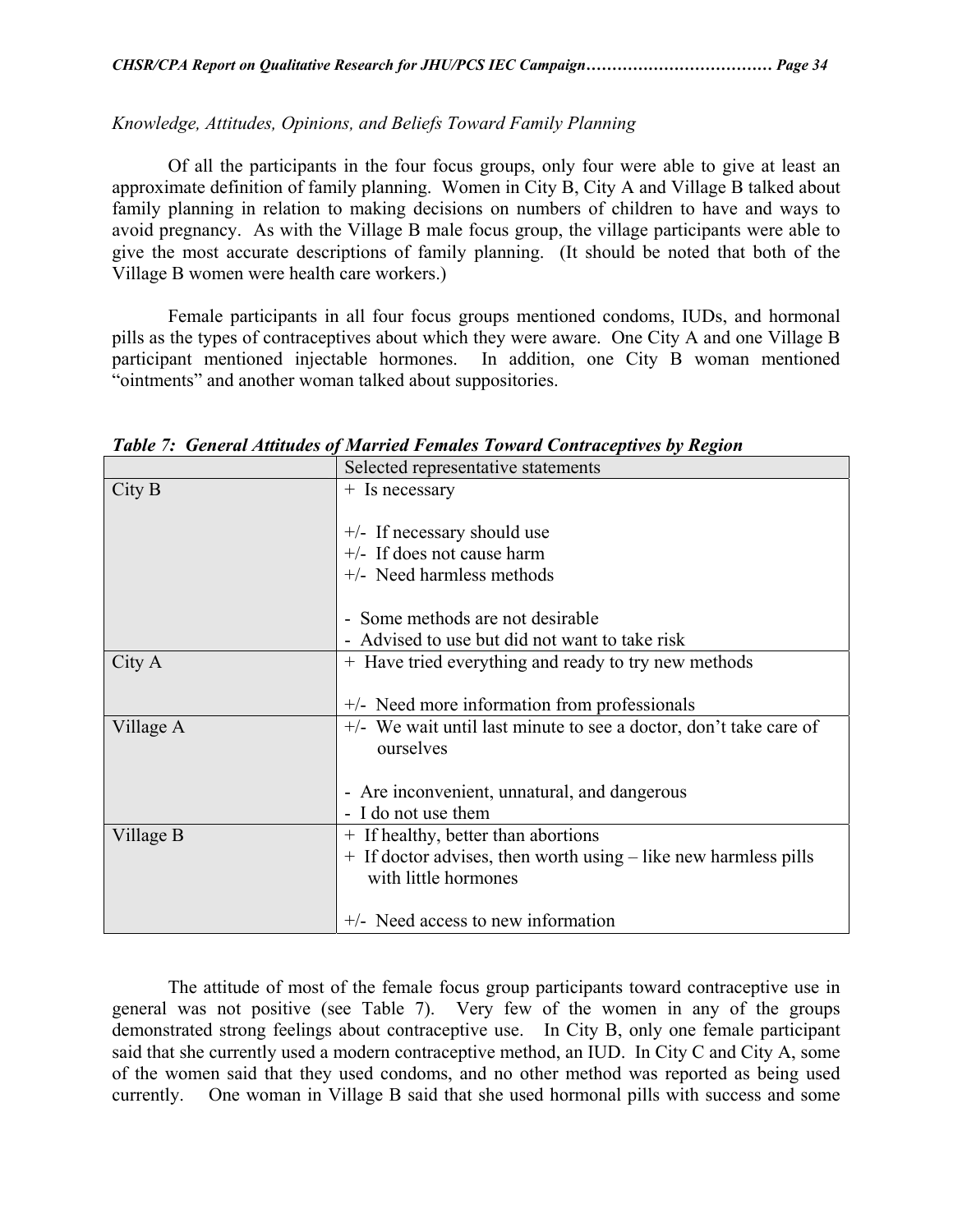women reported using condoms. In addition, one woman in Village B said that she used the "calendar" method. Two women participants noted the need for increased access to information about modern methods of contraception.

Little was clarified by asking the women for their attitudes and opinions about specific modern contraceptive methods. The female focus group participants made many more negative than positive statements about condoms, IUDs, and hormonal pills (see Table 8). There was skepticism about all three methods and these concerns mostly surrounded issues of health safety and effectiveness. In addition, one woman in City B said that suppositories had not been effective for one of her friends.

|                | Positive                                                      | Negative                                                                                                                                                                                    |
|----------------|---------------------------------------------------------------|---------------------------------------------------------------------------------------------------------------------------------------------------------------------------------------------|
| Hormonal pills |                                                               |                                                                                                                                                                                             |
| City B         |                                                               | Hormones can be harmful for the skin<br>$\bullet$<br>Causes hair growth<br>$\bullet$<br>All drugs have negative side effects<br>$\bullet$<br>Need to remember to take everyday<br>$\bullet$ |
| City A         | I feel protected with pills<br>$\bullet$                      | Can be dangerous for kidneys<br>$\bullet$<br>I don't like them, makes me feel sick, causes hair<br>$\bullet$<br>growth and cysts                                                            |
| Village A      | Convenient, but must use regularly<br>$\bullet$               | Can make sick with headaches<br>$\bullet$<br>Can cause pains<br>$\bullet$<br>Are expensive<br>$\bullet$                                                                                     |
| Village B      | Make me feel free<br>$\bullet$<br>Are affordable<br>$\bullet$ |                                                                                                                                                                                             |
| <b>IUDs</b>    |                                                               |                                                                                                                                                                                             |
| City B         | Using for 4-5 years with no problems<br>$\bullet$             | Are harmful<br>$\bullet$<br>Should be solid gold but not available in Armenia<br>$\bullet$<br>Causes inflammation and cysts<br>$\bullet$<br>Can cause men to bleed<br>$\bullet$             |
| City A         | I have a positive attitude<br>$\bullet$<br>Is best method     | I am afraid of them<br>$\bullet$<br>Can cause inflammation<br>$\bullet$<br>I suffered from them and so use pills now<br>$\bullet$<br>Can cause pregnancy outside of uterus<br>$\bullet$     |
| Village A      |                                                               | Must be healthy to use<br>$\bullet$<br>I have a negative attitude<br>$\bullet$<br>I will not use it<br>$\bullet$                                                                            |
| Village B      |                                                               | Can be harmful<br>$\bullet$<br>Must be very healthy<br>$\bullet$                                                                                                                            |
| Condoms        |                                                               |                                                                                                                                                                                             |
| City B         |                                                               | Men hesitate to use them<br>$\bullet$<br>Culture of using them does not exist<br>$\bullet$<br>Not effective, can have holes<br>$\bullet$                                                    |
| City A         | Are safe and convenient<br>$\bullet$                          | Not effective<br>$\bullet$<br>Must use only with other methods<br>$\bullet$                                                                                                                 |
| Village A      | Safe if used at right moment<br>$\bullet$                     | Husband does not get pleasure<br>$\bullet$<br>Can affect health<br>$\bullet$                                                                                                                |
| Village B      | I like them, makes me feel free<br>$\bullet$                  | I am allergic to them<br>$\bullet$                                                                                                                                                          |

*Table 8: Female Focus Group Opinions on Specific Contraceptives by Region*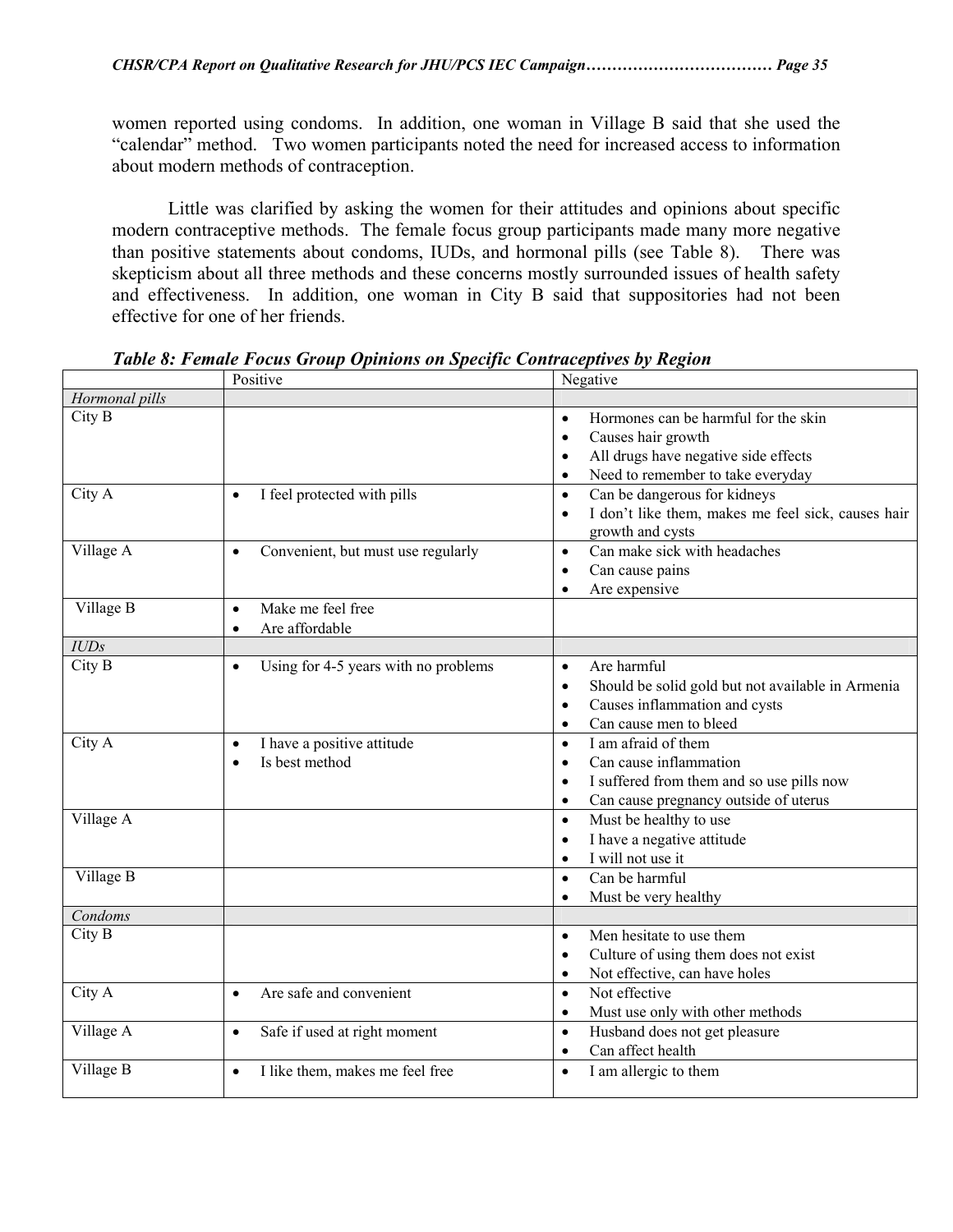The female focus group participants had few concrete statements to make regarding their husbands' attitudes toward the use of contraceptives. In Village A, only one woman responded to the topic, and she said only that "we never talk about it." One Village B woman said that she gives her husband a calendar so that he does not have to think about contraception while another Village B woman said that her husband uses nothing because of psychological issues he has with the subject. Two women in Village B said that their husbands' attitudes were positive. In City A, only two women ventured an opinion, one said that he does not like IUDs because they bother him and the other said that her husband is for any method as long as it does not harm her health. In City B, one woman said that all men are against condoms because they are "like smelling a flower with a gas mask on." Another City B woman said that her husband is positive about IUDs.

 When asked about the methods used by their friends, the female participants named IUDs, hormonal pills, hormonal injections, condoms, the "calendar" system, and withdrawal. The woman in City A who had mentioned hormonal injections said that they lasted for nine months and that she wished they were more readily available in her city so that she could try it herself. Two women in Village A who said that their friends use IUDs also explained that they were not satisfied with the method.

 Regarding the preferred method of contraception, the female participants in Village A indicated that they did not like any of the methods they were currently using. In City A, one woman said that she preferred tampons and that she had tried them upon the advice of one of her friends. Two women in City A said they preferred the use of IUDs, one liked hormonal pills, and one preferred the "calendar" method. Two of the City B participants said that they had no preferences, and one woman explained that no method can provide protection for an extended length of time. Another City B participant said that she preferred to wash immediately after marital relations and that she was worried that one day it might not work. The question was asked in the negative in Village B, and almost all the women answered that they would never use an IUD.

 Most of the participants in all four groups said that they purchase contraceptives from pharmacies. One Village B woman said she buys them from stores, and one City B woman said that she is provided with contraceptives by her doctor.

#### *Attitudes Toward Abortion*

 Overall, most of the women had negative attitudes toward abortion, even though some of the women felt that it was a necessity at times. The strongest feelings against abortion procedures were expressed in City B where three participants said that it was a murder or a sin. One City B woman said that it was allowable only in the most extreme cases. In Village A, one female provided an extraordinary suggestion when she explained that all women should have an abortion or deliver a baby once every three years in order "to refresh the function of organs" and for a good hospital rest. In City A, one woman said that it is murder, and another participant said that she had cried for a month after her abortion. In Village B, all of the participants said that it was undesirable, and some said that abortions were sometimes necessary although they tried to avoid them; two women said that the procedure was not that bad.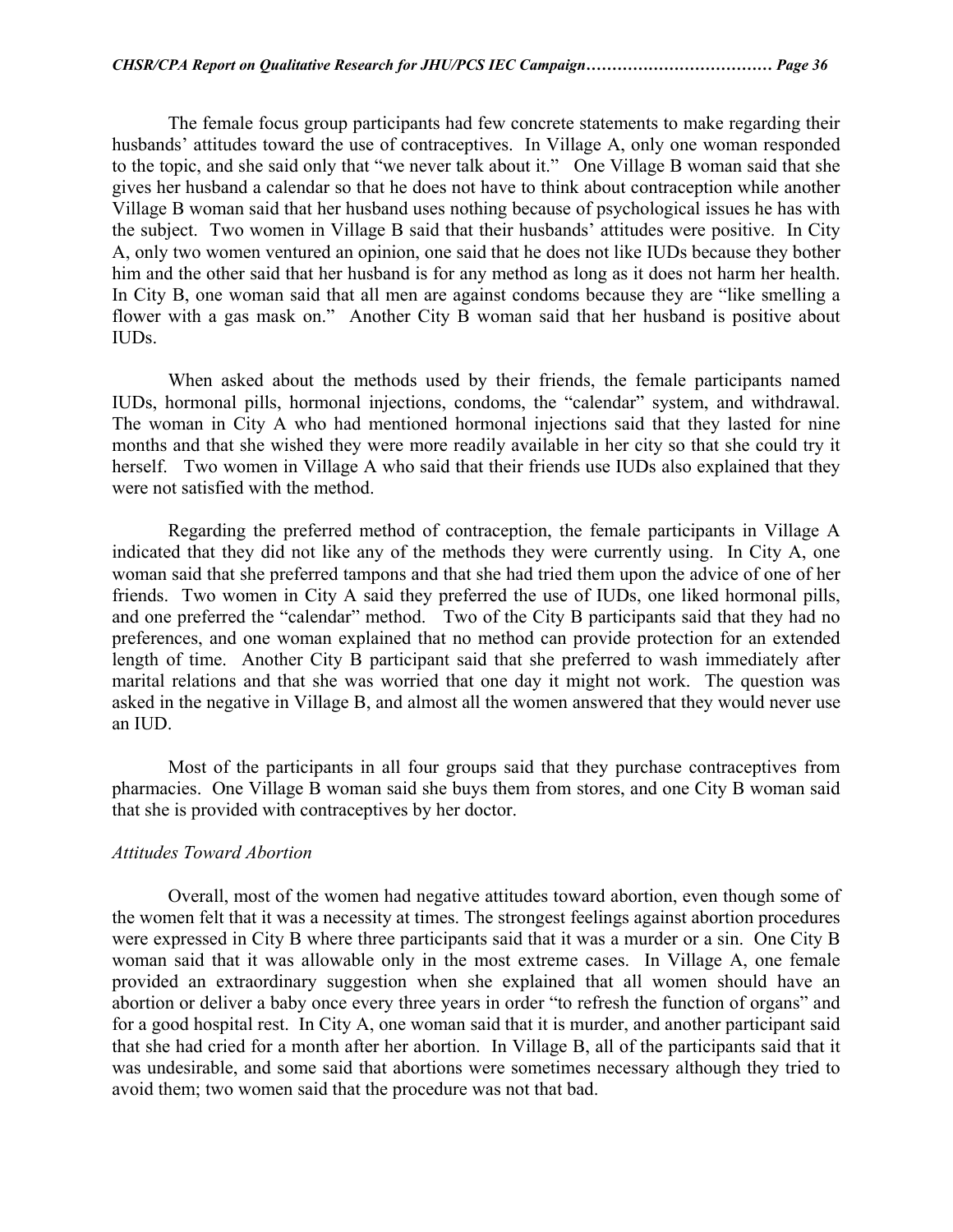The female participants who were willing to talk about their abortions said that they were performed for financial and health reasons. In City B, one woman felt ill and was told by her doctor to take antibiotics. When she found out that she was pregnant and not ill, she was counseled that the antibiotics might have harmed the fetus, and her husband accompanied her for the procedure. In the other City B case, it was an unplanned pregnancy and her mother-in-law accompanied her for the procedure. Both women said that they and their husbands made the decision to abort the pregnancy together. Neither woman was provided with post-consultations on contraception after the abortions. In the Village A focus group, one woman said that she was advised to take hormonal pills after her abortion. Another participant said that doctors did not talk about contraception after abortions because it was not profitable. In City A, one of the participants complained that the doctor never talked to her about her decision to have an abortion.

 In Village B, one participant said that she had to convince her husband to let her end a particularly difficult pregnancy. Another woman said that she and her husband had decided together to have an abortion because they had been homeless and already had a ten-month old baby. One woman in Village B asked the question, "who asks husbands." One Village B participant explained that the elders of the family were against her abortion but that her husband feared for her health because she had only recently delivered a child. Only two of the several women who talked about their abortions said that they had received counseling about contraceptives after their abortions.

*"For example (a reason for having an abortion), I would like to have a daughter, but I think – you will have a child and not be able to provide everything she needs. When you go out and the child wants things and you say we don't have money, you feel ashamed. You prefer not to have children."* 

 *(Female focus group participant in Village A)* 

*"He (the physician performing the abortion) didn't even ask me whether or not I was hesitant to have the abortion. Because anybody can later regret it. It is worth asking at least once. It is a function of doctors' ethics.* 

 *(Female focus group participant in City A)* 

#### *Information-seeking Behavior*

 Female focus group participants gave a wide variety of answers when asked about the sources of their information about family planning and contraceptives. Only women in City B and, unexpectedly, Village B named television as a source of such information. Television commercials and *Sdorovie* (Health) on Russian television and *Aroghdjapahutyun* (Health) and "Elsa Hairapetian's television program" on Armenian television were mentioned. One woman in Village B mentioned the Armenian newspaper *Aravot* (Morning) and several women mentioned other printed materials such as books, magazines, and brochures. Two women said that they had attended seminars on family planning where they had access to books and other materials. Non-media sources mentioned included surroundings, friends, physicians, and a women's health center in City B.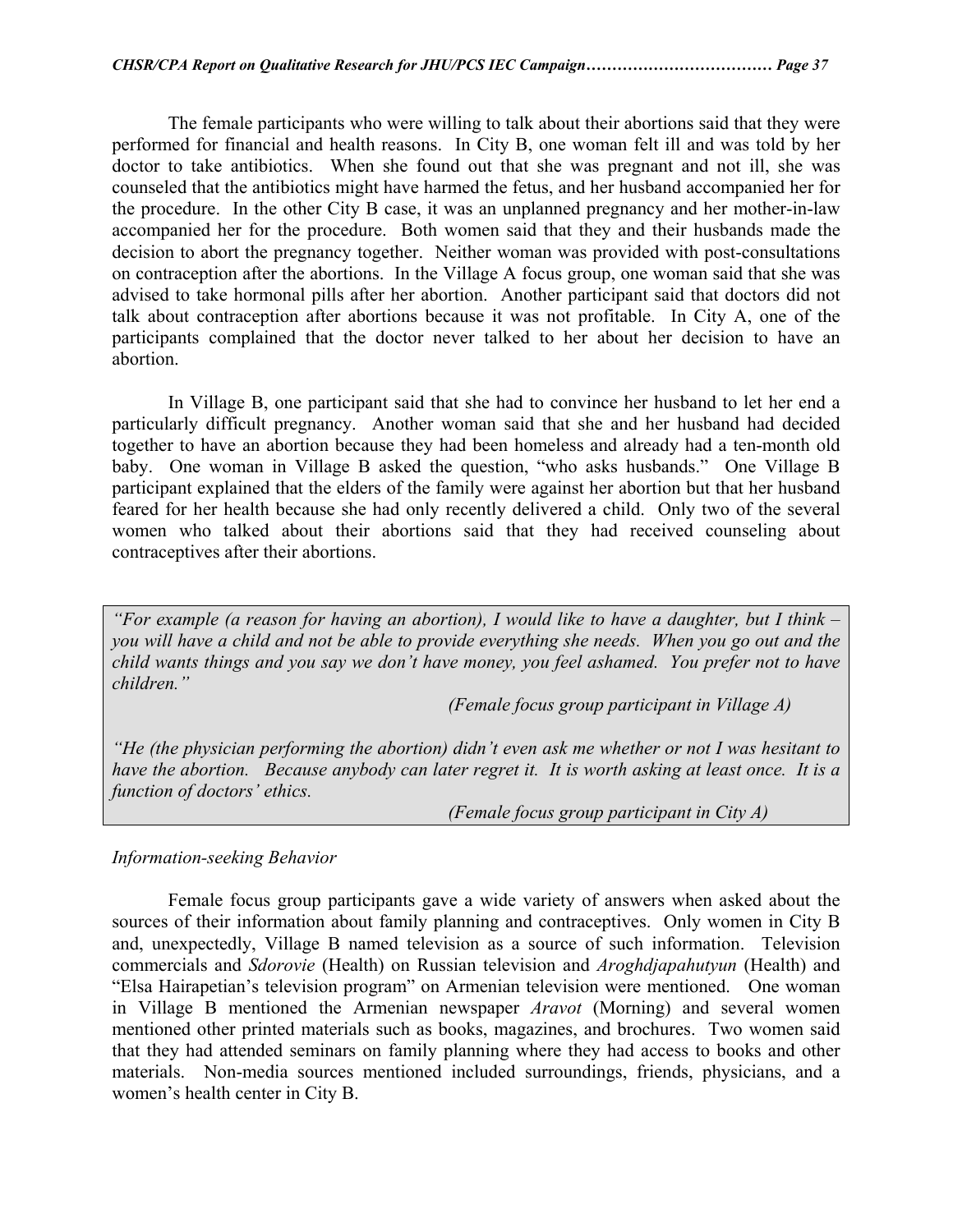The only participants who said that the information to which they have access is complete were in the City A group. Women in the other groups complained about the general lack of sources and the reliability of available sources.

*"Reading a brochure you can have questions. And there must be a doctor who can answer the questions. For example, I don't understand something but it is very necessary for me. And so it must be explained."* 

 *(Female focus group participant in Village B)* 

*"I would like to get information from newspapers, from television -- all of the news about it (contraceptives). Now we're getting newspapers brought from Russia and borrowing them and not sleeping at nights to read them."* 

 *(Female focus group participant in City A)* 

*"There is a large choice (of contraceptive methods) now… Sometimes we avoid them because we don't know which is better."* 

 *(Female focus group participant in Village A)* 

*"You can't trust all information. You should have your own opinion. Many things are advertised simply to get profits."* 

 *(Female focus group participant in City B)*

The only sources that were mentioned by a few of the women as being trustworthy were experienced physicians, friends, and some books. One woman in City A said that there was not one source that could be trusted alone and another said that she would only trust books for professionals because the information in newspapers is incorrect. One City B participant said that she trusts nothing and another said that she would not take a friend's advice because every body is different.

The most preferred sources of information were trusted or first-rate physicians and close and trusted or experienced friends. Other preferred sources mentioned were seminars, scientific writings, and health care professionals on television. Two women in Village B explained that talking with physicians was preferable because they could answer questions and one complained that "information on television changes quickly." One woman in City B said that she would prefer access to a special health care center like one in Russia about which she knows.

The female focus group participants said that they talk to close friends, their husbands, close relatives, physicians, and neighbors about family planning issues. The women tended to rely most on discussions with women who are close to them.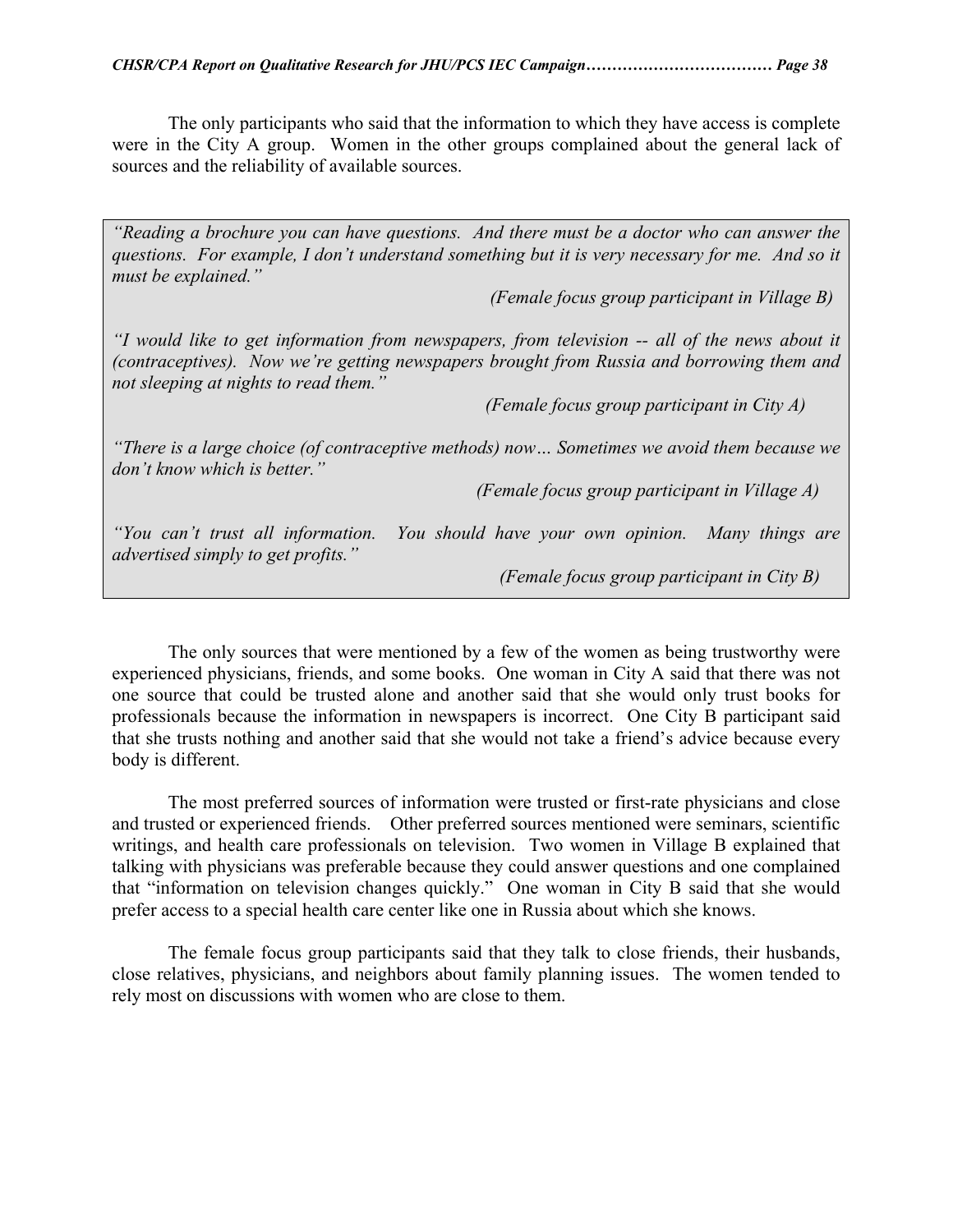#### *Husband's Role in Decision-making Regarding Family Planning Issues*

 None of the women in any of the four focus groups said that they do not talk to their husbands about the number of children they will have. Some participants said that they might have arguments with their husbands or that they have discussions until they come to agreement.

 However, not all of the women said that they were willing or able to talk with their husbands about using contraceptive methods. For example, in Village B, one women said that she was shy and talked to neighbors instead, one explained that "I'm not important, we want whatever he wants," another complained that her husband does not believe her, and one said that she does not talk to her husband because he agrees with her decisions. Several women in the City B and Village B groups and one woman in the City A group said that they do discuss contraceptive use with their husbands.

*"After consulting a doctor I come home and tell him (husband) everything and then we decide together."* 

 *(Female focus group participant in City A)* 

*"Well, if you are of the same opinion then the talks take place in a very pleasant and tender atmosphere… But if there is a disagreement, for example the husband wants four children and the wife three, the discussion will take place in a different atmosphere."* 

 *(Female focus group participant in Village B)* 

#### *Attitudes and Opinions About Reproductive Health and Family Planning Services in Armenia*

 Few of the female participants in the focus groups have discussions with their doctors about family planning issues, and most of those who do have such discussions are not satisfied. When discussions take place, they are usually about pregnancies and abortions. Many of the women complained that their doctors do not spend enough time with them and that they give short answers because they are indifferent.

 Few women have visited a gynecologist during the last three years. Most women said that they did not see gynecologists because they felt good, were just married, or because they had no cause. Other explanations included having no time, the doctors are too old or unprofessional, and the clinics are unsanitary. Several women noted the lack of finances. In addition, some of the Village B women said that the regional gynecologist was too far away. Two women said that in general women do not pay enough attention to themselves and that they tend to wait until small medical problems become large ones.

 Of those few women who had visited a gynecologist in the past three years, the women in the City A and Village B groups reported that they were not satisfied with their visits. Almost all the women complained about having to pay for services.

None of the women were aware of any benefits being offered for family planning services under the government's new Basic Benefits Package (BBP). None of the women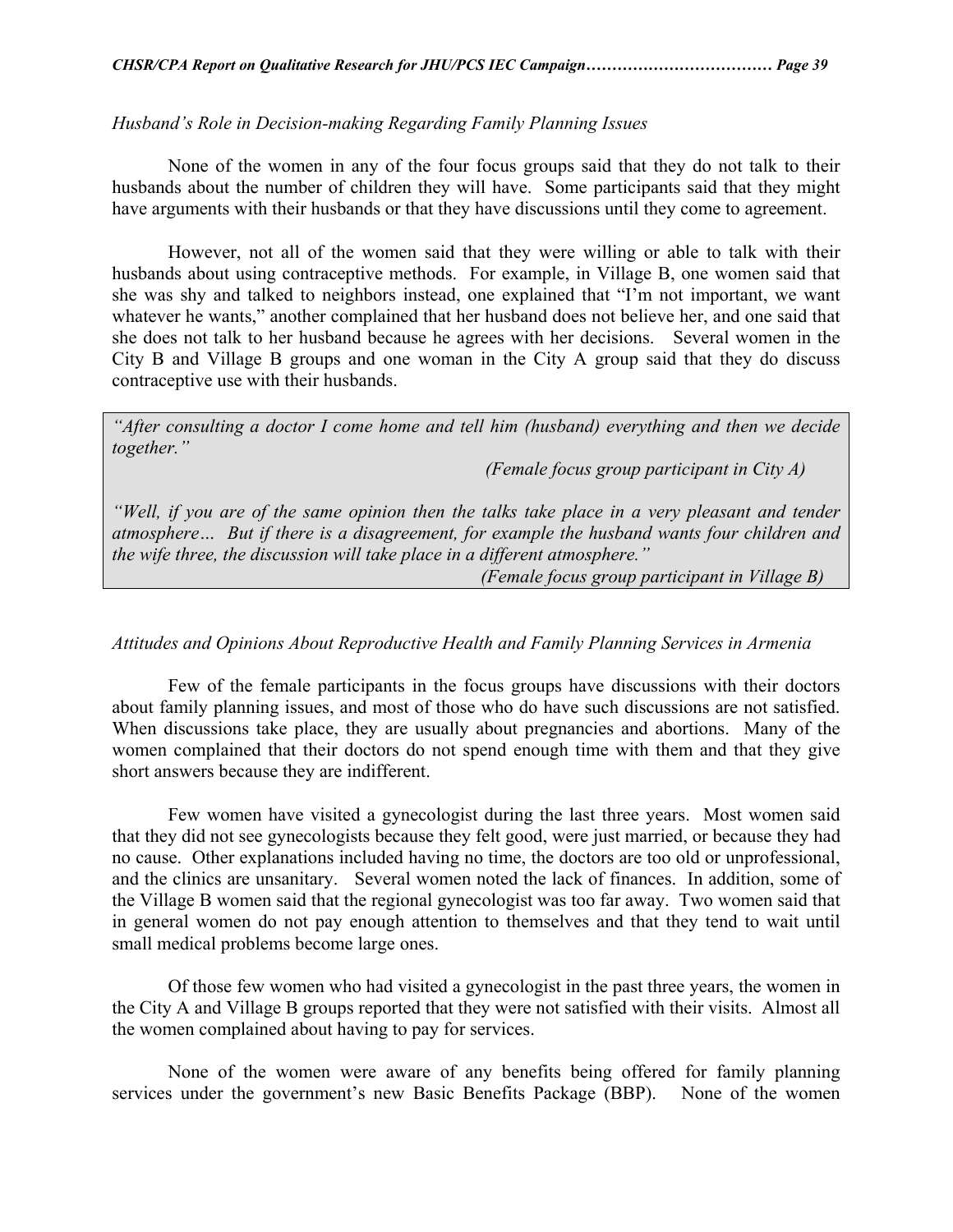thought that free services would actually be free of charge, and, therefore, most of the women said that they would not even make an effort to find out about a new government plan. One participant in Village A said that she had recently seen a new announcement posted in her policlinic but that she had not bothered to read it because she was sure "it won't be anything good or anything free." Women in all the groups told stories about having to pay for services, medicines, and contraceptives that were supposed to have been free of charge. One of the participants in City A said that she had once received Ovidon pills that she took for one month before realizing that the medication had expired two years before; she complained that she would never again take anything from a family planning office.

#### **3.5 In-depth Interviews with Females Utilizing Family Planning Clinic Services**

 A total of 26 in-depth interviews were conducted with married women from the ages 18 to 35 who had recently utilized family planning clinic services. The interviews took place with women in cities and villages in Armenia. The focus group guide was designed to cover the following topic areas: 1) goals and aspirations; 2) decision-making process used to seek and utilize family planning services; 3) attitudes and opinions about family planning services; 4) knowledge, attitudes, opinions, and beliefs about family planning, and: 5) information-seeking behavior for family planning issues.

#### *Goals and Aspirations*

 The interviews began with a question about the number of children of each participant. Women in City B tended to have less children than the respondents of the other regions. Almost all the women had either one or two children.

 The women of all four regions generally reported higher numbers when asked what they considered to be the ideal number of children. There were no differences observed among the regions. Eight women gave three as the ideal number, seven gave two, and six gave four.

 Most women reported that they would have less than their ideal number of children. The reasons given for the differences between the ideal and real number of children mostly surrounded current living conditions. Only two of the women mentioned health as a reason for not having more children.

 Interviewees were asked how they would like to see themselves and their families in five years. Only four of the women said that they would not like to be in Armenia. All the other women talked about being with their families but under better living conditions, finding work for themselves, and having fulfilled children.

#### *Decision-making Process Used to Seek and Utilize Family Planning Services*

 Only two of the 26 women said that they do not talk to their husbands about the number of children to have in the family and most of the women reported that they come to a decision together with their spouses.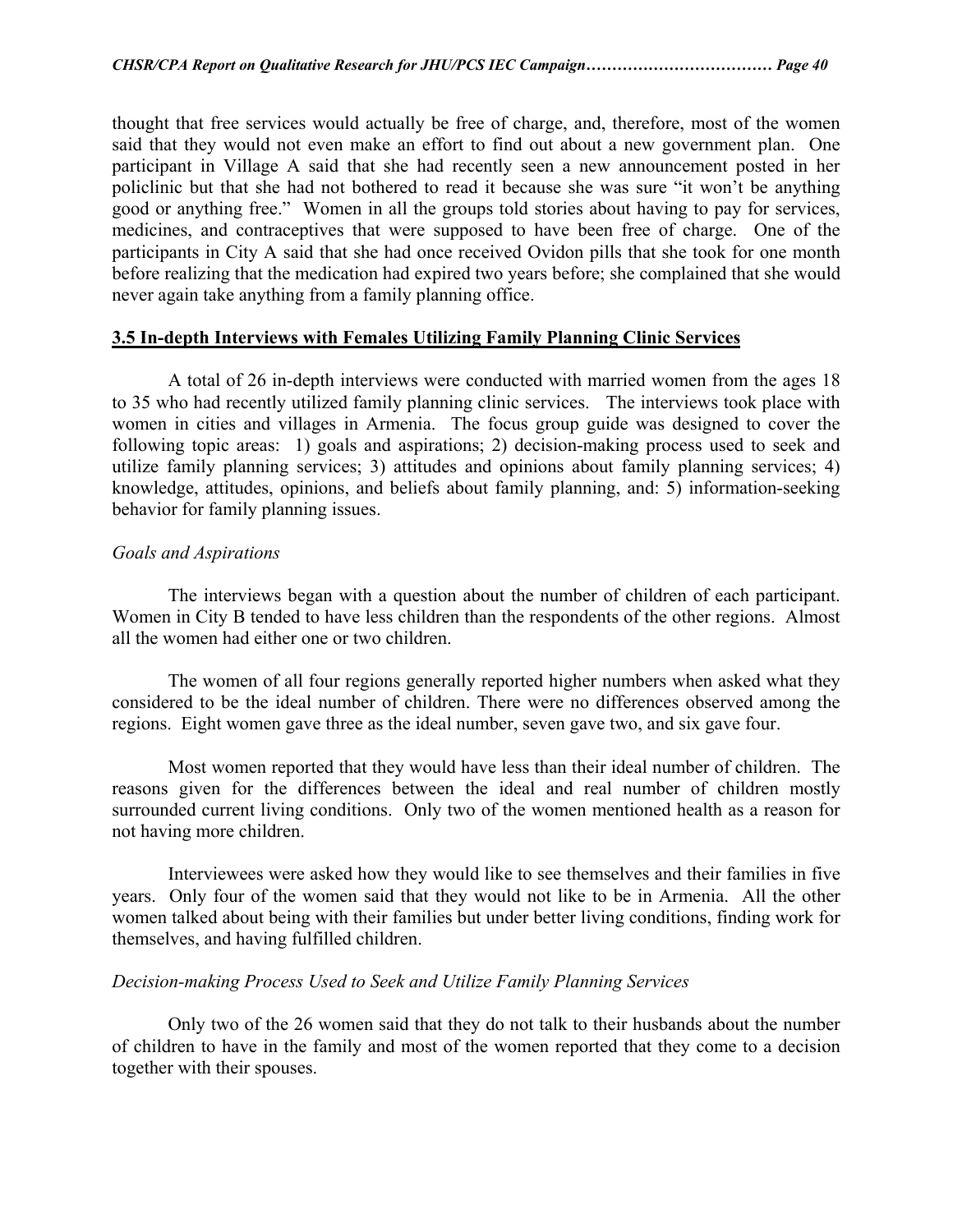The women reported a variety of sources from which they learned about the Family Planning Services offices. Almost all of the women reported that they had first heard of the family planning office from their physicians, relatives, or friends. There were few differences based on region. Only two women mentioned that they had heard about the services from mass media sources.

The most recent visit had been the first for about a third of the women. Few of the women said that they had ever before visited clinics for family planning purposes and only one woman in City A could actually name another place that provided family planning services. (It is interesting to note that some of the women had a difficult time understanding what the term "Family Planning Services office" meant even though they were clients.)

 When asked about why they had decided to visit the family planning office, only two said because of difficulties with their health. Six of the women said that they wanted to avoid having any more abortions. Almost all of the respondents said that before their first visit they had heard good things about the services from clients, friends, relatives, and physicians. The decision to visit was made because the women heard that the family planning offices were clean, sterile, provided treatment with kindness, others were satisfied with the services, provided free contraceptives, was nearby, and provided reliable information on contraceptives and how to properly use them. None of the women said that they had heard anything negative about the offices before their first visit.

 Nearly all of the respondents said that they had talked to their husbands or at least had informed them of their intention to visit the family planning office. The women reported that their husbands were supportive, and this finding also held for those few women who had informed their husbands after the visit. Only three of the women said that their husbands were somewhat skeptical at first and that they had to be convinced about the benefits of visiting the family planning office; one husband was concerned for his wife's health, one had to be convinced to use condoms by the gynecologist (who happened to be a relative), and the third was concerned about excess hair growth from hormonal pills. Just one woman said that she sometimes did not tell her husband about the visits.

 Regional differences did appear when looking at whether or not the respondents were accompanied on their visits to the family planning offices. Almost all of the women in the town of Village A and Village B went alone on their visits, while half of the women in Cities A and B were accompanied by their husbands (however, not all the respondents indicated whether or not their husbands actually accompanied them into the examination room). One woman in City B even said that her husband had taken Lamaze training with her at the family planning office and had been present during the birth of their child. Of cases in which husbands accompanied wives, only one woman said that she would prefer if her husband did not accompany her. Six of the women who went alone said that they would have preferred having their husbands with them; some of these women explained that local customs did not encourage it. A couple of the women said that they would like their husbands to participate in discussions with the medical health professionals so that they would better understand the options available for contraception. Four women said that they prefer to make the visit with a friend.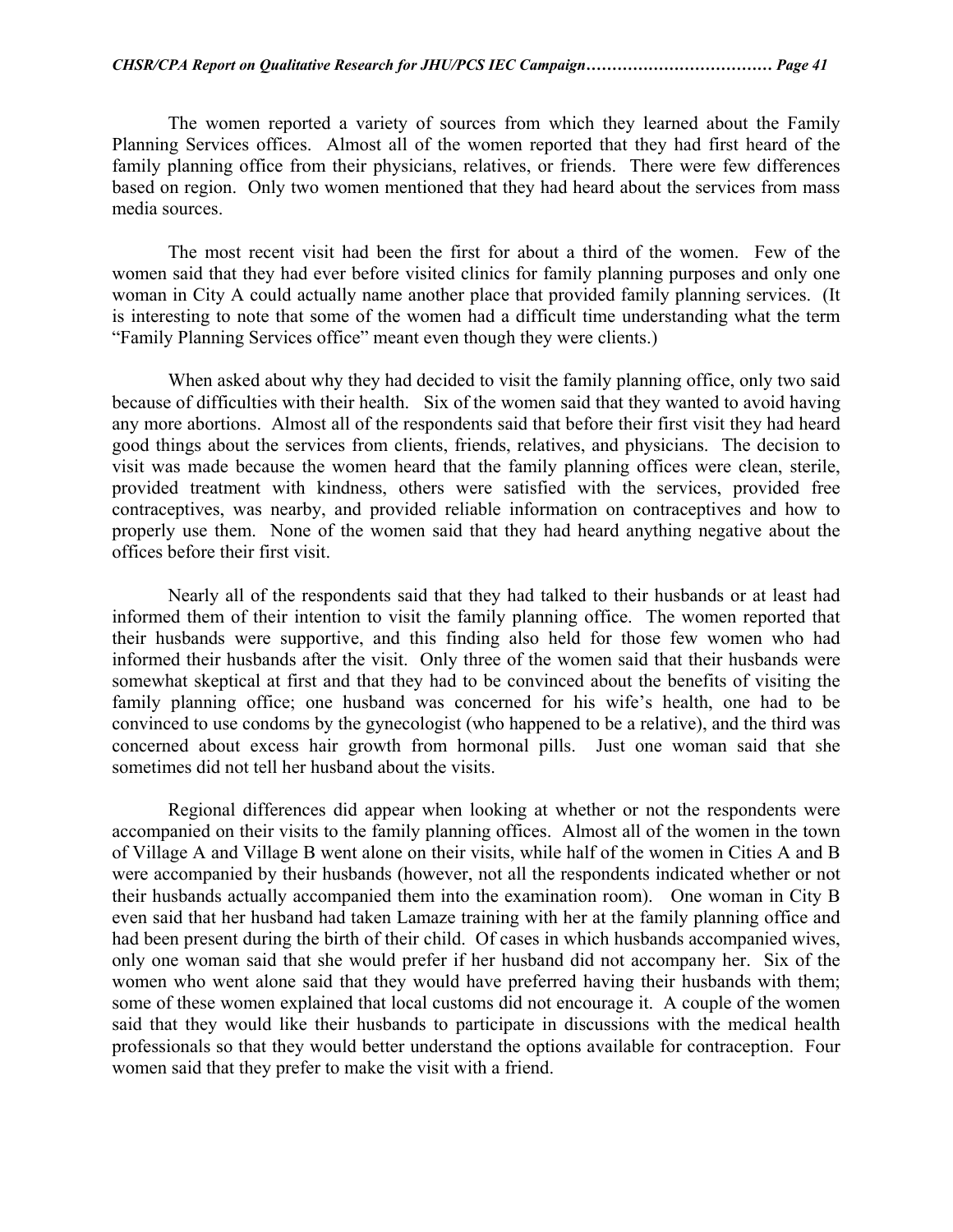#### *Attitudes and Opinions About Family Planning Services*

 Respondents were asked several questions about their experiences at family planning services. Of the 26 women interviewed, only six had made appointments before their visits, but none of these women reported having had any problems in getting an appointment. None of the remaining walk-in clients reported having had problems and said they had been seen right away. Thirteen women said that the services were free of charge, although some of these women gave small unsolicited amounts of money or gifts of candy and chocolate in appreciation of services rendered. Most of the women who reported having been charged fees were City B respondents, and they paid between 500 and 5,000 drams for a variety of treatments and contraceptives. In City A, the amount was from between 500 and 4,000 drams, one woman in Village A reported that she had paid 150 drams for condoms, and one woman in Village B said that she was charged 100 drams for services.

 All 26 respondents said that they were generally satisfied with their experiences at the family planning offices. The women talked about the offices as being comfortable, clean, sterile, friendly, and pleasant. None of the women made any negative comments about the health professionals they encountered at the family planning offices. The women described the physicians and nurses and their interactions with them as friendly, professional, open, caring, helpful, cheerful, good-natured, welcoming, attentive, competent, and patient. None of the women said that they could not talk openly with the nurses and doctors. Some of the women said that they had been nervous, shy, or frightened and that the health care professionals had made them feel calm and had helped them to feel comfortable and open so that they could discuss family planning matters. Not one of the women said that they would not want to return.

Very few women made negative references to the services, even when asked directly. One woman in City B said that the fee for services was a hardship, a City A woman said that she had to make an extra trip to another clinic for an echogram, one Village B woman complained about no longer receiving free condoms, and a Village A woman said that she would prefer receiving three or four month supplies of her hormonal pills rather than having to visit the clinic monthly. Two women complained about the small size of the examining room.

Only seven of the women reported that they had received written information during their visits, and these were mostly brochures or directions for using a specific contraceptive. When the brochures were given to take home, most of the women volunteered that they had shared them with friends and relatives. One woman in City B reported having read material posted in the clinic, and one woman in Village A had received recipes she found useful. Two women had been given a Russian book on contraceptives that they found valuable.

All of the women reported that they had talked about family planning with health care professionals on staff during their visits and that the talks had been detailed enough for them to have made their own decisions. Discussions surrounded matters such as the advantages and disadvantages of specific methods, advice on which method to use, answering client questions, and directions for use of specific methods. None of the women reported feeling pressured to use any method.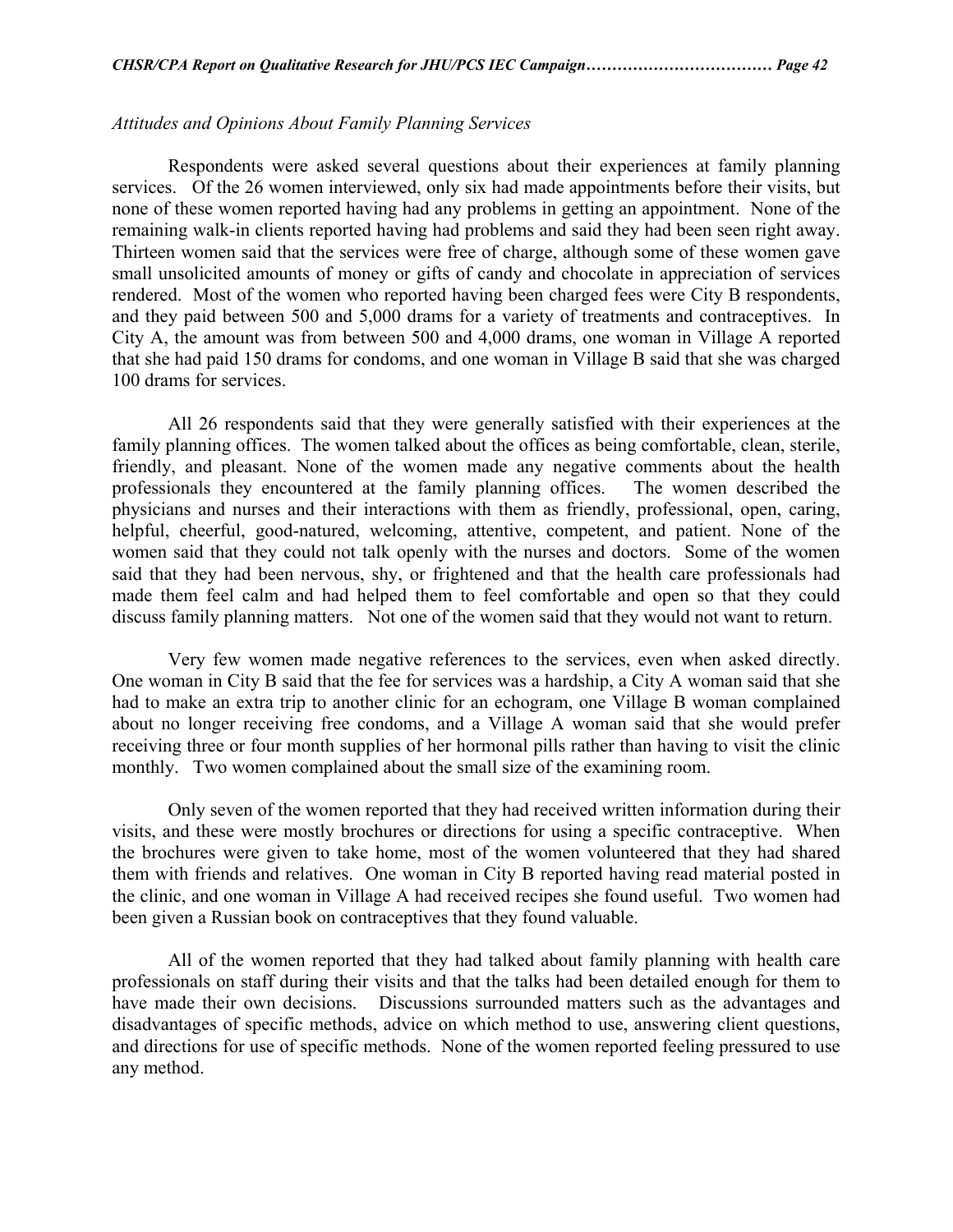### *Knowledge, Attitudes, Opinions, and Beliefs about Family Planning*

Most of the women interviewed had positive opinions about contraceptives. Only three women in City B had negative opinions overall about contraceptive use (although all three had husbands who used condoms and one used an IUD). Three women in Village A and B explained that they had had concerns until they had visited the family planning office and began using contraceptives. Several women talked about the freedom and peace of mind afforded by contraceptive use.

The respondents had used a wide variety of contraceptives including hormonal pills, condoms, IUDs, shampoos, and vaginal pills. Two of the women reported that they had used hormonal injections, and a few reported using the "calendar" method and "folk" methods such as alkaline baths. There appeared to be a correlation between region and types of methods used, which is mostly likely due to availability of contraceptives and the preferences of the local health provider. Hormonal pills were used by all four Village B respondents while condoms were mostly used in Village A and City B, and five of the eight City A respondents used IUDs while only three in City B used them.

|           | Positive                                                                                                                                                                                                                                              | Negative                                                                                                                                                                                                                                                                                                                                                                                  |
|-----------|-------------------------------------------------------------------------------------------------------------------------------------------------------------------------------------------------------------------------------------------------------|-------------------------------------------------------------------------------------------------------------------------------------------------------------------------------------------------------------------------------------------------------------------------------------------------------------------------------------------------------------------------------------------|
| City B    | Safe and effective<br>$\bullet$<br>No disadvantages<br>$\bullet$<br>I like using them<br>$\bullet$                                                                                                                                                    | Can cause leg swelling<br>$\bullet$<br>Can upset hormonal balance<br>$\bullet$<br>Have to count and remember to take<br>$\bullet$<br>Causes excess hair growth<br>٠<br>Can cause negative reaction<br>$\bullet$<br>All medicines have side effects<br>$\bullet$<br>Could cause complications<br>٠                                                                                         |
| City A    | Menstrual cycle improved<br>$\bullet$<br>Is reliable<br>$\bullet$<br>Made menstrual cycle regular<br>٠<br>Is effective<br>$\bullet$<br>Useful<br>$\bullet$<br>No side effects<br>$\bullet$<br>I like it and made menstrual cycle regular<br>$\bullet$ | Can't forget to take<br>$\bullet$<br>Can cause hormone imbalance, weight gain,<br>excess hair growth<br>Can cause endocrine imbalances<br>$\bullet$<br>Need to be healthy to use<br>$\bullet$<br>Can affect organism, makes me nervous<br>٠<br>Can cause stomach pains, can forget to take<br>٠<br>Have to take regularly and at same time<br>$\bullet$<br>Causes excess hair growth<br>٠ |
| Village A | Is okay<br>$\bullet$                                                                                                                                                                                                                                  | Caused headaches at first, have to remember to use<br>$\bullet$<br>everyday<br>Can affect stomach and other organs<br>$\bullet$<br>Don't trust hormones, have to use it everyday<br>$\bullet$                                                                                                                                                                                             |
| Village B | I like it, is effective<br>$\bullet$<br>Is safe<br>٠<br>Is clean method                                                                                                                                                                               | Makes me sick<br>$\bullet$<br>Can cause pain                                                                                                                                                                                                                                                                                                                                              |

*Table 9: Female Family Planning Services Clients' Opinions on Hormonal Pills by Region* 

The family planning clients participating in the in-depth interviews gave a variety of positive and negative statements regarding the use of hormonal pills, IUDs, and condoms (see Tables 9 through 11). These women were generally well-informed and almost always pointed out disadvantages even when they gave positive statements or said that they liked using a method. There were more positive statements from the family planning clients than from the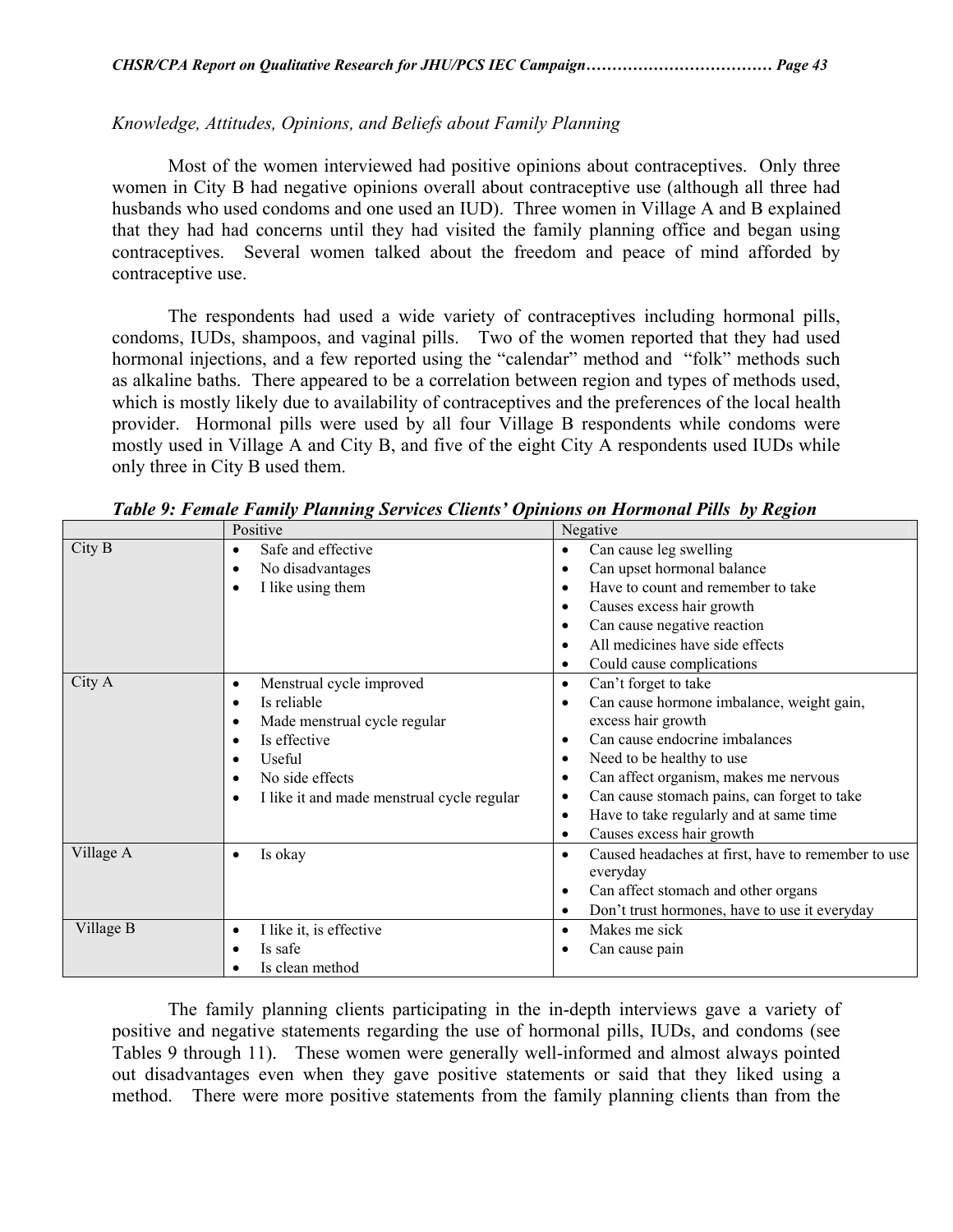general population found in the focus groups, and it is assumed that this difference can be explained by the experiences of the former group. Differences by region might also be explained by experience; for example, the women in Village B made no positive statements about IUDs but none of them had ever used that method.

|                        | Positive                                                                                                                                                                                                                                                                                     | Negative                                                                                                                                                                                                                                                                                                 |
|------------------------|----------------------------------------------------------------------------------------------------------------------------------------------------------------------------------------------------------------------------------------------------------------------------------------------|----------------------------------------------------------------------------------------------------------------------------------------------------------------------------------------------------------------------------------------------------------------------------------------------------------|
| City B                 | Is okay<br>٠<br>One of best methods<br>٠<br>Are safe                                                                                                                                                                                                                                         | Insertion unpleasant, causes festering<br>$\bullet$<br>Are painful, makes me nervous<br>$\bullet$<br>My organism rejected it<br>٠<br>Can get infected<br>٠<br>Can be harmful<br>$\bullet$<br>Must be uncomfortable with something inside<br>$\bullet$<br>Not 100% effective, makes you sick<br>$\bullet$ |
| City A                 | Are safe, does not hinder marital relations<br>٠<br>Are safe<br>$\bullet$<br>Can use a long time, don't have to calculate<br>٠<br>like with pills<br>Are safe<br>٠<br>Are effective<br>٠<br>Makes me feel relaxed physically and<br>$\bullet$<br>psychologically<br>I like them<br>$\bullet$ | Can't use because causes inflammations<br>$\bullet$<br>Can cause complications<br>$\bullet$<br>Afraid of uterus problems<br>$\bullet$<br>Can be harmful, made me lose weight<br>$\bullet$<br>Can cause inflammation and irregular cycles<br>٠<br>I gained weight<br>٠                                    |
| Village A<br>Village B | I like it, my body accepts it<br>٠<br>Comfortable for partner<br>٠                                                                                                                                                                                                                           | Afraid to use, can have negative effects<br>$\bullet$<br>Inflammation<br>$\bullet$<br>I'm against it<br>$\bullet$<br>Some organisms do not accept<br>٠<br>Have side effects and are to be avoided<br>$\bullet$<br>Don't like it, can cause complications                                                 |

*Table 10: Female Family Planning Services Clients' Opinions on IUDs by Region* 

 Few women had opinions about hormonal injections. Most of the women who had never tried this method said that it had the same hormonal side effects as pills. The two women who had used injections had opposite opinions, one thought it was the best possible method and the other said she would not use it again. Three of the five women who offered opinions about shampoos made negative statements, and a woman who uses vaginal pills complained about having to insert them 20 minutes before marital relations.

 When asked about which method of contraception they would prefer to use, ten women said hormonal pills, nine women said condoms, and six women said IUDs. The most popular method in City B was condoms, and in City A preference was split between IUDs and hormonal pills. Most of the women said that they were willing to try a different method in the future. But, when asked about which method they would never use in the future, six women said they would never use IUDs, four would never use hormonal pills, and three would never use condoms.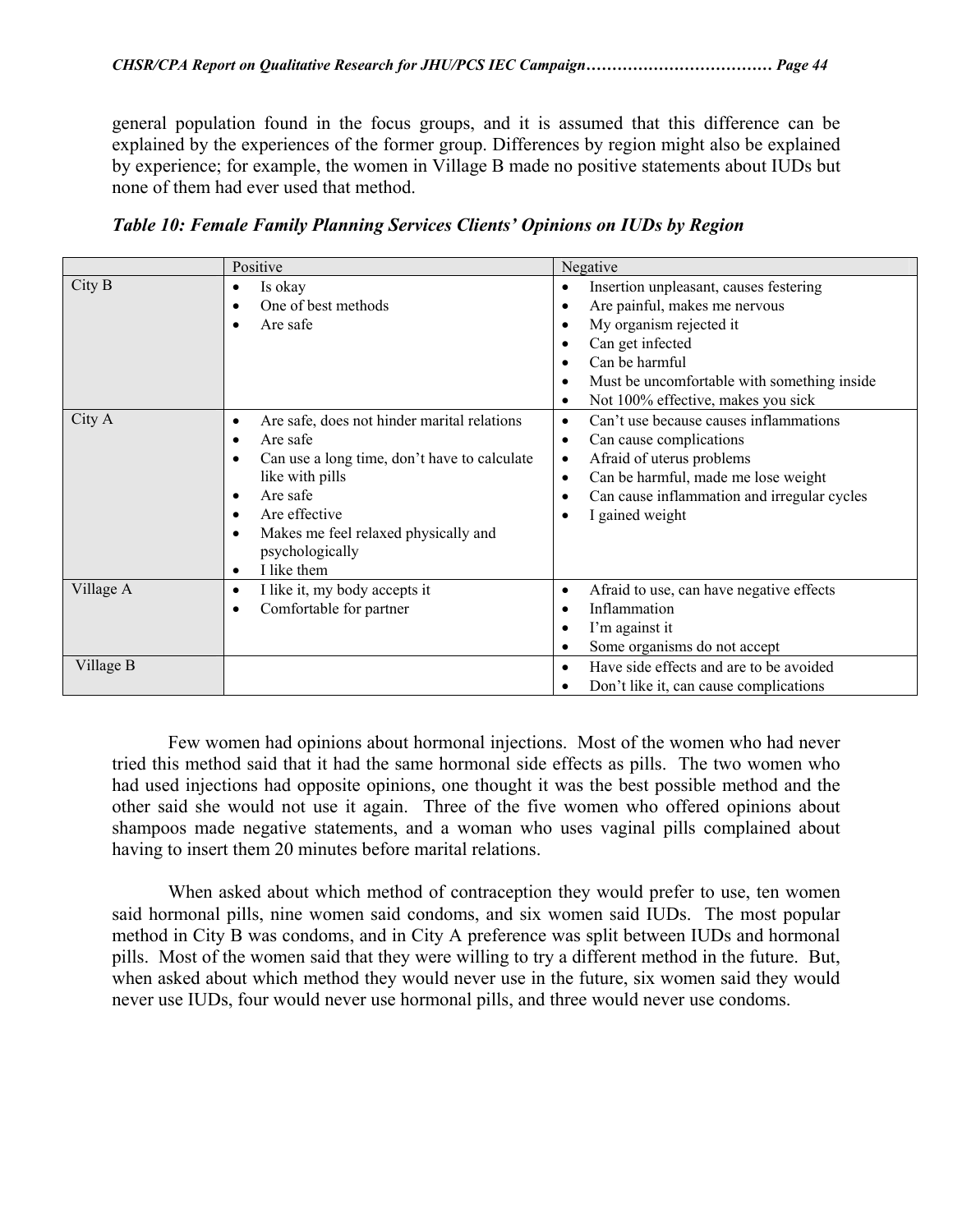|           | Positive                                                                                                                                                                                                                       | Negative                                                                                                                                                                                                                                                                       |
|-----------|--------------------------------------------------------------------------------------------------------------------------------------------------------------------------------------------------------------------------------|--------------------------------------------------------------------------------------------------------------------------------------------------------------------------------------------------------------------------------------------------------------------------------|
| City B    | Safe for me<br>$\bullet$<br>Can trust, good for safety<br>$\bullet$<br>Best method with minimal trouble, effective<br>٠<br>with vaginal pills<br>Are safe<br>٠<br>Are satisfactory<br>Are same as natural<br>I trust them<br>٠ | Men don't like it<br>Dislike, could have holes<br>$\bullet$<br>Not 100% effective<br>$\bullet$<br>Could tear and transfer infections<br>$\bullet$<br>Could have holes and tears so not effective<br>Could be defective<br>Are uncomfortable                                    |
| City A    | Are clean and safe<br>٠<br>Are safe<br>٠<br>Are safe and protects husband from my<br>$\bullet$<br>inflammation, got used to them                                                                                               | Husband doesn't like so I don't like<br>$\bullet$<br>Unreliable, can tear if wrong size<br>$\bullet$<br>I like nothing about condoms, not always effective<br>$\bullet$<br>Are unpleasant<br>$\bullet$<br>My husband and I don't like them<br>Unpleasant at first<br>$\bullet$ |
| Village A | Clean and safe, feel relaxed because<br>$\bullet$<br>protected, solved husband's pain<br>Are safe<br>$\bullet$<br>Good for protection against diseases<br>٠                                                                    | Must be good quality<br>$\bullet$<br>Smell bad<br>$\bullet$<br>Unpleasant, can have holes, have to interrupt<br>$\bullet$<br>relations                                                                                                                                         |
| Village B | Effective, useful<br>٠<br>Imported ones are safe<br>٠<br>Can protect from diseases                                                                                                                                             | Husband doesn't like them<br>$\bullet$<br>Husband doesn't want to use<br>I don't like them                                                                                                                                                                                     |

*Table 11: Female Family Planning Services Clients' Opinions on Condoms by Region* 

 Nearly all of the women were able to state their husbands' opinions on specific contraceptive methods. Only one woman in Village B said that she does not talk to her husband about contraception, but she was able to say that he does not like condoms. None of the women talked about serious disagreements with their husbands and many said that their decisions on choice of method were made taking into consideration their husbands' opinions.

 All of the respondents said that they obtain contraceptives from their clinics or from pharmacies, and the only regional difference found was in Village B where all the women get contraceptives from the policlinic. Only three women said that they purchased their contraceptives exclusively from pharmacies, and all of these women used condoms as their birth control method.

 All except one woman in City B made negative statements about abortions, with eight describing the procedure as a sin or a crime. Many of the women said that they were using contraceptives in order to avoid the need for abortions. Thirteen of the women talked about their experiences with abortions and none were now comfortable with their past decisions. All of these women had made the decisions with their husbands. Most of the women who have had abortions received advice after the procedure about the need for contraceptives, with four physicians specifically suggesting the use of IUDs.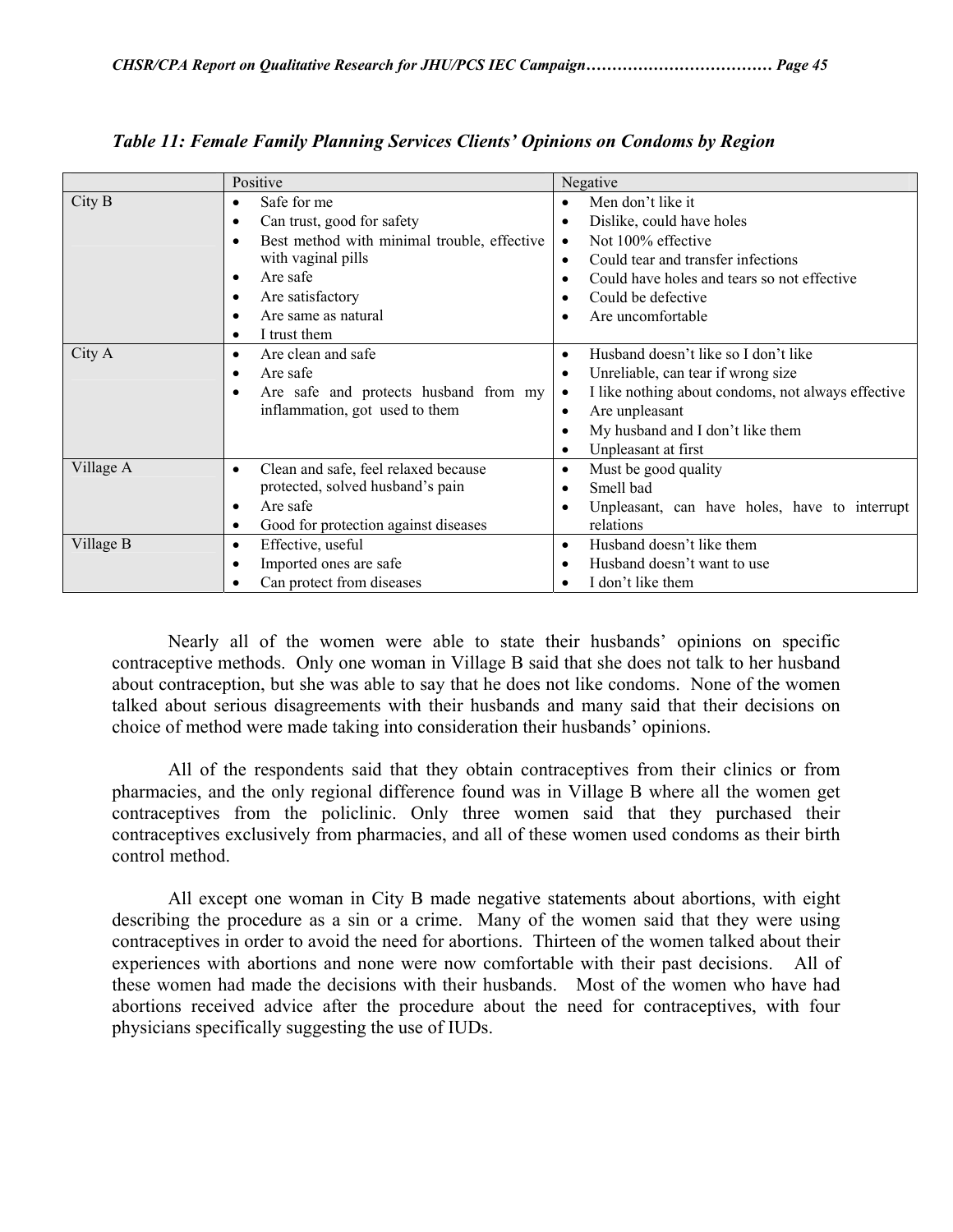#### *Information-seeking Behavior for Family Planning Issues*

 The family planning users named four basic sources of their information about family planning and contraceptives and these were health professionals in the clinic, friends and family members, printed materials, and television programs. The most relied upon media sources were the television program *Sdorovie* (Health), television commercials, and the newspaper *SpeedInfo*. About a third of the women said they felt the need for more information. Physicians and the clinics were given as the most trusted and preferred source of information about contraceptives. The women said that they talked about family planning issues with the clinics' physicians and nurses, husbands, friends, and family. Several women said that outside of the clinic they discussed such issues only with their husbands.

#### **4. Conclusions**

 This report presents qualitative findings resulting from in-depth interviews of Armenian physicians, pharmacists, and married women utilizing family planning services and focus groups of married men and married women in the general population. The background analyses of the awareness, knowledge, attitudes, and behavior of these various target groups were completed in order to assist in the development of messages and materials for use in the year 2000 IEC family planning campaign activities.

#### *Physicians*

 The gynecologists interviewed in this study are concerned about family planning practices in Armenia, and it is apparent that they consider it an important part of their practices. In fact, the gynecologists reported that they are the primary participants along with their clients in making family planning decisions, and this finding was supported by the data collected in the in-depth interviews with the female clients of family planning services. Armenian gynecologists report that they are the ones to initiate conversations with their patients about family planning, especially with women who are at the end of their pregnancies or who have just delivered; that is, with their most likely patients. Some of the gynecologists noted an increase over the past few years in discussions about family planning, and these discussions tend to take place more often with younger women of reproductive age. Not surprisingly, the physicians believe that their clients are well-informed. They also note that younger women demonstrate more awareness about family planning than older clients. However, the physicians do not necessarily consider such awareness to indicate deep or even correct knowledge.

 The gynecologists in this study tend to recommend condoms, IUDs, and hormonal pills more often than other methods. There is concern among many of the physicians regarding the prolonged use of hormonal methods and some physicians question whether or not condoms are being used correctly by their clients. It is not clear, however, to what extent these preferences may be based on contraceptive availability. In the interviews with family planning services clients, the data supported the possibility that preferences and use might be due to which contraceptives are available in a specific region. Few gynecologists said that they recommend sterilization as a birth control method, and they all expressed strong negative attitudes toward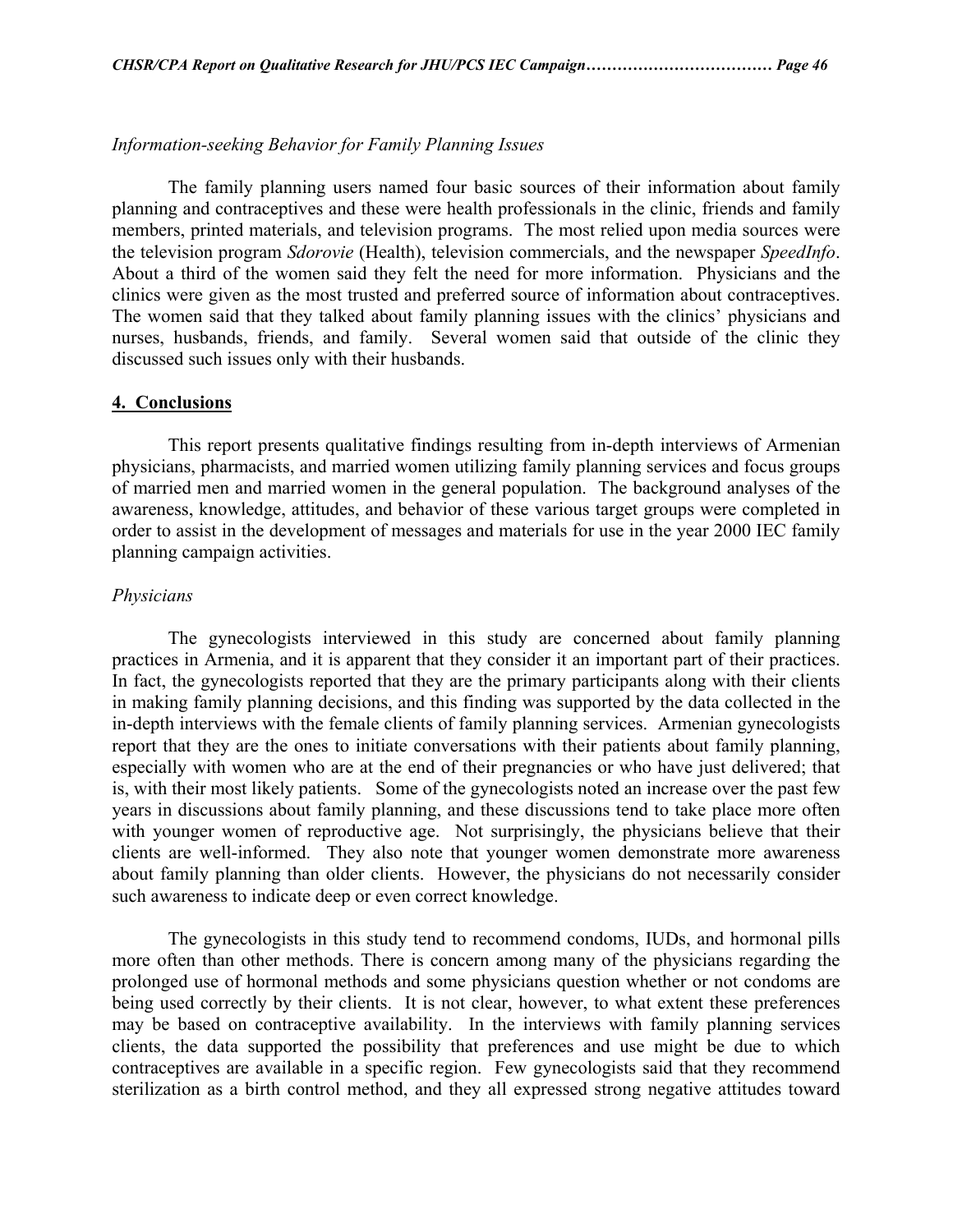abortion. According to most of the physicians, contraceptives are available free-of-charge in their clinics

 The gynecologists have printed information about modern contraceptives for their own use, but do not have many materials available for their clients. This finding was supported by data from the interviews with family planning services clients who also indicated the need for more information. The majority of the physicians in this study have not had formal training in family planning, but nearly all are willing to participate in such activities in the future. In addition, all of the physicians indicated that they would participate in a national program promoting family planning.

 Based on the interviews with the gynecologists conducted for this report, it is apparent that Armenian physicians should be ready and willing to participate in the IEC campaign. The physicians need to be informed about the lack of knowledge on family planning methods in the general population and the nature and proven effects of information campaigns.

#### *Pharmacists*

 Almost none of the pharmacists in this study have had any formal training whatsoever in family planning and contraceptives. Nevertheless, all of the pharmacists indicated that as a part of their normal activities they, and their employees, give advice to clients about choosing and using contraceptives. Almost all of the pharmacists are willing to participate in future training activities, however.

 In general, Armenian pharmacists do not have problems with stocking contraceptives, and most sales are of hormonal pills purchased by married women. The best-selling products are from the Hungarian company, Gedeon Richter, and some pharmacists believe that it is because these products are inexpensive. None of the pharmacists usually require prescriptions for contraceptives.

In general, the pharmacists believe that modern contraceptive methods are safe and effective. Unlike the physicians, none of the pharmacists were able to state their opinions about the safety and effectiveness of hormonal injections.

 In all of the pharmacies, at least some contraceptives are placed under glass where clients can view them, but they are available for self-service in only one of the pharmacies selected for this study. Most of the pharmacies do not have written materials available or information posted about contraceptives for their clients, but almost all the interviewed pharmacists indicate that they would use posters about family planning if they were provided. However, the reliability of these responses is not clear because several of the pharmacists were hesitant to agree to participation in a national family planning campaign.

 In order to ensure the participation of Armenian pharmacists in the IEC campaign, they might be asked to participate in the development of campaign materials aimed for use inside of pharmacies. Different campaign materials might need to be developed for specific regions because it is clear that not offending clients and the community is a concern, although potential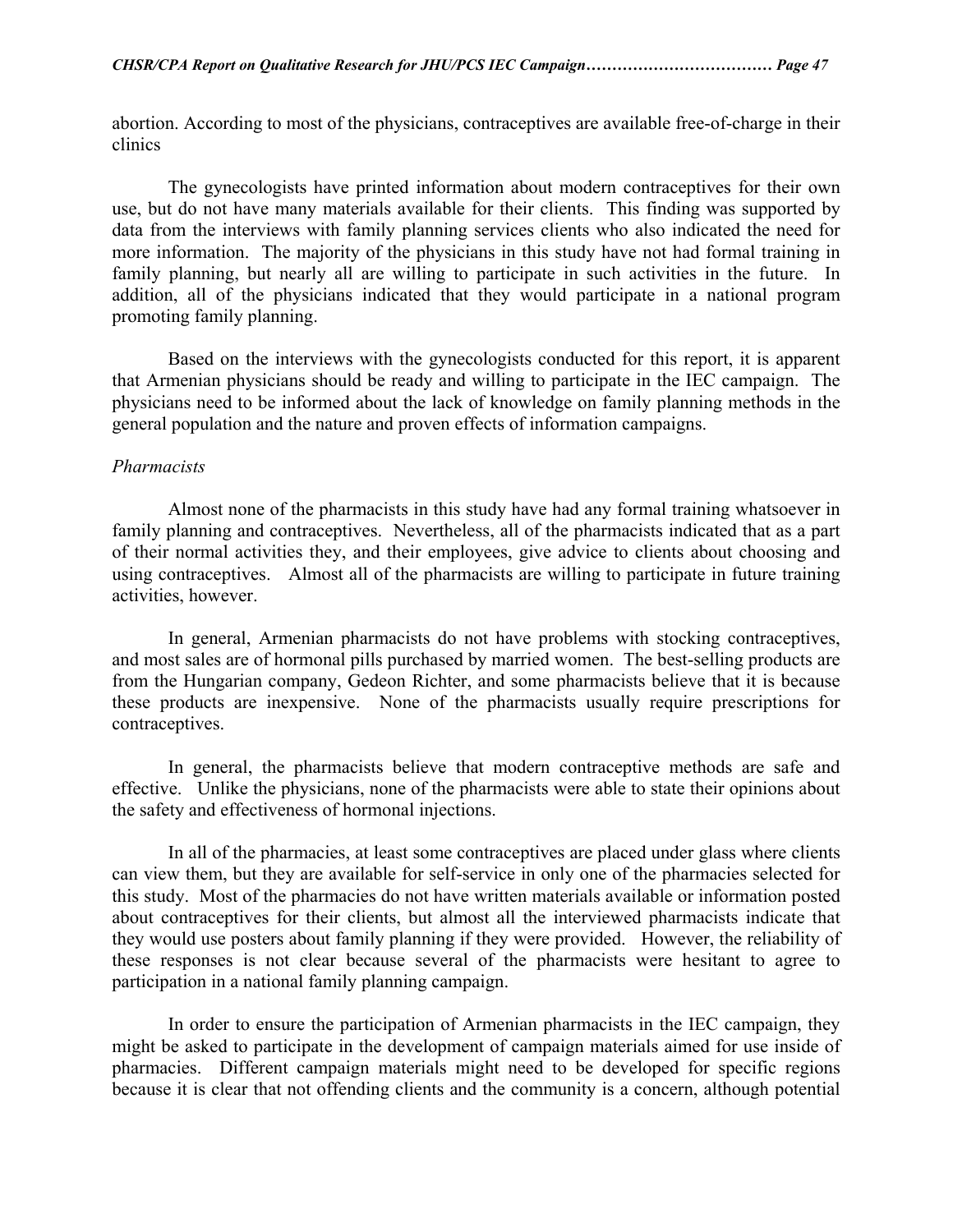profits might be considered an offsetting advantage. Pharmacists might be more willing to participate if they are provided with printed materials that can be distributed to clients and if they understand the integrated approach of the IEC campaign. The IEC campaign might consider focusing some of its resources on education activities to increase knowledge about contraceptives.

#### *Family Planning Services Clients*

 In general, Armenian women are using family planning services because they face financial difficulties and cannot have the number of children they would like to have ideally. These women are not learning about the services from the mass media but, instead, learn about the availability of the services from their physicians and friends and family. And for the majority of the women in this study these services are the first they have ever used for family planning purposes. In general, their husbands are supportive and encourage their use of the services, even if they had been skeptical about contraceptives before their wives began using them.

 All of the women reported that they are satisfied with the family planning services they receive, even though the services are not always free of charge. They had high praise for the doctors and nurses staffing the clinics and many expressed real relief for the first time in their lives from worry about unwanted pregnancies and abortions.

The clients of family planning services exhibited higher levels of knowledge about family planning than any of the groups in this study except, of course, the physicians. They are aware of both the advantages and disadvantages of contraceptive methods and this information is usually correct, even though the physicians in this study had expressed concerns about the depth of this knowledge. And while most women do not have access to written materials in their clinics, all report that they have discussions with their physicians and nurses at the clinics and that this information is the basis for their choice of contraceptives. Nevertheless, many of these family planning services clients expressed the need for more information and said that the most trusted and preferred source of information are the clinics and their physicians.

Utilizing the success stories of the clients of the family planning services clinics will be an important factor in the development of IEC campaign materials. Because so many clients did not know that they were clients of family planning services, the campaign might consider strategies that will build name recognition.

#### *Focus Groups with Armenian Men and Women in the General Population*

 Both Armenian married men and women say that they will have less than their ideal number of children and it is mostly because of the country's economic condition. The men report that they discuss the number of children they will have with their wives, but few say they discuss family planning or contraceptives. Few women report that they have discussions with their husbands about family planning, unlike the clients of family planning services. Therefore, one of the positive by-products of the services may be increased interactions between wives and